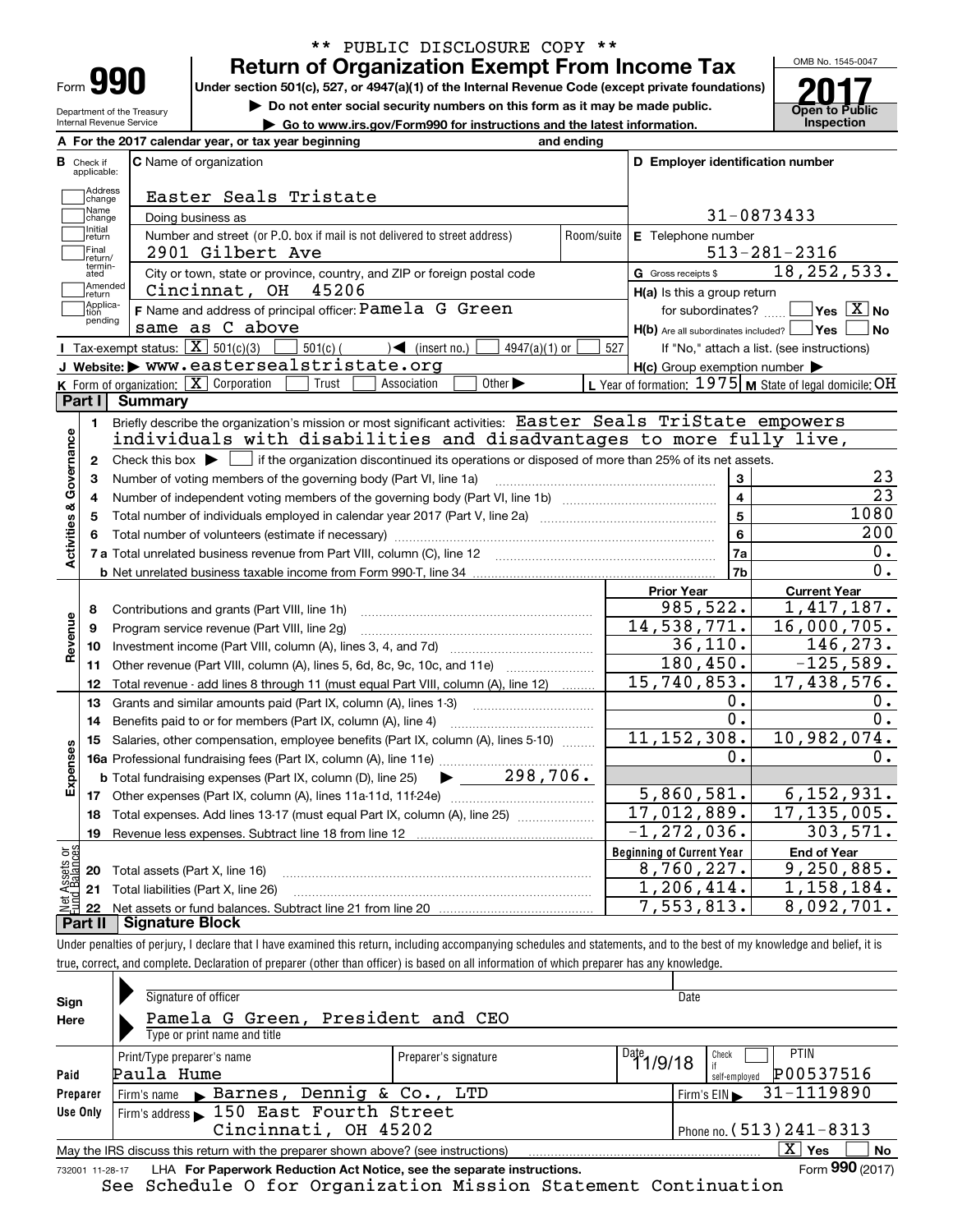|              | Easter Seals TriState empowers individuals with disabilities and<br>disadvantages to more fully live, learn, work and play in our<br>communities.                                                                                                                                                                                                                                                                                                                                                                                                                                                                                                                                                                                                                            |
|--------------|------------------------------------------------------------------------------------------------------------------------------------------------------------------------------------------------------------------------------------------------------------------------------------------------------------------------------------------------------------------------------------------------------------------------------------------------------------------------------------------------------------------------------------------------------------------------------------------------------------------------------------------------------------------------------------------------------------------------------------------------------------------------------|
| $\mathbf{2}$ | Did the organization undertake any significant program services during the year which were not listed on the<br>$]$ Yes $[\overline{\mathrm{X}}]$ No<br>prior Form 990 or 990-EZ?                                                                                                                                                                                                                                                                                                                                                                                                                                                                                                                                                                                            |
| 3            | If "Yes," describe these new services on Schedule O.<br>$\sqrt{Y}$ Yes $\boxed{X}$ No<br>Did the organization cease conducting, or make significant changes in how it conducts, any program services?                                                                                                                                                                                                                                                                                                                                                                                                                                                                                                                                                                        |
| 4            | If "Yes," describe these changes on Schedule O.<br>Describe the organization's program service accomplishments for each of its three largest program services, as measured by expenses.                                                                                                                                                                                                                                                                                                                                                                                                                                                                                                                                                                                      |
|              | Section 501(c)(3) and 501(c)(4) organizations are required to report the amount of grants and allocations to others, the total expenses, and<br>revenue, if any, for each program service reported.                                                                                                                                                                                                                                                                                                                                                                                                                                                                                                                                                                          |
| 4a l         | 8, 151, 236. including grants of \$<br>9,365,565.<br>(Code:<br>(Expenses \$<br>) (Revenue \$<br>Disability Services - Easter Seals TriState provides services to youth<br>and adults with disabilities so that they can more fully live, learn,<br>work, and play in our community. Adults with developmental disabilities<br>can access a wide range of vocational services including center-based<br>employment, employer site-based employment, community employment, and<br>adult day services. Transition age youth participate in work experience<br>leading to competitive employment positions. Easterseals also operates<br>programs serving farmers with disabilities and facilitating the<br>movement of persons living in nursing homes back into the community. |
| 4b l         | ) (Expenses \$4,098,537. including grants of \$<br>4,683,407.<br>) (Revenue \$<br>(Code:<br>Disadvantaged Services Students with disabilities attending area high<br>schools can enroll in programs facilitated by Easter Seals TriState<br>including Project Search which assist with the transition from school<br>to work. Youth who have dropped out of high school or are at-risk can<br>enroll in WIOA Youth or YouthBuild to work towards a GED while training<br>for employment in construction or other fields. Low-income youth are<br>offered summer work experience to develop skills and explore career<br>options. WorkLink is a collaborative program to help families receiving                                                                              |
| 4c           | public assistance transition from welfare to work.<br>$1,889,474.$ including grants of \$<br>1,951,733.<br>) (Expenses \$<br>(Revenue \$<br>(Code:<br>Social Enterprise- Building Value is Easter Seals TriState's retail and<br>deconstruction service that salvages reusable building materials for<br>sale to the public. It provides on-the-job training for workers with<br>disadvantages and disabilities in the areas of retail and construction.<br>Easter Seals TriState's Production and Logistics provides employment to<br>individuals with employment barriers such as a criminal record, lack of<br>education, or chronic un-/under-employment.                                                                                                                |
|              | 4d Other program services (Describe in Schedule O.)<br>447, 707. including grants of \$<br>Expenses \$<br>(Revenue \$<br>14, 586, 954.<br>4e Total program service expenses >                                                                                                                                                                                                                                                                                                                                                                                                                                                                                                                                                                                                |
|              | Form 990 (2017)<br>732002 11-28-17<br>2<br>15081108 758989 08081.0<br>2017.05000 EASTER SEALS TRISTATE<br>08081.01                                                                                                                                                                                                                                                                                                                                                                                                                                                                                                                                                                                                                                                           |
|              |                                                                                                                                                                                                                                                                                                                                                                                                                                                                                                                                                                                                                                                                                                                                                                              |

Form 990 (2017) Page **2Part III Statement of Program Service Accomplishments** Easter Seals Tristate 31-0873433 Check if Schedule O contains a response or note to any line in this Part III

 $\boxed{\text{X}}$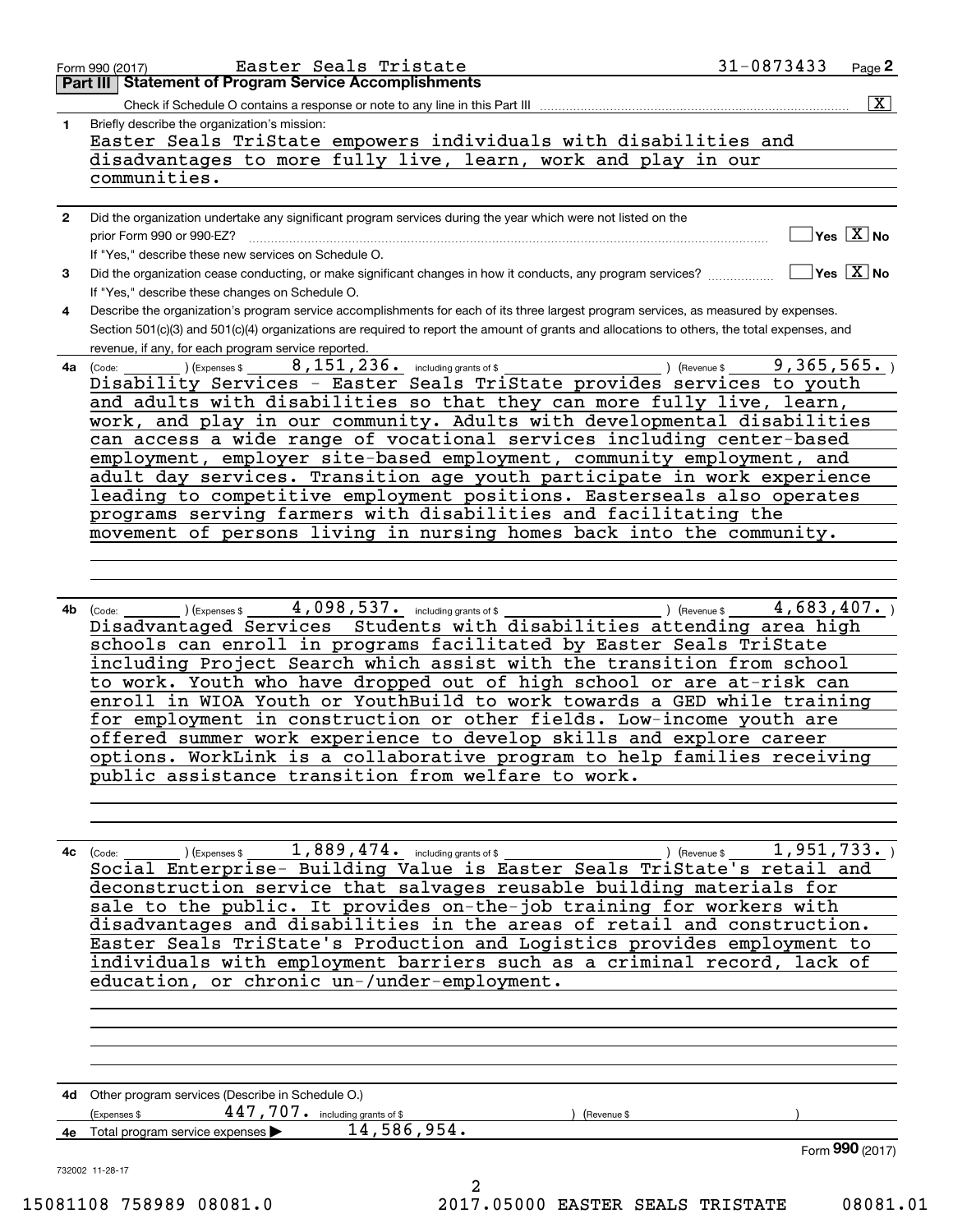|     |                                                                                                                                      |                | Yes         | No |
|-----|--------------------------------------------------------------------------------------------------------------------------------------|----------------|-------------|----|
| 1.  | Is the organization described in section $501(c)(3)$ or $4947(a)(1)$ (other than a private foundation)?                              |                |             |    |
|     |                                                                                                                                      | 1.             | X           |    |
| 2   |                                                                                                                                      | $\mathbf{2}$   | $\mathbf x$ |    |
| 3   | Did the organization engage in direct or indirect political campaign activities on behalf of or in opposition to candidates for      |                |             |    |
|     |                                                                                                                                      | 3              |             | x  |
| 4   | Section 501(c)(3) organizations. Did the organization engage in lobbying activities, or have a section 501(h) election in effect     |                |             |    |
|     |                                                                                                                                      | 4              |             | x  |
| 5   | Is the organization a section 501(c)(4), 501(c)(5), or 501(c)(6) organization that receives membership dues, assessments, or         |                |             |    |
|     |                                                                                                                                      | 5              |             | х  |
| 6   | Did the organization maintain any donor advised funds or any similar funds or accounts for which donors have the right to            |                |             |    |
|     | provide advice on the distribution or investment of amounts in such funds or accounts? If "Yes," complete Schedule D, Part I         | 6              |             | x  |
| 7   | Did the organization receive or hold a conservation easement, including easements to preserve open space,                            |                |             |    |
|     |                                                                                                                                      | $\overline{7}$ |             | x  |
| 8   | Did the organization maintain collections of works of art, historical treasures, or other similar assets? If "Yes," complete         |                |             |    |
|     |                                                                                                                                      | 8              |             | x  |
| 9   | Did the organization report an amount in Part X, line 21, for escrow or custodial account liability, serve as a custodian for        |                |             |    |
|     | amounts not listed in Part X; or provide credit counseling, debt management, credit repair, or debt negotiation services?            |                |             |    |
|     | If "Yes," complete Schedule D, Part IV                                                                                               | 9              |             | x  |
| 10  | Did the organization, directly or through a related organization, hold assets in temporarily restricted endowments, permanent        |                |             |    |
|     |                                                                                                                                      | 10             |             | x  |
| 11  | If the organization's answer to any of the following questions is "Yes," then complete Schedule D, Parts VI, VIII, VIII, IX, or X    |                |             |    |
|     | as applicable.                                                                                                                       |                |             |    |
|     | a Did the organization report an amount for land, buildings, and equipment in Part X, line 10? If "Yes," complete Schedule D,        |                |             |    |
|     |                                                                                                                                      | 11a            | Χ           |    |
|     | <b>b</b> Did the organization report an amount for investments - other securities in Part X, line 12 that is 5% or more of its total |                |             |    |
|     |                                                                                                                                      | 11b            |             | x  |
|     | c Did the organization report an amount for investments - program related in Part X, line 13 that is 5% or more of its total         |                |             |    |
|     |                                                                                                                                      | 11c            |             | x  |
|     | d Did the organization report an amount for other assets in Part X, line 15 that is 5% or more of its total assets reported in       |                |             |    |
|     |                                                                                                                                      | 11d            |             | x  |
|     | e Did the organization report an amount for other liabilities in Part X, line 25? If "Yes," complete Schedule D, Part X              | 11e            |             | X  |
| f   | Did the organization's separate or consolidated financial statements for the tax year include a footnote that addresses              |                |             |    |
|     | the organization's liability for uncertain tax positions under FIN 48 (ASC 740)? If "Yes," complete Schedule D, Part X               | 11f            | X           |    |
|     | 12a Did the organization obtain separate, independent audited financial statements for the tax year? If "Yes," complete              |                |             |    |
|     | Schedule D, Parts XI and XII                                                                                                         | 12a            |             | x  |
|     | <b>b</b> Was the organization included in consolidated, independent audited financial statements for the tax year?                   |                |             |    |
|     | If "Yes," and if the organization answered "No" to line 12a, then completing Schedule D, Parts XI and XII is optional manum          | 12b            | X           |    |
| 13  |                                                                                                                                      | 13             |             | х  |
| 14a | Did the organization maintain an office, employees, or agents outside of the United States?                                          | 14a            |             | x  |
|     | <b>b</b> Did the organization have aggregate revenues or expenses of more than \$10,000 from grantmaking, fundraising, business,     |                |             |    |
|     | investment, and program service activities outside the United States, or aggregate foreign investments valued at \$100,000           |                |             |    |
|     |                                                                                                                                      | 14b            |             | x  |
| 15  | Did the organization report on Part IX, column (A), line 3, more than \$5,000 of grants or other assistance to or for any            |                |             |    |
|     |                                                                                                                                      | 15             |             | x  |
| 16  | Did the organization report on Part IX, column (A), line 3, more than \$5,000 of aggregate grants or other assistance to             |                |             |    |
|     |                                                                                                                                      | 16             |             | x  |
| 17  | Did the organization report a total of more than \$15,000 of expenses for professional fundraising services on Part IX,              |                |             |    |
|     |                                                                                                                                      | 17             |             | x  |
| 18  | Did the organization report more than \$15,000 total of fundraising event gross income and contributions on Part VIII, lines         |                |             |    |
|     |                                                                                                                                      | 18             | х           |    |
| 19  | Did the organization report more than \$15,000 of gross income from gaming activities on Part VIII, line 9a? If "Yes."               |                |             |    |
|     |                                                                                                                                      | 19             |             | x  |

Form (2017) **990**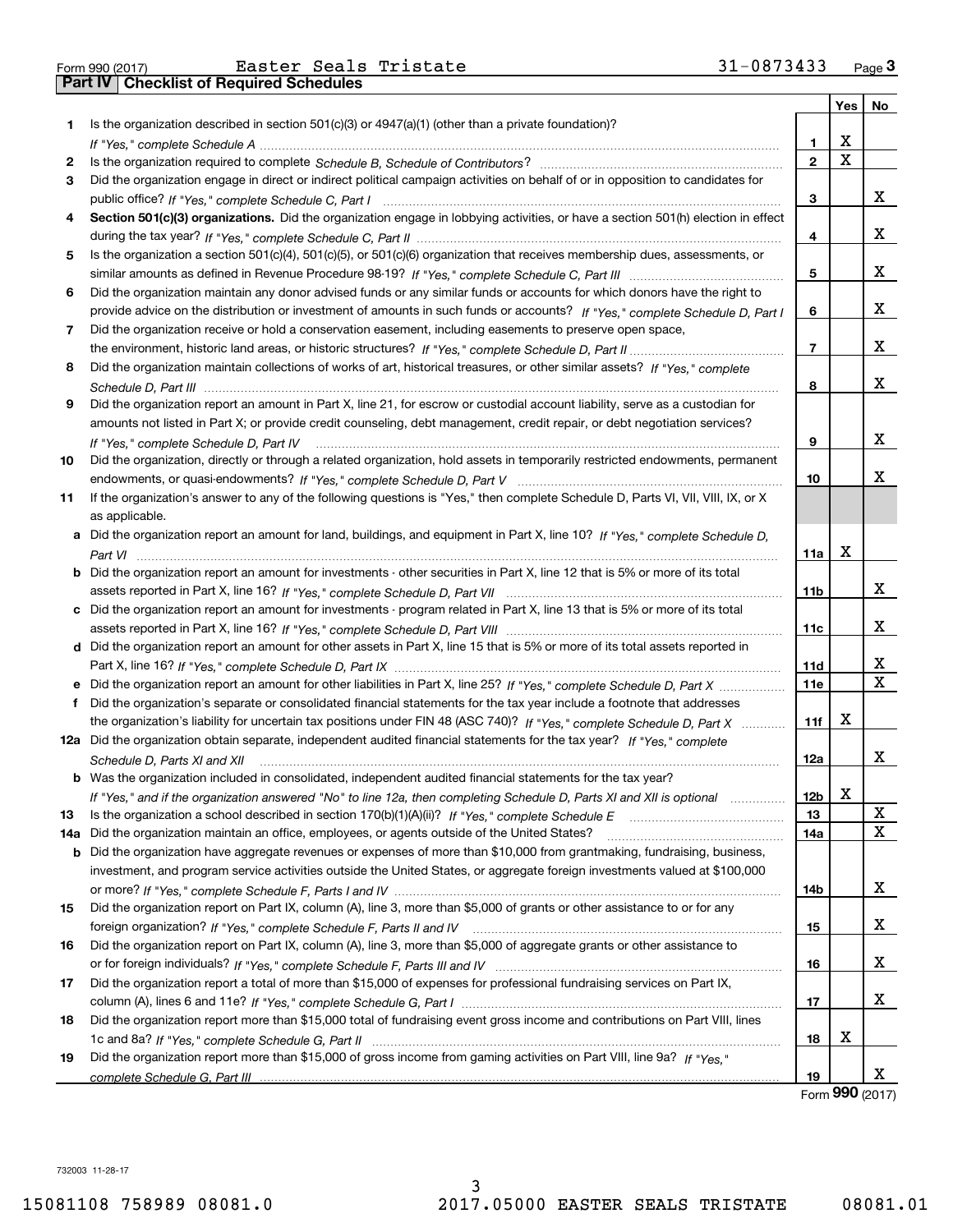*(continued)*

|    |                                                                                                                                               |            | Yes | No                |
|----|-----------------------------------------------------------------------------------------------------------------------------------------------|------------|-----|-------------------|
|    | 20a Did the organization operate one or more hospital facilities? If "Yes," complete Schedule H                                               | 20a        |     | X                 |
|    | b If "Yes" to line 20a, did the organization attach a copy of its audited financial statements to this return?                                | 20b        |     |                   |
| 21 | Did the organization report more than \$5,000 of grants or other assistance to any domestic organization or                                   |            |     |                   |
|    |                                                                                                                                               | 21         |     | х                 |
| 22 | Did the organization report more than \$5,000 of grants or other assistance to or for domestic individuals on                                 |            |     |                   |
|    |                                                                                                                                               | 22         |     | x                 |
| 23 | Did the organization answer "Yes" to Part VII, Section A, line 3, 4, or 5 about compensation of the organization's current                    |            |     |                   |
|    | and former officers, directors, trustees, key employees, and highest compensated employees? If "Yes." complete                                |            |     |                   |
|    |                                                                                                                                               | 23         | X   |                   |
|    | 24a Did the organization have a tax-exempt bond issue with an outstanding principal amount of more than \$100,000 as of the                   |            |     |                   |
|    | last day of the year, that was issued after December 31, 2002? If "Yes," answer lines 24b through 24d and complete                            |            |     |                   |
|    | Schedule K. If "No", go to line 25a                                                                                                           | 24a        |     | x                 |
| b  | Did the organization invest any proceeds of tax-exempt bonds beyond a temporary period exception?                                             | 24b        |     |                   |
| с  | Did the organization maintain an escrow account other than a refunding escrow at any time during the year to defease<br>any tax-exempt bonds? | 24c        |     |                   |
|    |                                                                                                                                               | 24d        |     |                   |
|    | 25a Section 501(c)(3), 501(c)(4), and 501(c)(29) organizations. Did the organization engage in an excess benefit                              |            |     |                   |
|    |                                                                                                                                               | 25a        |     | x                 |
| b  | Is the organization aware that it engaged in an excess benefit transaction with a disqualified person in a prior year, and                    |            |     |                   |
|    | that the transaction has not been reported on any of the organization's prior Forms 990 or 990-EZ? If "Yes," complete                         |            |     |                   |
|    | Schedule L, Part I                                                                                                                            | 25b        |     | X                 |
| 26 | Did the organization report any amount on Part X, line 5, 6, or 22 for receivables from or payables to any current or                         |            |     |                   |
|    | former officers, directors, trustees, key employees, highest compensated employees, or disqualified persons? If "Yes."                        |            |     |                   |
|    | complete Schedule L, Part II                                                                                                                  | 26         |     | X                 |
| 27 | Did the organization provide a grant or other assistance to an officer, director, trustee, key employee, substantial                          |            |     |                   |
|    | contributor or employee thereof, a grant selection committee member, or to a 35% controlled entity or family member                           |            |     |                   |
|    |                                                                                                                                               | 27         |     | X                 |
| 28 | Was the organization a party to a business transaction with one of the following parties (see Schedule L, Part IV                             |            |     |                   |
|    | instructions for applicable filing thresholds, conditions, and exceptions):                                                                   |            |     |                   |
| а  | A current or former officer, director, trustee, or key employee? If "Yes," complete Schedule L, Part IV                                       | 28a        |     | X                 |
| b  | A family member of a current or former officer, director, trustee, or key employee? If "Yes," complete Schedule L, Part IV                    | 28b        |     | X                 |
|    | c An entity of which a current or former officer, director, trustee, or key employee (or a family member thereof) was an officer,             |            |     |                   |
|    |                                                                                                                                               | 28c        |     | x<br>$\mathbf{x}$ |
| 29 |                                                                                                                                               | 29         |     |                   |
| 30 | Did the organization receive contributions of art, historical treasures, or other similar assets, or qualified conservation                   |            |     | х                 |
|    |                                                                                                                                               | 30         |     |                   |
| 31 | Did the organization liquidate, terminate, or dissolve and cease operations?                                                                  | 31         |     | x                 |
| 32 | Did the organization sell, exchange, dispose of, or transfer more than 25% of its net assets? If "Yes," complete                              |            |     |                   |
|    |                                                                                                                                               | 32         |     | x                 |
| 33 | Did the organization own 100% of an entity disregarded as separate from the organization under Regulations                                    |            |     |                   |
|    |                                                                                                                                               | 33         | х   |                   |
| 34 | Was the organization related to any tax-exempt or taxable entity? If "Yes," complete Schedule R, Part II, III, or IV, and                     |            |     |                   |
|    |                                                                                                                                               | 34         |     | X                 |
|    |                                                                                                                                               | <b>35a</b> |     | $\mathbf X$       |
|    | b If "Yes" to line 35a, did the organization receive any payment from or engage in any transaction with a controlled entity                   |            |     |                   |
|    |                                                                                                                                               | 35b        |     |                   |
| 36 | Section 501(c)(3) organizations. Did the organization make any transfers to an exempt non-charitable related organization?                    |            |     |                   |
|    |                                                                                                                                               | 36         |     | х                 |
| 37 | Did the organization conduct more than 5% of its activities through an entity that is not a related organization                              |            |     |                   |
|    |                                                                                                                                               | 37         |     | х                 |
| 38 | Did the organization complete Schedule O and provide explanations in Schedule O for Part VI, lines 11b and 19?                                |            |     |                   |
|    |                                                                                                                                               | 38         | X   |                   |

Form (2017) **990**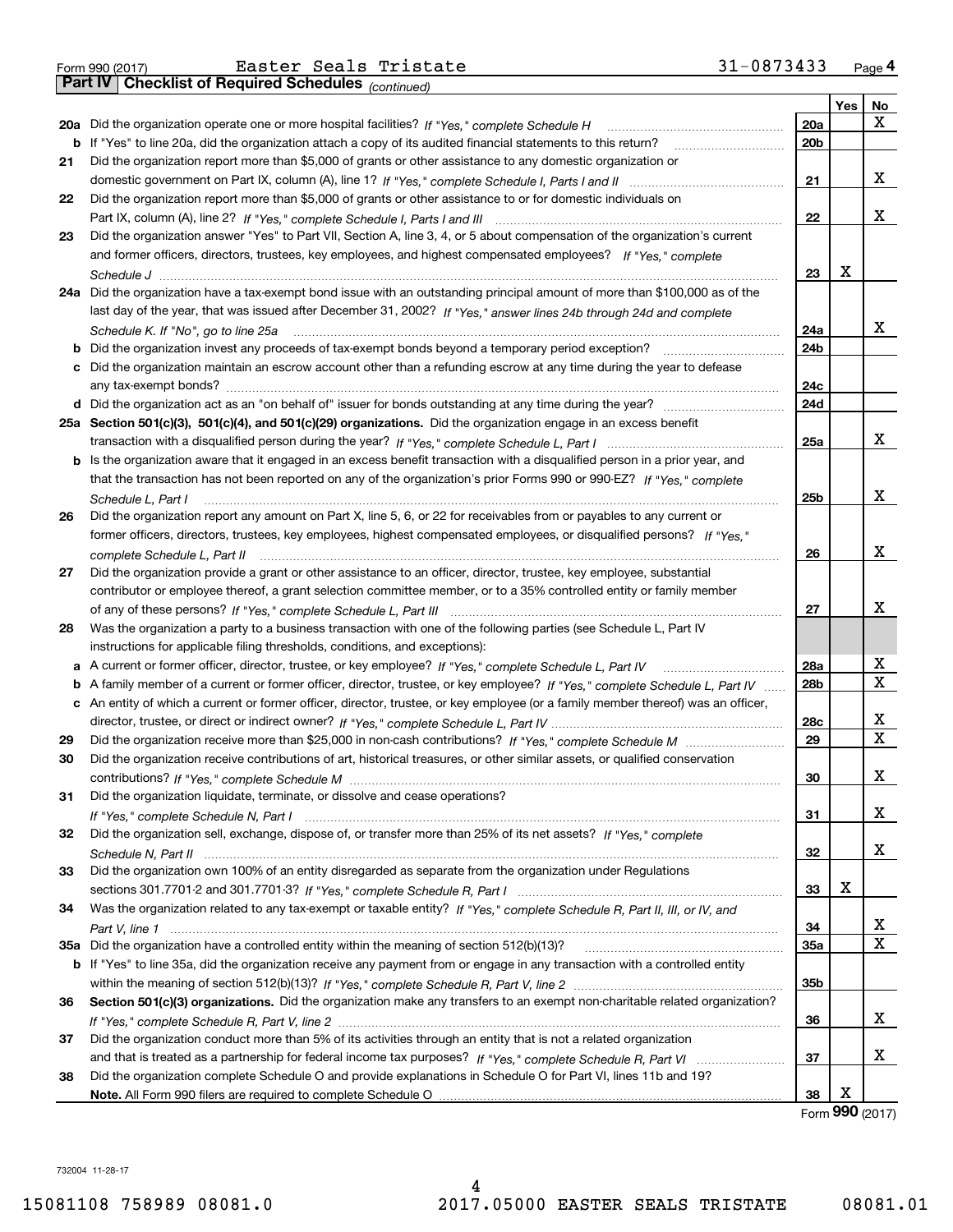|               | 31-0873433<br>Easter Seals Tristate<br>Form 990 (2017)                                                                                            |                 |                                     | $_{\text{Page}}$ 5 |
|---------------|---------------------------------------------------------------------------------------------------------------------------------------------------|-----------------|-------------------------------------|--------------------|
| <b>Part V</b> | <b>Statements Regarding Other IRS Filings and Tax Compliance</b>                                                                                  |                 |                                     |                    |
|               | Check if Schedule O contains a response or note to any line in this Part V                                                                        |                 |                                     |                    |
|               |                                                                                                                                                   |                 | Yes                                 | No                 |
|               | 192<br>1a                                                                                                                                         |                 |                                     |                    |
| b             | $\mathbf{0}$<br>1 <sub>b</sub><br>Enter the number of Forms W-2G included in line 1a. Enter -0- if not applicable                                 |                 |                                     |                    |
| c             | Did the organization comply with backup withholding rules for reportable payments to vendors and reportable gaming                                |                 |                                     |                    |
|               |                                                                                                                                                   | 1c              | х                                   |                    |
|               | 2a Enter the number of employees reported on Form W-3, Transmittal of Wage and Tax Statements,                                                    |                 |                                     |                    |
|               | 1080<br>2a<br>filed for the calendar year ending with or within the year covered by this return <i>manumumumum</i>                                |                 |                                     |                    |
|               | <b>b</b> If at least one is reported on line 2a, did the organization file all required federal employment tax returns?                           | 2 <sub>b</sub>  | X                                   |                    |
|               |                                                                                                                                                   |                 |                                     |                    |
|               | 3a Did the organization have unrelated business gross income of \$1,000 or more during the year?                                                  | 3a              |                                     | х                  |
|               |                                                                                                                                                   | 3b              |                                     |                    |
|               | 4a At any time during the calendar year, did the organization have an interest in, or a signature or other authority over, a                      |                 |                                     |                    |
|               | financial account in a foreign country (such as a bank account, securities account, or other financial account)?                                  | 4a              |                                     | x                  |
|               | <b>b</b> If "Yes," enter the name of the foreign country: $\blacktriangleright$                                                                   |                 |                                     |                    |
|               | See instructions for filing requirements for FinCEN Form 114, Report of Foreign Bank and Financial Accounts (FBAR).                               |                 |                                     |                    |
|               |                                                                                                                                                   | 5a              |                                     | х                  |
|               | Did any taxable party notify the organization that it was or is a party to a prohibited tax shelter transaction?                                  | 5 <sub>b</sub>  |                                     | х                  |
| b             |                                                                                                                                                   | 5c              |                                     |                    |
| c             |                                                                                                                                                   |                 |                                     |                    |
|               | 6a Does the organization have annual gross receipts that are normally greater than \$100,000, and did the organization solicit                    |                 |                                     | x                  |
|               |                                                                                                                                                   | 6a              |                                     |                    |
|               | <b>b</b> If "Yes," did the organization include with every solicitation an express statement that such contributions or gifts                     |                 |                                     |                    |
|               |                                                                                                                                                   | 6b              |                                     |                    |
| 7             | Organizations that may receive deductible contributions under section 170(c).                                                                     |                 |                                     | x                  |
|               | a Did the organization receive a payment in excess of \$75 made partly as a contribution and partly for goods and services provided to the payor? | 7a              |                                     |                    |
| b             | If "Yes," did the organization notify the donor of the value of the goods or services provided?                                                   | 7b              |                                     |                    |
|               | c Did the organization sell, exchange, or otherwise dispose of tangible personal property for which it was required                               |                 |                                     | х                  |
|               |                                                                                                                                                   | 7c              |                                     |                    |
|               | 7d                                                                                                                                                |                 |                                     |                    |
| е             | Did the organization receive any funds, directly or indirectly, to pay premiums on a personal benefit contract?                                   | 7e              |                                     | х<br>X             |
| f             | Did the organization, during the year, pay premiums, directly or indirectly, on a personal benefit contract?                                      | 7f              |                                     |                    |
| g             | If the organization received a contribution of qualified intellectual property, did the organization file Form 8899 as required?                  | 7g              | N/R                                 |                    |
| h.            | If the organization received a contribution of cars, boats, airplanes, or other vehicles, did the organization file a Form 1098-C?                | 7h              | N/R                                 |                    |
| 8             | N/A<br>Sponsoring organizations maintaining donor advised funds. Did a donor advised fund maintained by the                                       |                 |                                     |                    |
|               | sponsoring organization have excess business holdings at any time during the year?                                                                | 8               |                                     |                    |
|               | Sponsoring organizations maintaining donor advised funds.                                                                                         |                 |                                     |                    |
| а             | N/A<br>Did the sponsoring organization make any taxable distributions under section 4966?                                                         | 9a              |                                     |                    |
| b             | N/A<br>Did the sponsoring organization make a distribution to a donor, donor advisor, or related person?                                          | 9b              |                                     |                    |
| 10            | Section 501(c)(7) organizations. Enter:                                                                                                           |                 |                                     |                    |
| а             | N/A<br>10a<br>Initiation fees and capital contributions included on Part VIII, line 12                                                            |                 |                                     |                    |
| b             | 10 <sub>b</sub><br>Gross receipts, included on Form 990, Part VIII, line 12, for public use of club facilities                                    |                 |                                     |                    |
| 11            | Section 501(c)(12) organizations. Enter:                                                                                                          |                 |                                     |                    |
| а             | N/A<br>11a                                                                                                                                        |                 |                                     |                    |
| b             | Gross income from other sources (Do not net amounts due or paid to other sources against                                                          |                 |                                     |                    |
|               | amounts due or received from them.)<br>11b                                                                                                        |                 |                                     |                    |
|               | 12a Section 4947(a)(1) non-exempt charitable trusts. Is the organization filing Form 990 in lieu of Form 1041?                                    | 12a             |                                     |                    |
| b             | If "Yes," enter the amount of tax-exempt interest received or accrued during the year $\ldots \mathbf{N}/\mathbf{A}$ .<br>12b                     |                 |                                     |                    |
| 13            | Section 501(c)(29) qualified nonprofit health insurance issuers.                                                                                  |                 |                                     |                    |
|               | N/A<br>a Is the organization licensed to issue qualified health plans in more than one state?                                                     | 13а             |                                     |                    |
|               | Note. See the instructions for additional information the organization must report on Schedule O.                                                 |                 |                                     |                    |
|               | <b>b</b> Enter the amount of reserves the organization is required to maintain by the states in which the                                         |                 |                                     |                    |
|               | 13b                                                                                                                                               |                 |                                     |                    |
|               | 13с                                                                                                                                               |                 |                                     |                    |
|               | 14a Did the organization receive any payments for indoor tanning services during the tax year?                                                    | 14a             |                                     | x                  |
|               |                                                                                                                                                   | 14 <sub>b</sub> |                                     |                    |
|               |                                                                                                                                                   |                 | $F_{\text{arm}}$ QQ $\Omega$ (2017) |                    |

| Form 990 (2017) |  |
|-----------------|--|
|-----------------|--|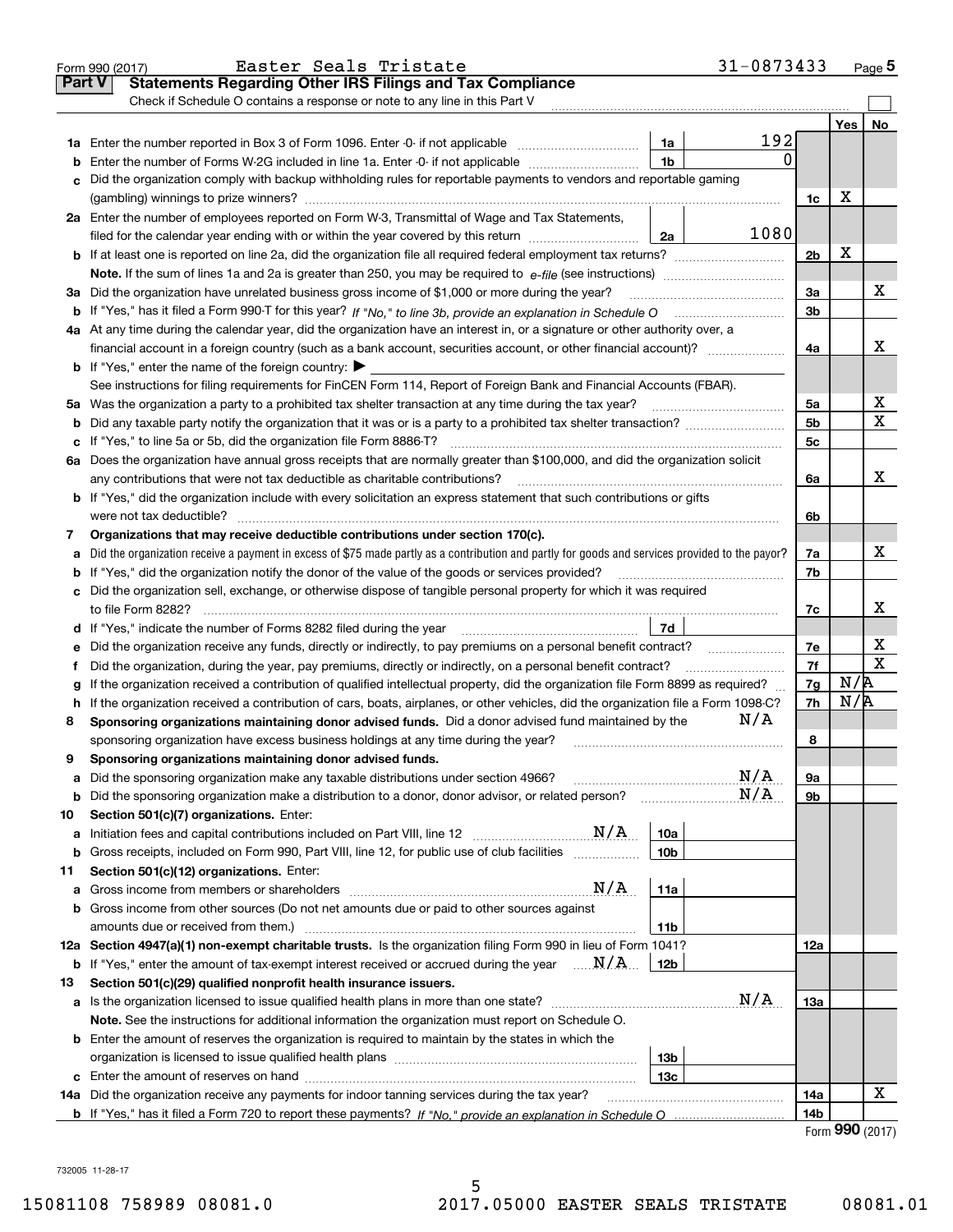| Form 990 (2017 |  |  |
|----------------|--|--|
|                |  |  |

| Easter Seals Tristate |  |
|-----------------------|--|
|-----------------------|--|

*For each "Yes" response to lines 2 through 7b below, and for a "No" response to line 8a, 8b, or 10b below, describe the circumstances, processes, or changes in Schedule O. See instructions.* Form 990 (2017) **Easter Seals Tristate** 31–0873433 Page **6**<br>**Part VI Governance, Management, and Disclosure** For each "Yes" response to lines 2 through 7b below, and for a "No" response Check if Schedule O contains a response or note to any line in this Part VI

|    |                                                                                                                                                                               |    |                 | Yes   No |             |
|----|-------------------------------------------------------------------------------------------------------------------------------------------------------------------------------|----|-----------------|----------|-------------|
|    | <b>1a</b> Enter the number of voting members of the governing body at the end of the tax year                                                                                 | 1a | 23              |          |             |
|    | If there are material differences in voting rights among members of the governing body, or if the governing                                                                   |    |                 |          |             |
|    | body delegated broad authority to an executive committee or similar committee, explain in Schedule O.                                                                         |    |                 |          |             |
|    | <b>b</b> Enter the number of voting members included in line 1a, above, who are independent <i>manumum</i>                                                                    | 1b | 23              |          |             |
| 2  | Did any officer, director, trustee, or key employee have a family relationship or a business relationship with any other                                                      |    |                 |          |             |
|    | officer, director, trustee, or key employee?                                                                                                                                  |    | $\mathbf{2}$    |          | X           |
| 3  | Did the organization delegate control over management duties customarily performed by or under the direct supervision                                                         |    |                 |          |             |
|    |                                                                                                                                                                               |    | 3               |          | X           |
| 4  | Did the organization make any significant changes to its governing documents since the prior Form 990 was filed?                                                              |    | $\overline{4}$  |          | $\mathbf X$ |
| 5  |                                                                                                                                                                               |    | 5               |          | $\mathbf X$ |
| 6  |                                                                                                                                                                               |    | 6               |          | $\mathbf X$ |
| 7a | Did the organization have members, stockholders, or other persons who had the power to elect or appoint one or                                                                |    |                 |          |             |
|    |                                                                                                                                                                               |    | 7a              |          | х           |
|    | <b>b</b> Are any governance decisions of the organization reserved to (or subject to approval by) members, stockholders, or                                                   |    |                 |          |             |
|    | persons other than the governing body?                                                                                                                                        |    | 7b              |          | х           |
| 8  | Did the organization contemporaneously document the meetings held or written actions undertaken during the year by the following:                                             |    |                 |          |             |
| a  |                                                                                                                                                                               |    | 8a              | X        |             |
|    |                                                                                                                                                                               |    | 8b              | X        |             |
| 9  | Is there any officer, director, trustee, or key employee listed in Part VII, Section A, who cannot be reached at the                                                          |    |                 |          |             |
|    |                                                                                                                                                                               |    | 9               |          | x           |
|    | Section B. Policies (This Section B requests information about policies not required by the Internal Revenue Code.)                                                           |    |                 |          |             |
|    |                                                                                                                                                                               |    |                 | Yes      | No          |
|    |                                                                                                                                                                               |    | 10a             |          | X           |
|    | <b>b</b> If "Yes," did the organization have written policies and procedures governing the activities of such chapters, affiliates,                                           |    |                 |          |             |
|    |                                                                                                                                                                               |    | 10 <sub>b</sub> |          |             |
|    | 11a Has the organization provided a complete copy of this Form 990 to all members of its governing body before filing the form?                                               |    | 11a             | X        |             |
|    | <b>b</b> Describe in Schedule O the process, if any, used by the organization to review this Form 990.                                                                        |    |                 |          |             |
|    |                                                                                                                                                                               |    | 12a             | X        |             |
| b  |                                                                                                                                                                               |    | 12 <sub>b</sub> | X        |             |
|    | c Did the organization regularly and consistently monitor and enforce compliance with the policy? If "Yes." describe                                                          |    |                 |          |             |
|    | in Schedule O how this was done manufactured and continuum control of the Schedule O how this was done manufactured and continuum control of the Schedule O how this was done |    | 12c             | X        |             |
| 13 |                                                                                                                                                                               |    | 13              | X        |             |
| 14 | Did the organization have a written document retention and destruction policy? manufactured and the organization have a written document retention and destruction policy?    |    | 14              | X        |             |
| 15 | Did the process for determining compensation of the following persons include a review and approval by independent                                                            |    |                 |          |             |
|    | persons, comparability data, and contemporaneous substantiation of the deliberation and decision?                                                                             |    |                 |          |             |
|    |                                                                                                                                                                               |    | 15a             | X        |             |
|    |                                                                                                                                                                               |    | 15 <sub>b</sub> | X        |             |
|    | If "Yes" to line 15a or 15b, describe the process in Schedule O (see instructions).                                                                                           |    |                 |          |             |
|    | 16a Did the organization invest in, contribute assets to, or participate in a joint venture or similar arrangement with a                                                     |    |                 |          |             |
|    |                                                                                                                                                                               |    |                 |          | X           |
|    | taxable entity during the year?<br>b If "Yes," did the organization follow a written policy or procedure requiring the organization to evaluate its participation             |    | 16a             |          |             |
|    |                                                                                                                                                                               |    |                 |          |             |
|    | in joint venture arrangements under applicable federal tax law, and take steps to safeguard the organization's                                                                |    |                 |          |             |
|    | exempt status with respect to such arrangements?<br><b>Section C. Disclosure</b>                                                                                              |    | 16 <sub>b</sub> |          |             |
|    | List the states with which a copy of this Form 990 is required to be filed $\blacktriangleright$ OH                                                                           |    |                 |          |             |
| 17 |                                                                                                                                                                               |    |                 |          |             |
| 18 | Section 6104 requires an organization to make its Forms 1023 (or 1024 if applicable), 990, and 990-T (Section 501(c)(3)s only) available                                      |    |                 |          |             |
|    | for public inspection. Indicate how you made these available. Check all that apply.                                                                                           |    |                 |          |             |
|    | $\boxed{\mathbf{X}}$ Other (explain in Schedule O)<br>$\lfloor x \rfloor$ Own website<br>$X$ Upon request<br>Another's website                                                |    |                 |          |             |
| 19 | Describe in Schedule O whether (and if so, how) the organization made its governing documents, conflict of interest policy, and financial                                     |    |                 |          |             |
|    | statements available to the public during the tax year.                                                                                                                       |    |                 |          |             |
| 20 | State the name, address, and telephone number of the person who possesses the organization's books and records:<br>Pamela Green - 513-281-2316                                |    |                 |          |             |
|    | 45206<br>2901 Gilbert Ave, Cincinnati,<br>OH                                                                                                                                  |    |                 |          |             |
|    |                                                                                                                                                                               |    |                 |          |             |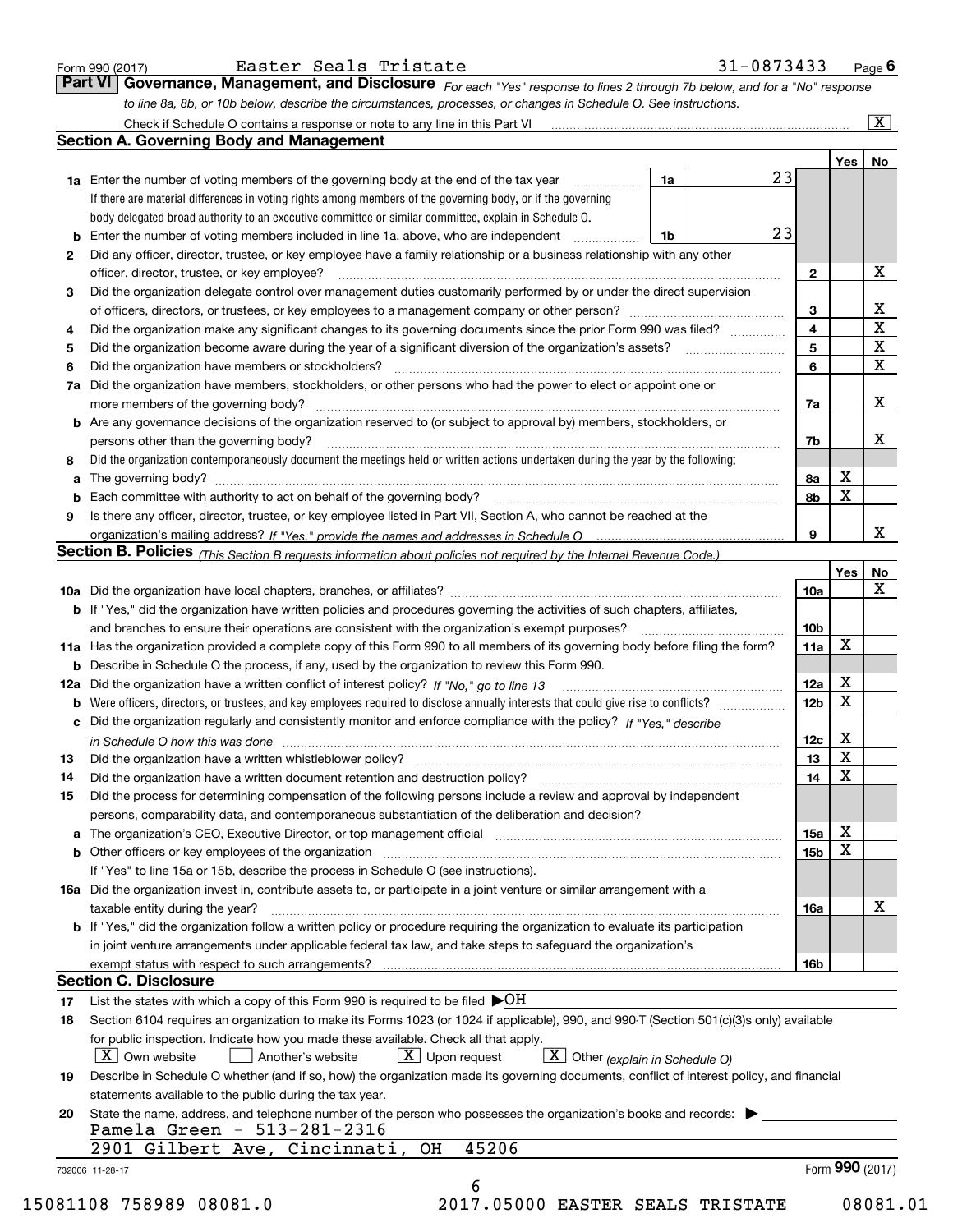$\mathcal{L}^{\text{max}}$ 

| Form 990 (2017) |                                               | Easter Seals Tristate | 31-0873433                                                                                 | Page 7 |
|-----------------|-----------------------------------------------|-----------------------|--------------------------------------------------------------------------------------------|--------|
|                 |                                               |                       | Part VII Compensation of Officers, Directors, Trustees, Key Employees, Highest Compensated |        |
|                 | <b>Employees, and Independent Contractors</b> |                       |                                                                                            |        |

Check if Schedule O contains a response or note to any line in this Part VII

**Section A. Officers, Directors, Trustees, Key Employees, and Highest Compensated Employees**

**1a**  Complete this table for all persons required to be listed. Report compensation for the calendar year ending with or within the organization's tax year.

**•** List all of the organization's current officers, directors, trustees (whether individuals or organizations), regardless of amount of compensation. Enter -0- in columns  $(D)$ ,  $(E)$ , and  $(F)$  if no compensation was paid.

● List all of the organization's **current** key employees, if any. See instructions for definition of "key employee."

**•** List the organization's five current highest compensated employees (other than an officer, director, trustee, or key employee) who received reportable compensation (Box 5 of Form W-2 and/or Box 7 of Form 1099-MISC) of more than \$100,000 from the organization and any related organizations.

 $\bullet$  List all of the organization's **former** officers, key employees, and highest compensated employees who received more than \$100,000 of reportable compensation from the organization and any related organizations.

**•** List all of the organization's former directors or trustees that received, in the capacity as a former director or trustee of the organization, more than \$10,000 of reportable compensation from the organization and any related organizations.

List persons in the following order: individual trustees or directors; institutional trustees; officers; key employees; highest compensated employees; and former such persons.

Check this box if neither the organization nor any related organization compensated any current officer, director, or trustee.  $\mathcal{L}^{\text{max}}$ 

| (A)                       | (B)            | (C)                            |                                 |          |              |                                  | (D)    | (E)             | (F)             |               |
|---------------------------|----------------|--------------------------------|---------------------------------|----------|--------------|----------------------------------|--------|-----------------|-----------------|---------------|
| Name and Title            | Average        |                                | (do not check more than one     | Position |              |                                  |        | Reportable      | Reportable      | Estimated     |
|                           | hours per      |                                | box, unless person is both an   |          |              |                                  |        | compensation    | compensation    | amount of     |
|                           | week           |                                | officer and a director/trustee) |          |              |                                  |        | from            | from related    | other         |
|                           | (list any      |                                |                                 |          |              |                                  |        | the             | organizations   | compensation  |
|                           | hours for      |                                |                                 |          |              |                                  |        | organization    | (W-2/1099-MISC) | from the      |
|                           | related        |                                |                                 |          |              |                                  |        | (W-2/1099-MISC) |                 | organization  |
|                           | organizations  |                                |                                 |          |              |                                  |        |                 |                 | and related   |
|                           | below<br>line) | Individual trustee or director | nstitutional trustee            | Officer  | Key employee | Highest compensated<br> employee | Former |                 |                 | organizations |
| Joseph Alter<br>(1)       | 1.00           |                                |                                 |          |              |                                  |        |                 |                 |               |
| Trustee                   |                | $\overline{\textbf{X}}$        |                                 |          |              |                                  |        | 0.              | $\mathbf 0$ .   | $\mathbf 0$ . |
| (2) Kathy Kelly           | 1.00           |                                |                                 |          |              |                                  |        |                 |                 |               |
| Trustee                   |                | $\overline{\mathbf{X}}$        |                                 |          |              |                                  |        | 0.              | $\mathbf 0$ .   | 0.            |
| Nick Rosian<br>(3)        | 1.00           |                                |                                 |          |              |                                  |        |                 |                 |               |
| Trustee                   |                | $\rm X$                        |                                 |          |              |                                  |        | $\mathbf 0$ .   | $\mathbf 0$ .   | 0.            |
| (4)<br>Jan Armstrong Cobb | 1.00           |                                |                                 |          |              |                                  |        |                 |                 |               |
| Trustee                   |                | X                              |                                 |          |              |                                  |        | 0.              | $\mathbf 0$ .   | 0.            |
| (5)<br>Robert Ostreicher  | 1.00           |                                |                                 |          |              |                                  |        |                 |                 |               |
| Trustee                   |                | $\overline{\mathbf{X}}$        |                                 |          |              |                                  |        | 0.              | $\mathbf 0$ .   | $\mathbf 0$ . |
| (6)<br>Brian Szames       | 1.00           |                                |                                 |          |              |                                  |        |                 |                 |               |
| Trustee                   |                | $\overline{\mathbf{X}}$        |                                 |          |              |                                  |        | 0.              | $\mathbf 0$ .   | $\mathbf 0$ . |
| (7) Piyush Zaveri         | 1.00           |                                |                                 |          |              |                                  |        |                 |                 |               |
| Trustee                   |                | X                              |                                 |          |              |                                  |        | $\mathbf 0$ .   | $\mathbf 0$ .   | $0_{.}$       |
| Kathy McMullen<br>(8)     | 1.00           |                                |                                 |          |              |                                  |        |                 |                 |               |
| Trustee                   |                | $\overline{\mathbf{X}}$        |                                 |          |              |                                  |        | 0.              | $\mathbf 0$ .   | $\mathbf 0$ . |
| John Brownlee<br>(9)      | 1.00           |                                |                                 |          |              |                                  |        |                 |                 |               |
| Trustee                   |                | $\mathbf X$                    |                                 |          |              |                                  |        | 0.              | $\mathbf 0$ .   | $\mathbf 0$ . |
| (10) Gary Dent            | 1.00           |                                |                                 |          |              |                                  |        |                 |                 |               |
| Trustee                   |                | $\overline{\mathbf{X}}$        |                                 |          |              |                                  |        | 0.              | $\mathbf 0$ .   | $\mathbf 0$ . |
| (11) Mike Habel           | 1.00           |                                |                                 |          |              |                                  |        |                 |                 |               |
| Trustee                   |                | $\rm X$                        |                                 |          |              |                                  |        | 0.              | $\mathbf 0$ .   | 0.            |
| (12) Jenny Powell         | 1.00           |                                |                                 |          |              |                                  |        |                 |                 |               |
| Trustee                   |                | $\overline{\mathbf{X}}$        |                                 |          |              |                                  |        | 0.              | $\mathbf{0}$ .  | 0.            |
| (13) Pam Weber            | 1.00           |                                |                                 |          |              |                                  |        |                 |                 |               |
| Trustee                   |                | $\mathbf X$                    |                                 |          |              |                                  |        | 0.              | 0.              | $\mathbf 0$ . |
| (14) Jody Brant           | 1.00           |                                |                                 |          |              |                                  |        |                 |                 |               |
| Trustee                   |                | $\overline{\mathbf{X}}$        |                                 |          |              |                                  |        | 0.              | 0.              | $\mathbf 0$ . |
| (15) Craig Todd           | 1.00           |                                |                                 |          |              |                                  |        |                 |                 |               |
| Trustee                   |                | $\overline{\mathbf{X}}$        |                                 |          |              |                                  |        | $\mathbf 0$ .   | $\mathbf 0$ .   | $\mathbf 0$ . |
| (16) Greg Hammond         | 1.00           |                                |                                 |          |              |                                  |        |                 |                 |               |
| Trustee                   |                | $\mathbf X$                    |                                 |          |              |                                  |        | 0.              | 0.              | 0.            |
| (17) Jim Salters          | 1.00           | $\overline{\textbf{X}}$        |                                 |          |              |                                  |        | 0.              | $\mathbf 0$ .   |               |
| Trustee                   |                |                                |                                 |          |              |                                  |        |                 |                 | 0.            |

7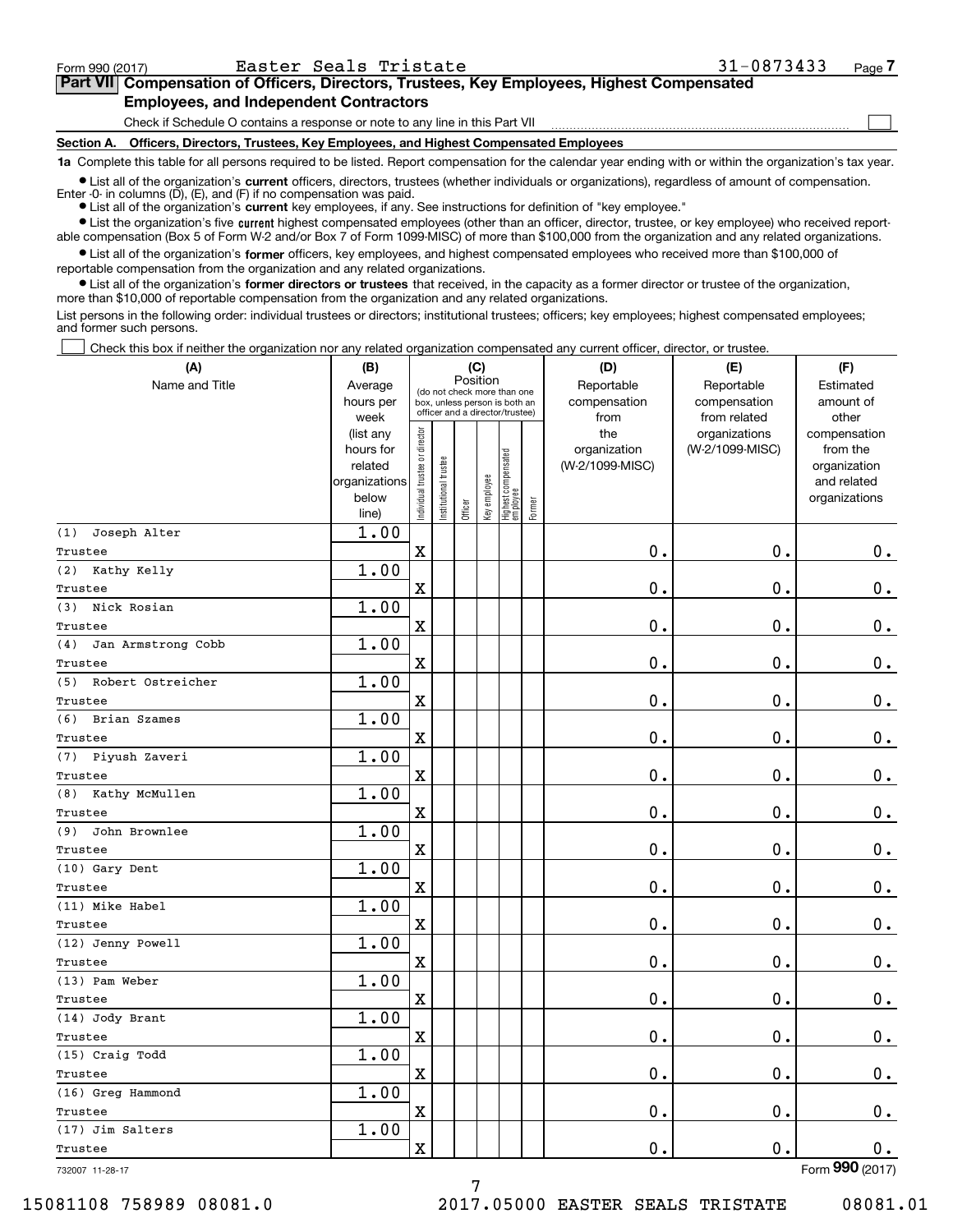| Form 990 (2017) |  |  |
|-----------------|--|--|
|                 |  |  |

| <b>Part VII</b><br>Section A. Officers, Directors, Trustees, Key Employees, and Highest Compensated Employees (continued)                    |                        |                                |                                                              |         |              |                                   |              |                         |                 |                              |              |                  |  |
|----------------------------------------------------------------------------------------------------------------------------------------------|------------------------|--------------------------------|--------------------------------------------------------------|---------|--------------|-----------------------------------|--------------|-------------------------|-----------------|------------------------------|--------------|------------------|--|
| (A)                                                                                                                                          | (B)                    |                                |                                                              |         | (C)          |                                   |              | (D)                     | (E)             |                              | (F)          |                  |  |
| Name and title                                                                                                                               | Average                |                                | Position                                                     |         |              | Reportable                        | Reportable   | Estimated               |                 |                              |              |                  |  |
|                                                                                                                                              | hours per              |                                | (do not check more than one<br>box, unless person is both an |         |              | compensation                      | compensation |                         | amount of       |                              |              |                  |  |
|                                                                                                                                              | week                   |                                | officer and a director/trustee)                              |         |              |                                   |              | from<br>from related    |                 |                              | other        |                  |  |
|                                                                                                                                              | (list any              |                                |                                                              |         |              |                                   |              | the                     | organizations   |                              | compensation |                  |  |
|                                                                                                                                              | hours for              |                                |                                                              |         |              |                                   |              | organization            | (W-2/1099-MISC) |                              | from the     |                  |  |
|                                                                                                                                              | related                |                                |                                                              |         |              |                                   |              | (W-2/1099-MISC)         |                 |                              | organization |                  |  |
|                                                                                                                                              | organizations<br>below |                                |                                                              |         |              |                                   |              |                         |                 | and related<br>organizations |              |                  |  |
|                                                                                                                                              | line)                  | Individual trustee or director | Institutional trustee                                        | Officer | Key employee | Highest compensated<br>  employee | Former       |                         |                 |                              |              |                  |  |
| (18) Barbara Scull                                                                                                                           | 1.00                   |                                |                                                              |         |              |                                   |              |                         |                 |                              |              |                  |  |
| Trustee - Started 9/17                                                                                                                       |                        | $\mathbf X$                    |                                                              |         |              |                                   |              | 0.                      |                 | 0.                           |              | $0_{.}$          |  |
| (19) Jessica Rappaport                                                                                                                       | 1.00                   |                                |                                                              |         |              |                                   |              |                         |                 |                              |              |                  |  |
| Trustee - Started 9/17                                                                                                                       |                        | $\mathbf X$                    |                                                              |         |              |                                   |              | 0.                      |                 | 0.                           |              | 0.               |  |
| (20) David Giles                                                                                                                             | 1.00                   |                                |                                                              |         |              |                                   |              |                         |                 |                              |              |                  |  |
| Trustee - Ended 9/17                                                                                                                         |                        | $\mathbf X$                    |                                                              |         |              |                                   |              | $\mathbf 0$ .           |                 | 0.                           |              | $\pmb{0}$ .      |  |
| (21) Calvin Wright                                                                                                                           |                        |                                |                                                              |         |              |                                   |              |                         |                 |                              |              |                  |  |
|                                                                                                                                              | 1.00                   |                                |                                                              |         |              |                                   |              |                         |                 |                              |              |                  |  |
| Trustee - Ended 9/17                                                                                                                         |                        | $\mathbf X$                    |                                                              |         |              |                                   |              | 0.                      |                 | 0.                           |              | $\pmb{0}$ .      |  |
| (22) Doreen Canton                                                                                                                           | 1.00                   |                                |                                                              |         |              |                                   |              |                         |                 |                              |              |                  |  |
| Trustee - Ended 9/17                                                                                                                         |                        | $\mathbf X$                    |                                                              |         |              |                                   |              | 0.                      |                 | 0.                           |              | $0_{.}$          |  |
| (23) Sean Parker                                                                                                                             | 1.00                   |                                |                                                              |         |              |                                   |              |                         |                 |                              |              |                  |  |
| Trustee - Ended 9/17                                                                                                                         |                        | $\mathbf X$                    |                                                              |         |              |                                   |              | 0.                      |                 | 0.                           |              | 0.               |  |
| (24) Paul Heldman                                                                                                                            | 1.00                   |                                |                                                              |         |              |                                   |              |                         |                 |                              |              |                  |  |
| Secretary                                                                                                                                    |                        | $\mathbf X$                    |                                                              | X       |              |                                   |              | 0.                      |                 | 0.                           |              | $0_{.}$          |  |
| (25) James Neyer                                                                                                                             | 1.00                   |                                |                                                              |         |              |                                   |              |                         |                 |                              |              |                  |  |
| Treasurer                                                                                                                                    |                        | X                              |                                                              | X       |              |                                   |              | 0.                      |                 | $0$ .                        |              | 0.               |  |
| (26) Robin Martin                                                                                                                            | 1.00                   |                                |                                                              |         |              |                                   |              |                         |                 |                              |              |                  |  |
| Vice Chair                                                                                                                                   |                        | $\mathbf x$                    |                                                              | X       |              |                                   |              | 0.                      |                 | 0.                           |              | $\mathbf 0$ .    |  |
| 1b Sub-total                                                                                                                                 |                        |                                |                                                              |         |              |                                   |              | 0.                      |                 | $\overline{0}$ .             |              | $\overline{0}$ . |  |
|                                                                                                                                              |                        |                                |                                                              |         |              |                                   |              | 601,247.                |                 | $\overline{0}$ .             |              | 76,913.          |  |
|                                                                                                                                              |                        |                                |                                                              |         |              |                                   |              | 601, 247.               |                 | $\overline{0}$ .             |              | 76,913.          |  |
| Total number of individuals (including but not limited to those listed above) who received more than \$100,000 of reportable<br>$\mathbf{2}$ |                        |                                |                                                              |         |              |                                   |              |                         |                 |                              |              |                  |  |
| compensation from the organization $\blacktriangleright$                                                                                     |                        |                                |                                                              |         |              |                                   |              |                         |                 |                              |              | 5                |  |
|                                                                                                                                              |                        |                                |                                                              |         |              |                                   |              |                         |                 |                              | Yes          | No               |  |
| Did the organization list any former officer, director, or trustee, key employee, or highest compensated employee on<br>3                    |                        |                                |                                                              |         |              |                                   |              |                         |                 |                              |              |                  |  |
| line 1a? If "Yes," complete Schedule J for such individual                                                                                   |                        |                                |                                                              |         |              |                                   |              |                         |                 |                              | 3            | х                |  |
| For any individual listed on line 1a, is the sum of reportable compensation and other compensation from the organization<br>4                |                        |                                |                                                              |         |              |                                   |              |                         |                 |                              |              |                  |  |
|                                                                                                                                              |                        |                                |                                                              |         |              |                                   |              |                         |                 |                              | X<br>4       |                  |  |
| Did any person listed on line 1a receive or accrue compensation from any unrelated organization or individual for services<br>5              |                        |                                |                                                              |         |              |                                   |              |                         |                 |                              |              |                  |  |
|                                                                                                                                              |                        |                                |                                                              |         |              |                                   |              |                         |                 |                              | 5            | x                |  |
| <b>Section B. Independent Contractors</b>                                                                                                    |                        |                                |                                                              |         |              |                                   |              |                         |                 |                              |              |                  |  |
| Complete this table for your five highest compensated independent contractors that received more than \$100,000 of compensation from<br>1    |                        |                                |                                                              |         |              |                                   |              |                         |                 |                              |              |                  |  |
| the organization. Report compensation for the calendar year ending with or within the organization's tax year.                               |                        |                                |                                                              |         |              |                                   |              |                         |                 |                              |              |                  |  |
| (A)                                                                                                                                          |                        |                                |                                                              |         |              |                                   |              | (B)                     |                 |                              | (C)          |                  |  |
| Name and business address                                                                                                                    |                        |                                | <b>NONE</b>                                                  |         |              |                                   |              | Description of services |                 |                              | Compensation |                  |  |
|                                                                                                                                              |                        |                                |                                                              |         |              |                                   |              |                         |                 |                              |              |                  |  |
|                                                                                                                                              |                        |                                |                                                              |         |              |                                   |              |                         |                 |                              |              |                  |  |
|                                                                                                                                              |                        |                                |                                                              |         |              |                                   |              |                         |                 |                              |              |                  |  |
|                                                                                                                                              |                        |                                |                                                              |         |              |                                   |              |                         |                 |                              |              |                  |  |
|                                                                                                                                              |                        |                                |                                                              |         |              |                                   |              |                         |                 |                              |              |                  |  |
|                                                                                                                                              |                        |                                |                                                              |         |              |                                   |              |                         |                 |                              |              |                  |  |
|                                                                                                                                              |                        |                                |                                                              |         |              |                                   |              |                         |                 |                              |              |                  |  |
|                                                                                                                                              |                        |                                |                                                              |         |              |                                   |              |                         |                 |                              |              |                  |  |
|                                                                                                                                              |                        |                                |                                                              |         |              |                                   |              |                         |                 |                              |              |                  |  |
|                                                                                                                                              |                        |                                |                                                              |         |              |                                   |              |                         |                 |                              |              |                  |  |
| 2<br>Total number of independent contractors (including but not limited to those listed above) who received more than                        |                        |                                |                                                              |         |              |                                   |              |                         |                 |                              |              |                  |  |
| \$100,000 of compensation from the organization                                                                                              |                        |                                |                                                              |         | 0            |                                   |              |                         |                 |                              |              |                  |  |

See Part VII, Section A Continuation sheets

Form (2017) **990**

732008 11-28-17

8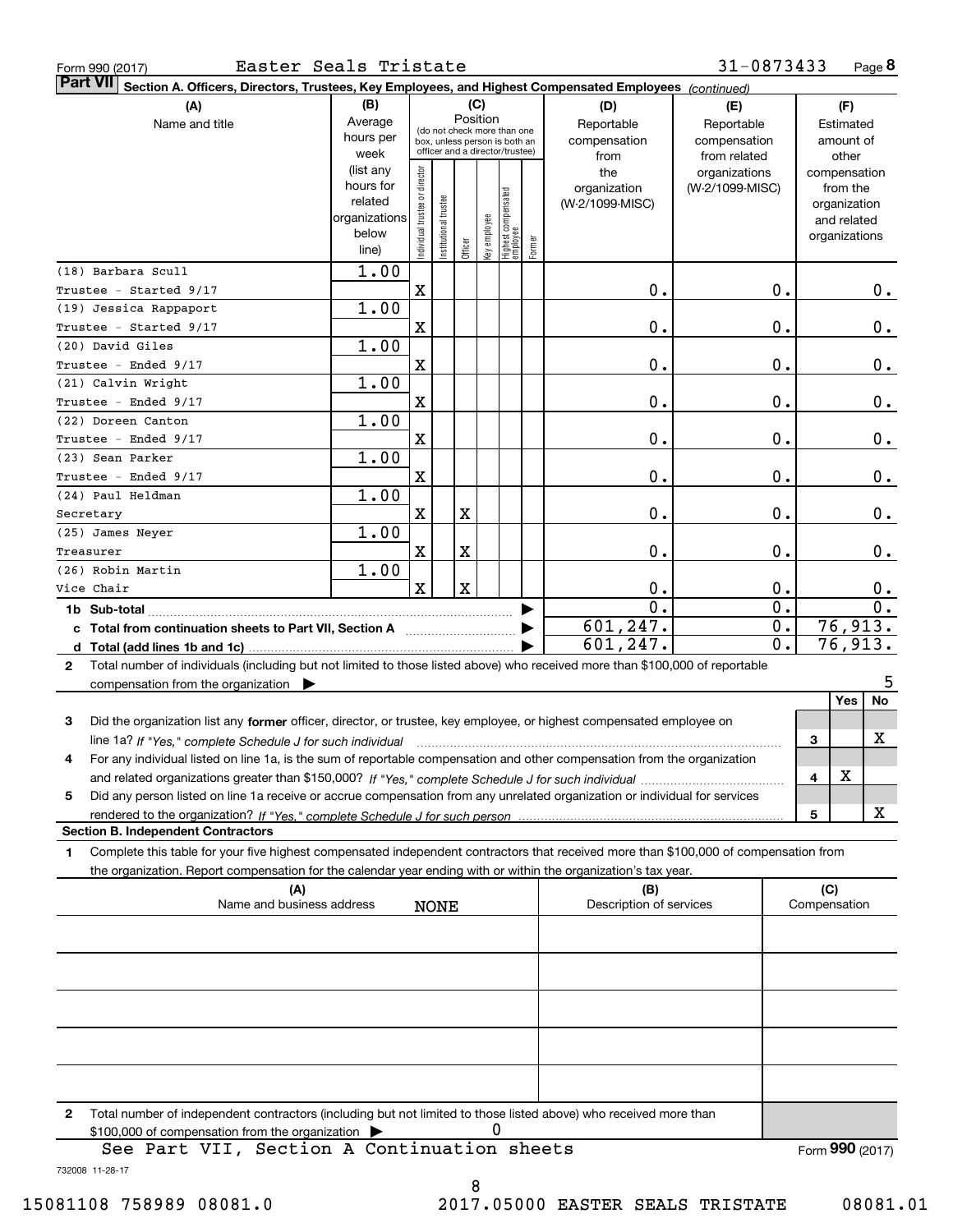| Easter Seals Tristate<br>Form 990                                                                                     |               |                                |                        |             |              |                              |        |                 | 31-0873433                    |                       |
|-----------------------------------------------------------------------------------------------------------------------|---------------|--------------------------------|------------------------|-------------|--------------|------------------------------|--------|-----------------|-------------------------------|-----------------------|
| Part VII<br>Officers, Directors, Trustees, Key Employees, and Highest Compensated Employees (continued)<br>Section A. |               |                                |                        |             |              |                              |        |                 |                               |                       |
| (A)                                                                                                                   | (B)           | (C)                            |                        |             |              |                              |        | (D)             | (E)                           | (F)                   |
| Name and title                                                                                                        | Average       |                                | Position               |             |              |                              |        | Reportable      | Reportable<br>compensation    | Estimated             |
|                                                                                                                       | hours         |                                | (check all that apply) |             |              |                              |        | compensation    |                               | amount of             |
|                                                                                                                       | per<br>week   |                                |                        |             |              |                              |        | from<br>the     | from related<br>organizations | other<br>compensation |
|                                                                                                                       | (list any     |                                |                        |             |              |                              |        | organization    | (W-2/1099-MISC)               | from the              |
|                                                                                                                       | hours for     |                                |                        |             |              |                              |        | (W-2/1099-MISC) |                               | organization          |
|                                                                                                                       | related       |                                |                        |             |              |                              |        |                 |                               | and related           |
|                                                                                                                       | organizations |                                |                        |             |              |                              |        |                 |                               | organizations         |
|                                                                                                                       | below         | Individual trustee or director | nstitutional trustee   | Officer     | Key employee | Highest compensated employee | Former |                 |                               |                       |
| (27) Dov Rosenberg                                                                                                    | line)<br>1.00 |                                |                        |             |              |                              |        |                 |                               |                       |
| Chair                                                                                                                 |               | $\mathbf X$                    |                        | $\mathbf X$ |              |                              |        | 0.              | $0$ .                         | 0.                    |
| (28) Pam Green                                                                                                        | 40.00         |                                |                        |             |              |                              |        |                 |                               |                       |
| President & CEO                                                                                                       |               |                                |                        | $\mathbf X$ |              |                              |        | 163,595.        | $\mathbf 0$ .                 | 12,407.               |
| (29) Jennifer Zugelder                                                                                                | 40.00         |                                |                        |             |              |                              |        |                 |                               |                       |
| Chief Financial Officer                                                                                               |               |                                |                        | $\mathbf X$ |              |                              |        | 118,353.        | $\mathbf 0$ .                 | 9,564.                |
| (30) David Dreith                                                                                                     | 40.00         |                                |                        |             |              |                              |        |                 |                               |                       |
| Chief Operating Officer                                                                                               |               |                                |                        | $\mathbf X$ |              |                              |        | 107,636.        | 0.                            | 18,321.               |
| (31) Clark Earick                                                                                                     | 40.00         |                                |                        |             |              |                              |        |                 |                               |                       |
| VP Organizational Excellence                                                                                          |               |                                |                        |             |              | $\mathbf X$                  |        | 100,941.        | 0.                            | 18,083.               |
| (32) Danielle Gentry-Barth                                                                                            | 40.00         |                                |                        |             |              |                              |        |                 |                               |                       |
| VP Development & Marketing                                                                                            |               |                                |                        |             |              | X                            |        | 110,722.        | 0.                            | 18,538.               |
|                                                                                                                       |               |                                |                        |             |              |                              |        |                 |                               |                       |
|                                                                                                                       |               |                                |                        |             |              |                              |        |                 |                               |                       |
|                                                                                                                       |               |                                |                        |             |              |                              |        |                 |                               |                       |
|                                                                                                                       |               |                                |                        |             |              |                              |        |                 |                               |                       |
|                                                                                                                       |               |                                |                        |             |              |                              |        |                 |                               |                       |
|                                                                                                                       |               |                                |                        |             |              |                              |        |                 |                               |                       |
|                                                                                                                       |               |                                |                        |             |              |                              |        |                 |                               |                       |
|                                                                                                                       |               |                                |                        |             |              |                              |        |                 |                               |                       |
|                                                                                                                       |               |                                |                        |             |              |                              |        |                 |                               |                       |
|                                                                                                                       |               |                                |                        |             |              |                              |        |                 |                               |                       |
|                                                                                                                       |               |                                |                        |             |              |                              |        |                 |                               |                       |
|                                                                                                                       |               |                                |                        |             |              |                              |        |                 |                               |                       |
|                                                                                                                       |               |                                |                        |             |              |                              |        |                 |                               |                       |
|                                                                                                                       |               |                                |                        |             |              |                              |        |                 |                               |                       |
|                                                                                                                       |               |                                |                        |             |              |                              |        |                 |                               |                       |
|                                                                                                                       |               |                                |                        |             |              |                              |        |                 |                               |                       |
|                                                                                                                       |               |                                |                        |             |              |                              |        |                 |                               |                       |
|                                                                                                                       |               |                                |                        |             |              |                              |        |                 |                               |                       |
|                                                                                                                       |               |                                |                        |             |              |                              |        |                 |                               |                       |
|                                                                                                                       |               |                                |                        |             |              |                              |        |                 |                               |                       |
|                                                                                                                       |               |                                |                        |             |              |                              |        |                 |                               |                       |
|                                                                                                                       |               |                                |                        |             |              |                              |        |                 |                               |                       |
|                                                                                                                       |               |                                |                        |             |              |                              |        |                 |                               |                       |
|                                                                                                                       |               |                                |                        |             |              |                              |        |                 |                               |                       |
|                                                                                                                       |               |                                |                        |             |              |                              |        |                 |                               |                       |
|                                                                                                                       |               |                                |                        |             |              |                              |        |                 |                               |                       |
| Total to Part VII, Section A, line 1c                                                                                 |               |                                |                        |             |              |                              |        | 601,247.        |                               | 76,913.               |

732201 04-01-17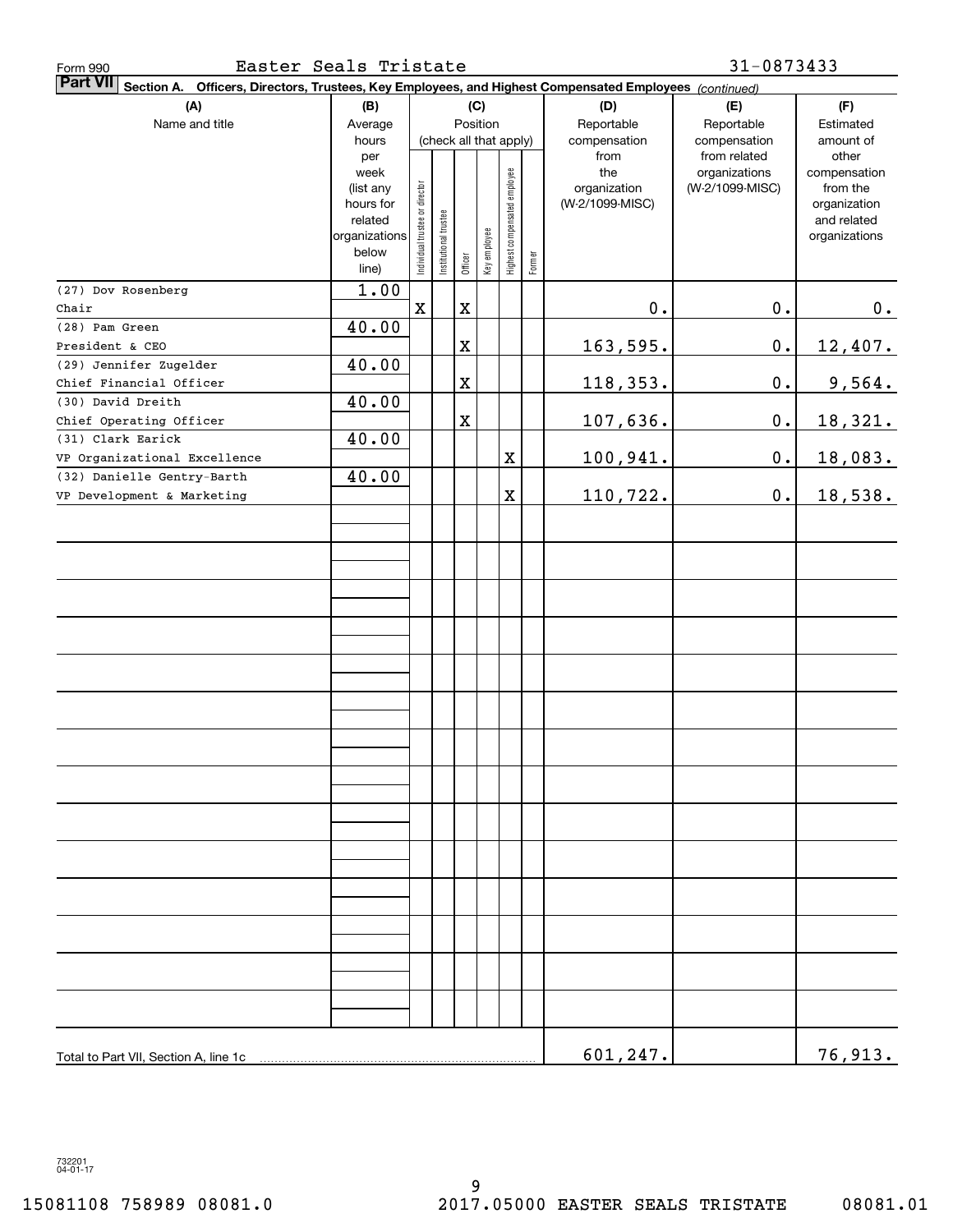|                                                           |                  | Form 990 (2017)                                                                 |                | Easter Seals Tristate    |                      |                                                                                                             | 31-0873433                       | Page 9                                                             |
|-----------------------------------------------------------|------------------|---------------------------------------------------------------------------------|----------------|--------------------------|----------------------|-------------------------------------------------------------------------------------------------------------|----------------------------------|--------------------------------------------------------------------|
|                                                           | <b>Part VIII</b> | <b>Statement of Revenue</b>                                                     |                |                          |                      |                                                                                                             |                                  |                                                                    |
|                                                           |                  | Check if Schedule O contains a response or note to any line in this Part VIII   |                |                          | (A)<br>Total revenue | $\overline{ \qquad \qquad (B)}$ $\overline{ \qquad \qquad (C)}$<br>Related or<br>exempt function<br>revenue | Unrelated<br>business<br>revenue | (D)<br>Revenuè excluded<br>from tax under<br>sections<br>512 - 514 |
|                                                           |                  | 1 a Federated campaigns                                                         | 1a             | 276,000.                 |                      |                                                                                                             |                                  |                                                                    |
| Contributions, Gifts, Grants<br>and Other Similar Amounts |                  | <b>b</b> Membership dues                                                        | 1 <sub>b</sub> |                          |                      |                                                                                                             |                                  |                                                                    |
|                                                           |                  | c Fundraising events                                                            | 1 <sub>c</sub> | 404,185.                 |                      |                                                                                                             |                                  |                                                                    |
|                                                           |                  | d Related organizations                                                         | 1d             |                          |                      |                                                                                                             |                                  |                                                                    |
|                                                           |                  | e Government grants (contributions)                                             | 1e             |                          |                      |                                                                                                             |                                  |                                                                    |
|                                                           |                  | f All other contributions, gifts, grants, and                                   |                |                          |                      |                                                                                                             |                                  |                                                                    |
|                                                           |                  | similar amounts not included above                                              | 1f             | 737,002.                 |                      |                                                                                                             |                                  |                                                                    |
|                                                           |                  | g Noncash contributions included in lines 1a-1f: \$                             |                | 8,000.                   |                      |                                                                                                             |                                  |                                                                    |
|                                                           |                  |                                                                                 |                |                          | 1,417,187.           |                                                                                                             |                                  |                                                                    |
|                                                           |                  |                                                                                 |                | <b>Business Code</b>     |                      |                                                                                                             |                                  |                                                                    |
|                                                           |                  | 2 a Disability & Disadvantage Service                                           |                | 900099                   | 13,186,384.          | 13,186,384.                                                                                                 |                                  |                                                                    |
|                                                           |                  | <b>b</b> Production                                                             |                | 900099                   | 1,417,905.           | 1,417,905.                                                                                                  |                                  |                                                                    |
|                                                           |                  | c Retail and Deconstruction                                                     |                | 900099                   | 1,388,691.           | 1,388,691.                                                                                                  |                                  |                                                                    |
| Program Service<br>Revenue                                | d                | Other Program Income                                                            |                | 900099                   | 7,725.               | 7,725.                                                                                                      |                                  |                                                                    |
|                                                           | е                |                                                                                 |                |                          |                      |                                                                                                             |                                  |                                                                    |
|                                                           |                  | f All other program service revenue                                             |                |                          | 16,000,705.          |                                                                                                             |                                  |                                                                    |
|                                                           | a                |                                                                                 |                |                          |                      |                                                                                                             |                                  |                                                                    |
|                                                           | З                | Investment income (including dividends, interest, and                           |                |                          | 66,940.              |                                                                                                             |                                  | 66,940.                                                            |
|                                                           | 4                | Income from investment of tax-exempt bond proceeds                              |                |                          |                      |                                                                                                             |                                  |                                                                    |
|                                                           | 5                |                                                                                 |                |                          |                      |                                                                                                             |                                  |                                                                    |
|                                                           |                  |                                                                                 | (i) Real       | (ii) Personal            |                      |                                                                                                             |                                  |                                                                    |
|                                                           |                  | 6 a Gross rents                                                                 |                |                          |                      |                                                                                                             |                                  |                                                                    |
|                                                           |                  | <b>b</b> Less: rental expenses                                                  |                |                          |                      |                                                                                                             |                                  |                                                                    |
|                                                           |                  | c Rental income or (loss)                                                       |                |                          |                      |                                                                                                             |                                  |                                                                    |
|                                                           |                  |                                                                                 |                |                          |                      |                                                                                                             |                                  |                                                                    |
|                                                           |                  | 7 a Gross amount from sales of                                                  | (i) Securities | (ii) Other               |                      |                                                                                                             |                                  |                                                                    |
|                                                           |                  | assets other than inventory                                                     | 734,427.       | 4,700.                   |                      |                                                                                                             |                                  |                                                                    |
|                                                           |                  | <b>b</b> Less: cost or other basis                                              |                |                          |                      |                                                                                                             |                                  |                                                                    |
|                                                           |                  | and sales expenses                                                              | 650,226.       | 9,568.                   |                      |                                                                                                             |                                  |                                                                    |
|                                                           |                  | c Gain or (loss)                                                                | 84.201.        | $-4,868$ .               |                      |                                                                                                             |                                  |                                                                    |
|                                                           |                  |                                                                                 |                |                          | 79,333.              |                                                                                                             |                                  | 79,333.                                                            |
| <b>Other Revenue</b>                                      |                  | 8 a Gross income from fundraising events (not<br>including $$$ 404, 185. of     |                |                          |                      |                                                                                                             |                                  |                                                                    |
|                                                           |                  | contributions reported on line 1c). See                                         |                |                          |                      |                                                                                                             |                                  |                                                                    |
|                                                           |                  |                                                                                 |                | 28,574.                  |                      |                                                                                                             |                                  |                                                                    |
|                                                           |                  |                                                                                 |                | 154, 163.<br>$\mathbf b$ |                      |                                                                                                             |                                  |                                                                    |
|                                                           |                  | c Net income or (loss) from fundraising events                                  |                |                          | $-125,589.$          |                                                                                                             |                                  | $-125,589.$                                                        |
|                                                           |                  | 9 a Gross income from gaming activities. See                                    |                |                          |                      |                                                                                                             |                                  |                                                                    |
|                                                           |                  |                                                                                 |                |                          |                      |                                                                                                             |                                  |                                                                    |
|                                                           |                  | <b>b</b> Less: direct expenses <b>b</b>                                         |                |                          |                      |                                                                                                             |                                  |                                                                    |
|                                                           |                  |                                                                                 |                |                          |                      |                                                                                                             |                                  |                                                                    |
|                                                           |                  | 10 a Gross sales of inventory, less returns                                     |                |                          |                      |                                                                                                             |                                  |                                                                    |
|                                                           |                  |                                                                                 |                |                          |                      |                                                                                                             |                                  |                                                                    |
|                                                           |                  | <b>b</b> Less: cost of goods sold $\begin{bmatrix} b & b \end{bmatrix}$         |                |                          |                      |                                                                                                             |                                  |                                                                    |
|                                                           |                  | c Net income or (loss) from sales of inventory                                  |                |                          |                      |                                                                                                             |                                  |                                                                    |
|                                                           |                  | Miscellaneous Revenue                                                           |                | <b>Business Code</b>     |                      |                                                                                                             |                                  |                                                                    |
|                                                           | 11 a             | <u> 1989 - Johann Barn, fransk politik (d. 1989)</u>                            |                |                          |                      |                                                                                                             |                                  |                                                                    |
|                                                           | b                | <u> 1989 - Johann Barbara, martxa eta idazlea (h. 1989).</u>                    |                |                          |                      |                                                                                                             |                                  |                                                                    |
|                                                           | c                | the contract of the contract of the contract of the contract of the contract of |                |                          |                      |                                                                                                             |                                  |                                                                    |
|                                                           |                  |                                                                                 |                |                          |                      |                                                                                                             |                                  |                                                                    |
|                                                           |                  |                                                                                 |                |                          | 17, 438, 576.        | 16,000,705.                                                                                                 | 0.                               | 20,684.                                                            |
|                                                           | 12               |                                                                                 |                | ▶                        |                      |                                                                                                             |                                  |                                                                    |

732009 11-28-17

10

15081108 758989 08081.0 2017.05000 EASTER SEALS TRISTATE 08081.01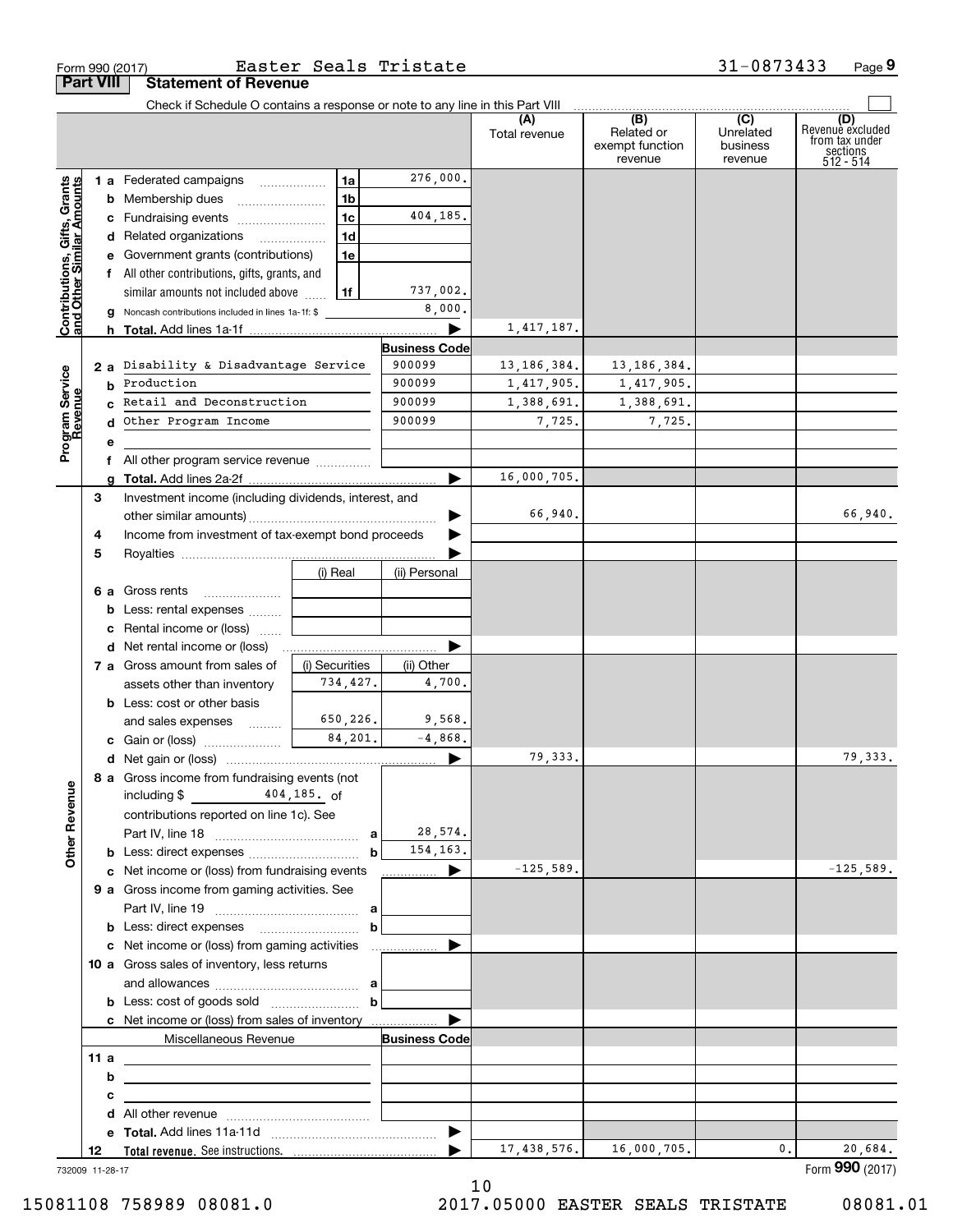| Form 990 (2017) | Easter Seals Tristate                                                                                                      | 31-0873433 | $P_{\text{aqe}}$ 10 |
|-----------------|----------------------------------------------------------------------------------------------------------------------------|------------|---------------------|
|                 | <b>Part IX Statement of Functional Expenses</b>                                                                            |            |                     |
|                 | Section 501(c)(3) and 501(c)(4) organizations must complete all columns. All other organizations must complete column (A). |            |                     |

|              | Do not include amounts reported on lines 6b,<br>7b, 8b, 9b, and 10b of Part VIII.                                                                                                                           | (A)<br>Total expenses | $\overline{(B)}$<br>Program service<br>expenses | (C)<br>Management and<br>general expenses | (D)<br>Fundraising<br>expenses |
|--------------|-------------------------------------------------------------------------------------------------------------------------------------------------------------------------------------------------------------|-----------------------|-------------------------------------------------|-------------------------------------------|--------------------------------|
| 1.           | Grants and other assistance to domestic organizations                                                                                                                                                       |                       |                                                 |                                           |                                |
|              | and domestic governments. See Part IV, line 21                                                                                                                                                              |                       |                                                 |                                           |                                |
| $\mathbf{2}$ | Grants and other assistance to domestic                                                                                                                                                                     |                       |                                                 |                                           |                                |
|              | individuals. See Part IV, line 22                                                                                                                                                                           |                       |                                                 |                                           |                                |
| 3            | Grants and other assistance to foreign                                                                                                                                                                      |                       |                                                 |                                           |                                |
|              | organizations, foreign governments, and foreign                                                                                                                                                             |                       |                                                 |                                           |                                |
|              | individuals. See Part IV, lines 15 and 16                                                                                                                                                                   |                       |                                                 |                                           |                                |
| 4            | Benefits paid to or for members                                                                                                                                                                             |                       |                                                 |                                           |                                |
| 5            | Compensation of current officers, directors,                                                                                                                                                                |                       |                                                 |                                           |                                |
|              | trustees, and key employees                                                                                                                                                                                 | 429,876.              |                                                 | 429,876.                                  |                                |
| 6            | Compensation not included above, to disqualified                                                                                                                                                            |                       |                                                 |                                           |                                |
|              | persons (as defined under section 4958(f)(1)) and                                                                                                                                                           |                       |                                                 |                                           |                                |
|              | persons described in section $4958(c)(3)(B)$                                                                                                                                                                |                       |                                                 |                                           |                                |
| 7            |                                                                                                                                                                                                             | 8, 205, 007.          | 7,271,017.                                      | 737,246.                                  | 196,744.                       |
| 8            | Pension plan accruals and contributions (include                                                                                                                                                            |                       |                                                 |                                           |                                |
|              | section 401(k) and 403(b) employer contributions)                                                                                                                                                           | 163,758.              | 145,481.                                        | 14,281.                                   | 3,996.                         |
| 9            |                                                                                                                                                                                                             | 1,560,006.            | 1, 363, 361.                                    | 159, 195.                                 | 37,450.                        |
| 10           |                                                                                                                                                                                                             | 623,427.              | 528,244.                                        | 80,637.                                   | 14,546.                        |
| 11           | Fees for services (non-employees):                                                                                                                                                                          |                       |                                                 |                                           |                                |
| a            |                                                                                                                                                                                                             |                       |                                                 |                                           |                                |
| b            |                                                                                                                                                                                                             | 3,000.                | 1,724.                                          | 1,002.                                    | 274.                           |
| c            |                                                                                                                                                                                                             | 125,942.              | 72,360.                                         | 42,067.                                   | 11, 515.                       |
| d            |                                                                                                                                                                                                             |                       |                                                 |                                           |                                |
| e            | Professional fundraising services. See Part IV, line 17                                                                                                                                                     |                       |                                                 |                                           |                                |
| f            | Investment management fees                                                                                                                                                                                  | 4,209.                | $\overline{2,418}$ .                            | 1,406.                                    | 385.                           |
| g            | Other. (If line 11g amount exceeds 10% of line 25,                                                                                                                                                          |                       |                                                 |                                           |                                |
|              | column (A) amount, list line 11g expenses on Sch 0.)                                                                                                                                                        | 459,855.              | 312,873.                                        | 181,889.                                  | $-34,907.$                     |
| 12           |                                                                                                                                                                                                             | 117,396.              | 69,091.                                         | 34,800.                                   | 13,505.                        |
| 13           |                                                                                                                                                                                                             | 477,806.              | 461,614.                                        | 21,893.                                   | $-5,701.$                      |
| 14           |                                                                                                                                                                                                             | 308,539.              | 177,272.                                        | 103,058.                                  | 28, 209.                       |
| 15           |                                                                                                                                                                                                             |                       |                                                 |                                           |                                |
| 16           |                                                                                                                                                                                                             | 879,092.              | 703,461.                                        | 173,500.                                  | 2,131.                         |
| 17           | Travel                                                                                                                                                                                                      | 220,687.              | 197,248.                                        | 15,981.                                   | 7,458.                         |
| 18           | Payments of travel or entertainment expenses                                                                                                                                                                |                       |                                                 |                                           |                                |
|              | for any federal, state, or local public officials                                                                                                                                                           |                       |                                                 |                                           |                                |
| 19           | Conferences, conventions, and meetings                                                                                                                                                                      | 33,894.               | 31, 186.                                        | 2,527.                                    | 181.                           |
| 20           | Interest                                                                                                                                                                                                    | $\overline{2,037}$ .  | 1,199.                                          | 604.                                      | 234.                           |
| 21           |                                                                                                                                                                                                             |                       |                                                 |                                           |                                |
| 22           | Depreciation, depletion, and amortization                                                                                                                                                                   | 302,474.              | 249,897.                                        | 52,577.                                   |                                |
| 23           | Insurance                                                                                                                                                                                                   | 146,423.              | 53,045.                                         | 93,228.                                   | $\overline{150}$ .             |
| 24           | Other expenses. Itemize expenses not covered<br>above. (List miscellaneous expenses in line 24e. If line<br>24e amount exceeds 10% of line 25, column (A)<br>amount, list line 24e expenses on Schedule 0.) |                       |                                                 |                                           |                                |
| a            | Individuals Served                                                                                                                                                                                          | 2,234,684.            | 2,219,863.                                      | 3,876.                                    | 10,945.                        |
|              | b Equipment and vehicles                                                                                                                                                                                    | 552,952.              | 543,362.                                        | 8,565.                                    | 1,025.                         |
|              | c Miscellaneous                                                                                                                                                                                             | 159,387.              | 92,416.                                         | 57,378.                                   | 9,593.                         |
| $\mathbf d$  | Staff Recruitment                                                                                                                                                                                           | 63,515.               | 16, 251.                                        | 46,296.                                   | 968.                           |
|              | e All other expenses                                                                                                                                                                                        | 61,039.               | 73,571.                                         | $-12,537.$                                | 5.                             |
| 25           | Total functional expenses. Add lines 1 through 24e                                                                                                                                                          | 17, 135, 005.         | 14,586,954.                                     | 2, 249, 345.                              | 298,706.                       |
| 26           | Joint costs. Complete this line only if the organization                                                                                                                                                    |                       |                                                 |                                           |                                |
|              | reported in column (B) joint costs from a combined                                                                                                                                                          |                       |                                                 |                                           |                                |
|              | educational campaign and fundraising solicitation.                                                                                                                                                          |                       |                                                 |                                           |                                |
|              | Check here $\blacktriangleright$<br>if following SOP 98-2 (ASC 958-720)                                                                                                                                     |                       |                                                 |                                           |                                |

11

732010 11-28-17

15081108 758989 08081.0 2017.05000 EASTER SEALS TRISTATE 08081.01

Form (2017) **990**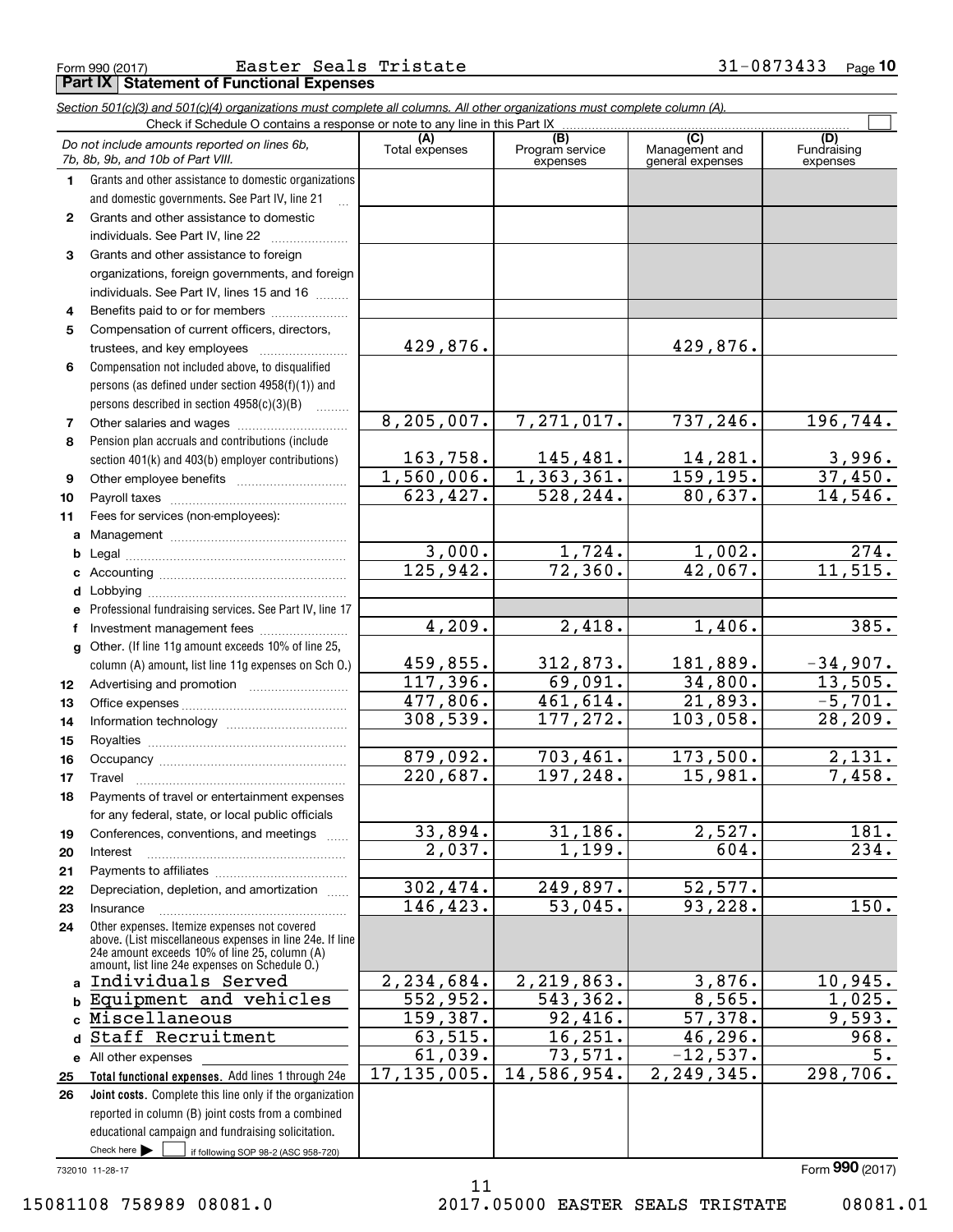|                             |          | Check if Schedule O contains a response or note to any line in this Part X                                                                                                                                                     |                          |                         |                         |
|-----------------------------|----------|--------------------------------------------------------------------------------------------------------------------------------------------------------------------------------------------------------------------------------|--------------------------|-------------------------|-------------------------|
|                             |          |                                                                                                                                                                                                                                | (A)<br>Beginning of year |                         | (B)<br>End of year      |
|                             | 1        |                                                                                                                                                                                                                                | 688,616.                 | $\mathbf{1}$            | 912, 235.               |
|                             | 2        |                                                                                                                                                                                                                                | 42,599.                  | $\mathbf 2$             | 61,653.                 |
|                             | 3        |                                                                                                                                                                                                                                | 173,433.                 | $\mathbf{3}$            | 289,902.                |
|                             | 4        |                                                                                                                                                                                                                                | $\overline{2,119,236}$ . | $\overline{\mathbf{4}}$ | 1,993,603.              |
|                             | 5        | Loans and other receivables from current and former officers, directors,                                                                                                                                                       |                          |                         |                         |
|                             |          | trustees, key employees, and highest compensated employees. Complete                                                                                                                                                           |                          |                         |                         |
|                             |          | Part II of Schedule Latin million and Contact March 2014                                                                                                                                                                       |                          | 5                       |                         |
|                             | 6        | Loans and other receivables from other disqualified persons (as defined under                                                                                                                                                  |                          |                         |                         |
|                             |          | section 4958(f)(1)), persons described in section 4958(c)(3)(B), and contributing                                                                                                                                              |                          |                         |                         |
|                             |          | employers and sponsoring organizations of section 501(c)(9) voluntary                                                                                                                                                          |                          |                         |                         |
|                             |          | employees' beneficiary organizations (see instr). Complete Part II of Sch L                                                                                                                                                    |                          | 6                       |                         |
| Assets                      | 7        |                                                                                                                                                                                                                                |                          | $\overline{7}$          |                         |
|                             | 8        |                                                                                                                                                                                                                                |                          | 8                       |                         |
|                             | 9        | Prepaid expenses and deferred charges                                                                                                                                                                                          | 115,522.                 | 9                       | 298,140.                |
|                             |          | <b>10a</b> Land, buildings, and equipment: cost or other                                                                                                                                                                       |                          |                         |                         |
|                             |          | basis. Complete Part VI of Schedule D $\frac{10a}{10a}$ 8, 295, 391.                                                                                                                                                           |                          |                         |                         |
|                             |          | $\overline{5,250,891.}$<br><u>  1</u> 0b  <br><b>b</b> Less: accumulated depreciation                                                                                                                                          | 3,140,938.               | 10 <sub>c</sub>         | 3,044,500.              |
|                             | 11       |                                                                                                                                                                                                                                | 2,436,095.               | 11                      | 2,605,389.              |
|                             | 12       |                                                                                                                                                                                                                                |                          | 12                      |                         |
|                             | 13       |                                                                                                                                                                                                                                |                          | 13                      |                         |
|                             | 14       |                                                                                                                                                                                                                                |                          | 14                      |                         |
|                             | 15       |                                                                                                                                                                                                                                | 43,788.                  | 15                      | 45,463.<br>9,250,885.   |
|                             | 16       |                                                                                                                                                                                                                                | 8,760,227.<br>878,444.   | 16                      | 825,619.                |
|                             | 17       |                                                                                                                                                                                                                                |                          | 17                      |                         |
|                             | 18       |                                                                                                                                                                                                                                | 58,310.                  | 18<br>19                | 53,098.                 |
|                             | 19<br>20 | Deferred revenue manual contracts and contracts are contracted and contract and contract are contracted and contract are contracted and contract are contracted and contract are contracted and contract are contracted and co |                          | 20                      |                         |
|                             | 21       | Escrow or custodial account liability. Complete Part IV of Schedule D                                                                                                                                                          |                          | 21                      |                         |
|                             | 22       | $\overline{\phantom{a}}$<br>Loans and other payables to current and former officers, directors, trustees,                                                                                                                      |                          |                         |                         |
| Liabilities                 |          | key employees, highest compensated employees, and disqualified persons.                                                                                                                                                        |                          |                         |                         |
|                             |          |                                                                                                                                                                                                                                |                          | 22                      |                         |
|                             | 23       | Secured mortgages and notes payable to unrelated third parties                                                                                                                                                                 | 269,660.                 | 23                      | 279,467.                |
|                             | 24       |                                                                                                                                                                                                                                |                          | 24                      |                         |
|                             | 25       | Other liabilities (including federal income tax, payables to related third                                                                                                                                                     |                          |                         |                         |
|                             |          | parties, and other liabilities not included on lines 17-24). Complete Part X of                                                                                                                                                |                          |                         |                         |
|                             |          | Schedule D                                                                                                                                                                                                                     |                          | 25                      |                         |
|                             | 26       |                                                                                                                                                                                                                                | 1,206,414.               | 26                      | 1,158,184.              |
|                             |          | Organizations that follow SFAS 117 (ASC 958), check here $\blacktriangleright \begin{array}{ c } \hline X & \text{and} \end{array}$                                                                                            |                          |                         |                         |
|                             |          | complete lines 27 through 29, and lines 33 and 34.                                                                                                                                                                             |                          |                         |                         |
|                             | 27       |                                                                                                                                                                                                                                | 7,360,830.               | 27                      | 7,744,225.              |
|                             | 28       |                                                                                                                                                                                                                                | 192,983.                 | 28                      | 348,476.                |
|                             | 29       | Permanently restricted net assets                                                                                                                                                                                              |                          | 29                      |                         |
|                             |          | Organizations that do not follow SFAS 117 (ASC 958), check here ▶ □                                                                                                                                                            |                          |                         |                         |
|                             |          | and complete lines 30 through 34.                                                                                                                                                                                              |                          |                         |                         |
|                             | 30       |                                                                                                                                                                                                                                |                          | 30                      |                         |
|                             | 31       | Paid-in or capital surplus, or land, building, or equipment fund                                                                                                                                                               |                          | 31                      |                         |
| Net Assets or Fund Balances | 32       | Retained earnings, endowment, accumulated income, or other funds                                                                                                                                                               | 7,553,813.               | 32                      | $\overline{8,092},701.$ |
|                             | 33       |                                                                                                                                                                                                                                | 8,760,227.               | 33                      | 9,250,885.              |
|                             | 34       |                                                                                                                                                                                                                                |                          | 34                      | $000$ ( $0.47$ )        |

Form (2017) **990**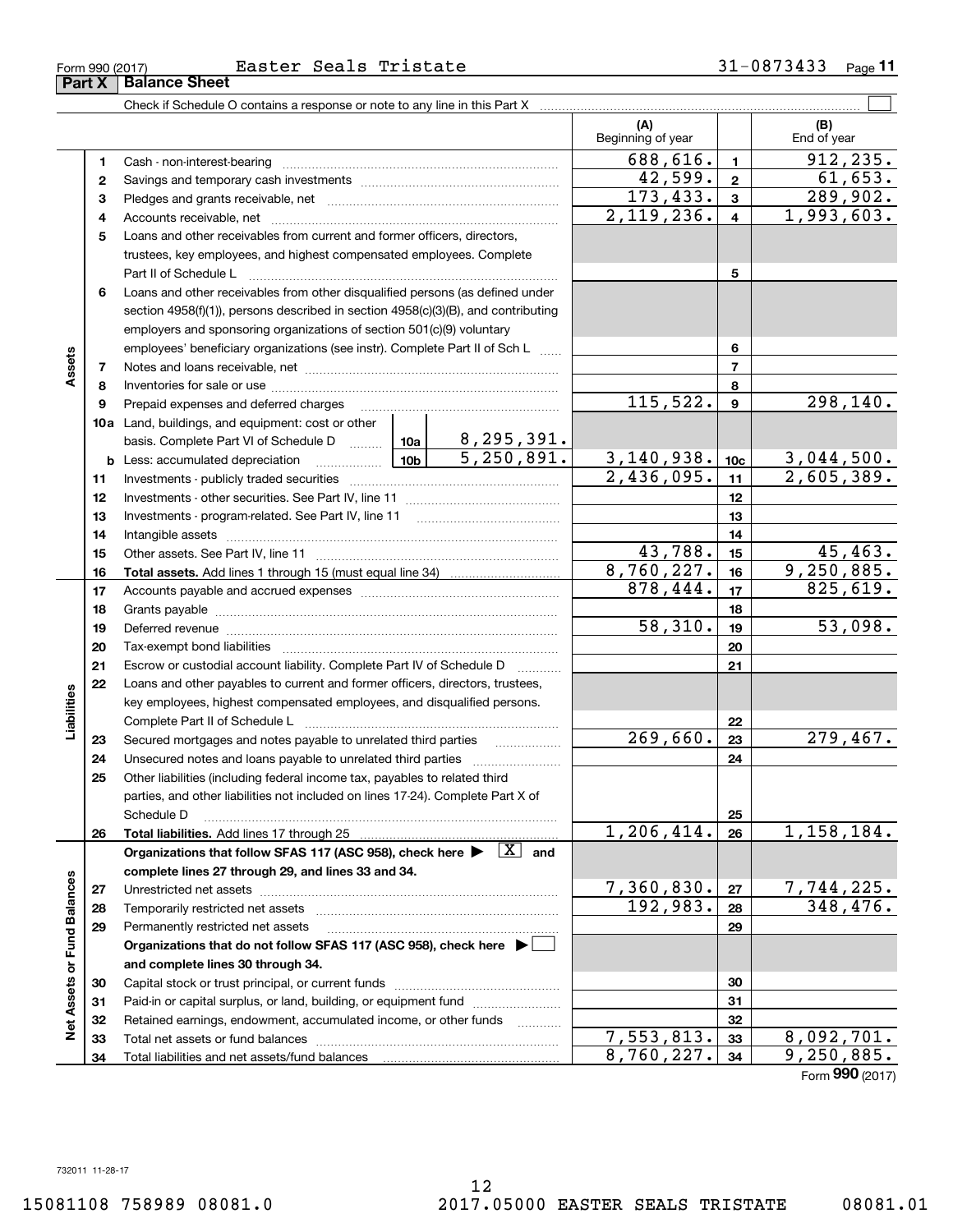| Part XI<br>Check if Schedule O contains a response or note to any line in this Part XI<br>17,438,576.<br>1<br>1<br>17, 135, 005.<br>Total expenses (must equal Part IX, column (A), line 25)<br>$\mathbf{2}$<br>2<br>303,571.<br>3<br>Revenue less expenses. Subtract line 2 from line 1<br>З<br>7,553,813.<br>4<br>4<br>235, 317.<br>5<br>Net unrealized gains (losses) on investments<br>5<br>6<br>Donated services and use of facilities<br>6<br>$\overline{7}$<br>Investment expenses<br>7<br>8<br>Prior period adjustments<br>8<br>0.<br>9<br>Other changes in net assets or fund balances (explain in Schedule O)<br>9<br>Net assets or fund balances at end of year. Combine lines 3 through 9 (must equal Part X, line 33,<br>10<br>8,092,701.<br>10<br>column (B))<br>Part XII Financial Statements and Reporting<br>$\overline{\mathbf{x}}$<br>Yes<br><b>No</b><br>$\boxed{\mathbf{X}}$ Accrual<br>Accounting method used to prepare the Form 990: <u>June</u> Cash<br>Other<br>1.<br>If the organization changed its method of accounting from a prior year or checked "Other," explain in Schedule O.<br>х<br>2a Were the organization's financial statements compiled or reviewed by an independent accountant?<br>2a<br>If "Yes," check a box below to indicate whether the financial statements for the year were compiled or reviewed on a<br>separate basis, consolidated basis, or both:<br>Separate basis<br>Consolidated basis<br>Both consolidated and separate basis<br>х<br><b>b</b> Were the organization's financial statements audited by an independent accountant?<br>2b<br>If "Yes," check a box below to indicate whether the financial statements for the year were audited on a separate basis,<br>consolidated basis, or both:<br>$\boxed{\textbf{X}}$ Consolidated basis<br>Separate basis<br>Both consolidated and separate basis<br>c If "Yes" to line 2a or 2b, does the organization have a committee that assumes responsibility for oversight of the audit,<br>$\mathbf X$<br>2c<br>If the organization changed either its oversight process or selection process during the tax year, explain in Schedule O.<br>3a As a result of a federal award, was the organization required to undergo an audit or audits as set forth in the Single Audit<br>x<br>3a<br><b>b</b> If "Yes," did the organization undergo the required audit or audits? If the organization did not undergo the required audit<br>X<br>3b<br>nnn. | Easter Seals Tristate<br>Form 990 (2017) | 31-0873433 | Page $12$ |
|----------------------------------------------------------------------------------------------------------------------------------------------------------------------------------------------------------------------------------------------------------------------------------------------------------------------------------------------------------------------------------------------------------------------------------------------------------------------------------------------------------------------------------------------------------------------------------------------------------------------------------------------------------------------------------------------------------------------------------------------------------------------------------------------------------------------------------------------------------------------------------------------------------------------------------------------------------------------------------------------------------------------------------------------------------------------------------------------------------------------------------------------------------------------------------------------------------------------------------------------------------------------------------------------------------------------------------------------------------------------------------------------------------------------------------------------------------------------------------------------------------------------------------------------------------------------------------------------------------------------------------------------------------------------------------------------------------------------------------------------------------------------------------------------------------------------------------------------------------------------------------------------------------------------------------------------------------------------------------------------------------------------------------------------------------------------------------------------------------------------------------------------------------------------------------------------------------------------------------------------------------------------------------------------------------------------------------------------------------------------------------------------------------------------------------------------------------------|------------------------------------------|------------|-----------|
|                                                                                                                                                                                                                                                                                                                                                                                                                                                                                                                                                                                                                                                                                                                                                                                                                                                                                                                                                                                                                                                                                                                                                                                                                                                                                                                                                                                                                                                                                                                                                                                                                                                                                                                                                                                                                                                                                                                                                                                                                                                                                                                                                                                                                                                                                                                                                                                                                                                                | <b>Reconciliation of Net Assets</b>      |            |           |
|                                                                                                                                                                                                                                                                                                                                                                                                                                                                                                                                                                                                                                                                                                                                                                                                                                                                                                                                                                                                                                                                                                                                                                                                                                                                                                                                                                                                                                                                                                                                                                                                                                                                                                                                                                                                                                                                                                                                                                                                                                                                                                                                                                                                                                                                                                                                                                                                                                                                |                                          |            |           |
|                                                                                                                                                                                                                                                                                                                                                                                                                                                                                                                                                                                                                                                                                                                                                                                                                                                                                                                                                                                                                                                                                                                                                                                                                                                                                                                                                                                                                                                                                                                                                                                                                                                                                                                                                                                                                                                                                                                                                                                                                                                                                                                                                                                                                                                                                                                                                                                                                                                                |                                          |            |           |
|                                                                                                                                                                                                                                                                                                                                                                                                                                                                                                                                                                                                                                                                                                                                                                                                                                                                                                                                                                                                                                                                                                                                                                                                                                                                                                                                                                                                                                                                                                                                                                                                                                                                                                                                                                                                                                                                                                                                                                                                                                                                                                                                                                                                                                                                                                                                                                                                                                                                |                                          |            |           |
|                                                                                                                                                                                                                                                                                                                                                                                                                                                                                                                                                                                                                                                                                                                                                                                                                                                                                                                                                                                                                                                                                                                                                                                                                                                                                                                                                                                                                                                                                                                                                                                                                                                                                                                                                                                                                                                                                                                                                                                                                                                                                                                                                                                                                                                                                                                                                                                                                                                                |                                          |            |           |
|                                                                                                                                                                                                                                                                                                                                                                                                                                                                                                                                                                                                                                                                                                                                                                                                                                                                                                                                                                                                                                                                                                                                                                                                                                                                                                                                                                                                                                                                                                                                                                                                                                                                                                                                                                                                                                                                                                                                                                                                                                                                                                                                                                                                                                                                                                                                                                                                                                                                |                                          |            |           |
|                                                                                                                                                                                                                                                                                                                                                                                                                                                                                                                                                                                                                                                                                                                                                                                                                                                                                                                                                                                                                                                                                                                                                                                                                                                                                                                                                                                                                                                                                                                                                                                                                                                                                                                                                                                                                                                                                                                                                                                                                                                                                                                                                                                                                                                                                                                                                                                                                                                                |                                          |            |           |
|                                                                                                                                                                                                                                                                                                                                                                                                                                                                                                                                                                                                                                                                                                                                                                                                                                                                                                                                                                                                                                                                                                                                                                                                                                                                                                                                                                                                                                                                                                                                                                                                                                                                                                                                                                                                                                                                                                                                                                                                                                                                                                                                                                                                                                                                                                                                                                                                                                                                |                                          |            |           |
|                                                                                                                                                                                                                                                                                                                                                                                                                                                                                                                                                                                                                                                                                                                                                                                                                                                                                                                                                                                                                                                                                                                                                                                                                                                                                                                                                                                                                                                                                                                                                                                                                                                                                                                                                                                                                                                                                                                                                                                                                                                                                                                                                                                                                                                                                                                                                                                                                                                                |                                          |            |           |
|                                                                                                                                                                                                                                                                                                                                                                                                                                                                                                                                                                                                                                                                                                                                                                                                                                                                                                                                                                                                                                                                                                                                                                                                                                                                                                                                                                                                                                                                                                                                                                                                                                                                                                                                                                                                                                                                                                                                                                                                                                                                                                                                                                                                                                                                                                                                                                                                                                                                |                                          |            |           |
|                                                                                                                                                                                                                                                                                                                                                                                                                                                                                                                                                                                                                                                                                                                                                                                                                                                                                                                                                                                                                                                                                                                                                                                                                                                                                                                                                                                                                                                                                                                                                                                                                                                                                                                                                                                                                                                                                                                                                                                                                                                                                                                                                                                                                                                                                                                                                                                                                                                                |                                          |            |           |
|                                                                                                                                                                                                                                                                                                                                                                                                                                                                                                                                                                                                                                                                                                                                                                                                                                                                                                                                                                                                                                                                                                                                                                                                                                                                                                                                                                                                                                                                                                                                                                                                                                                                                                                                                                                                                                                                                                                                                                                                                                                                                                                                                                                                                                                                                                                                                                                                                                                                |                                          |            |           |
|                                                                                                                                                                                                                                                                                                                                                                                                                                                                                                                                                                                                                                                                                                                                                                                                                                                                                                                                                                                                                                                                                                                                                                                                                                                                                                                                                                                                                                                                                                                                                                                                                                                                                                                                                                                                                                                                                                                                                                                                                                                                                                                                                                                                                                                                                                                                                                                                                                                                |                                          |            |           |
|                                                                                                                                                                                                                                                                                                                                                                                                                                                                                                                                                                                                                                                                                                                                                                                                                                                                                                                                                                                                                                                                                                                                                                                                                                                                                                                                                                                                                                                                                                                                                                                                                                                                                                                                                                                                                                                                                                                                                                                                                                                                                                                                                                                                                                                                                                                                                                                                                                                                |                                          |            |           |
|                                                                                                                                                                                                                                                                                                                                                                                                                                                                                                                                                                                                                                                                                                                                                                                                                                                                                                                                                                                                                                                                                                                                                                                                                                                                                                                                                                                                                                                                                                                                                                                                                                                                                                                                                                                                                                                                                                                                                                                                                                                                                                                                                                                                                                                                                                                                                                                                                                                                |                                          |            |           |
|                                                                                                                                                                                                                                                                                                                                                                                                                                                                                                                                                                                                                                                                                                                                                                                                                                                                                                                                                                                                                                                                                                                                                                                                                                                                                                                                                                                                                                                                                                                                                                                                                                                                                                                                                                                                                                                                                                                                                                                                                                                                                                                                                                                                                                                                                                                                                                                                                                                                |                                          |            |           |
|                                                                                                                                                                                                                                                                                                                                                                                                                                                                                                                                                                                                                                                                                                                                                                                                                                                                                                                                                                                                                                                                                                                                                                                                                                                                                                                                                                                                                                                                                                                                                                                                                                                                                                                                                                                                                                                                                                                                                                                                                                                                                                                                                                                                                                                                                                                                                                                                                                                                |                                          |            |           |
|                                                                                                                                                                                                                                                                                                                                                                                                                                                                                                                                                                                                                                                                                                                                                                                                                                                                                                                                                                                                                                                                                                                                                                                                                                                                                                                                                                                                                                                                                                                                                                                                                                                                                                                                                                                                                                                                                                                                                                                                                                                                                                                                                                                                                                                                                                                                                                                                                                                                |                                          |            |           |
|                                                                                                                                                                                                                                                                                                                                                                                                                                                                                                                                                                                                                                                                                                                                                                                                                                                                                                                                                                                                                                                                                                                                                                                                                                                                                                                                                                                                                                                                                                                                                                                                                                                                                                                                                                                                                                                                                                                                                                                                                                                                                                                                                                                                                                                                                                                                                                                                                                                                |                                          |            |           |
|                                                                                                                                                                                                                                                                                                                                                                                                                                                                                                                                                                                                                                                                                                                                                                                                                                                                                                                                                                                                                                                                                                                                                                                                                                                                                                                                                                                                                                                                                                                                                                                                                                                                                                                                                                                                                                                                                                                                                                                                                                                                                                                                                                                                                                                                                                                                                                                                                                                                |                                          |            |           |
|                                                                                                                                                                                                                                                                                                                                                                                                                                                                                                                                                                                                                                                                                                                                                                                                                                                                                                                                                                                                                                                                                                                                                                                                                                                                                                                                                                                                                                                                                                                                                                                                                                                                                                                                                                                                                                                                                                                                                                                                                                                                                                                                                                                                                                                                                                                                                                                                                                                                |                                          |            |           |
|                                                                                                                                                                                                                                                                                                                                                                                                                                                                                                                                                                                                                                                                                                                                                                                                                                                                                                                                                                                                                                                                                                                                                                                                                                                                                                                                                                                                                                                                                                                                                                                                                                                                                                                                                                                                                                                                                                                                                                                                                                                                                                                                                                                                                                                                                                                                                                                                                                                                |                                          |            |           |
|                                                                                                                                                                                                                                                                                                                                                                                                                                                                                                                                                                                                                                                                                                                                                                                                                                                                                                                                                                                                                                                                                                                                                                                                                                                                                                                                                                                                                                                                                                                                                                                                                                                                                                                                                                                                                                                                                                                                                                                                                                                                                                                                                                                                                                                                                                                                                                                                                                                                |                                          |            |           |
|                                                                                                                                                                                                                                                                                                                                                                                                                                                                                                                                                                                                                                                                                                                                                                                                                                                                                                                                                                                                                                                                                                                                                                                                                                                                                                                                                                                                                                                                                                                                                                                                                                                                                                                                                                                                                                                                                                                                                                                                                                                                                                                                                                                                                                                                                                                                                                                                                                                                |                                          |            |           |
|                                                                                                                                                                                                                                                                                                                                                                                                                                                                                                                                                                                                                                                                                                                                                                                                                                                                                                                                                                                                                                                                                                                                                                                                                                                                                                                                                                                                                                                                                                                                                                                                                                                                                                                                                                                                                                                                                                                                                                                                                                                                                                                                                                                                                                                                                                                                                                                                                                                                |                                          |            |           |
|                                                                                                                                                                                                                                                                                                                                                                                                                                                                                                                                                                                                                                                                                                                                                                                                                                                                                                                                                                                                                                                                                                                                                                                                                                                                                                                                                                                                                                                                                                                                                                                                                                                                                                                                                                                                                                                                                                                                                                                                                                                                                                                                                                                                                                                                                                                                                                                                                                                                |                                          |            |           |
|                                                                                                                                                                                                                                                                                                                                                                                                                                                                                                                                                                                                                                                                                                                                                                                                                                                                                                                                                                                                                                                                                                                                                                                                                                                                                                                                                                                                                                                                                                                                                                                                                                                                                                                                                                                                                                                                                                                                                                                                                                                                                                                                                                                                                                                                                                                                                                                                                                                                |                                          |            |           |
|                                                                                                                                                                                                                                                                                                                                                                                                                                                                                                                                                                                                                                                                                                                                                                                                                                                                                                                                                                                                                                                                                                                                                                                                                                                                                                                                                                                                                                                                                                                                                                                                                                                                                                                                                                                                                                                                                                                                                                                                                                                                                                                                                                                                                                                                                                                                                                                                                                                                |                                          |            |           |
|                                                                                                                                                                                                                                                                                                                                                                                                                                                                                                                                                                                                                                                                                                                                                                                                                                                                                                                                                                                                                                                                                                                                                                                                                                                                                                                                                                                                                                                                                                                                                                                                                                                                                                                                                                                                                                                                                                                                                                                                                                                                                                                                                                                                                                                                                                                                                                                                                                                                |                                          |            |           |
|                                                                                                                                                                                                                                                                                                                                                                                                                                                                                                                                                                                                                                                                                                                                                                                                                                                                                                                                                                                                                                                                                                                                                                                                                                                                                                                                                                                                                                                                                                                                                                                                                                                                                                                                                                                                                                                                                                                                                                                                                                                                                                                                                                                                                                                                                                                                                                                                                                                                |                                          |            |           |
|                                                                                                                                                                                                                                                                                                                                                                                                                                                                                                                                                                                                                                                                                                                                                                                                                                                                                                                                                                                                                                                                                                                                                                                                                                                                                                                                                                                                                                                                                                                                                                                                                                                                                                                                                                                                                                                                                                                                                                                                                                                                                                                                                                                                                                                                                                                                                                                                                                                                |                                          |            |           |
|                                                                                                                                                                                                                                                                                                                                                                                                                                                                                                                                                                                                                                                                                                                                                                                                                                                                                                                                                                                                                                                                                                                                                                                                                                                                                                                                                                                                                                                                                                                                                                                                                                                                                                                                                                                                                                                                                                                                                                                                                                                                                                                                                                                                                                                                                                                                                                                                                                                                |                                          |            |           |
|                                                                                                                                                                                                                                                                                                                                                                                                                                                                                                                                                                                                                                                                                                                                                                                                                                                                                                                                                                                                                                                                                                                                                                                                                                                                                                                                                                                                                                                                                                                                                                                                                                                                                                                                                                                                                                                                                                                                                                                                                                                                                                                                                                                                                                                                                                                                                                                                                                                                |                                          |            |           |
|                                                                                                                                                                                                                                                                                                                                                                                                                                                                                                                                                                                                                                                                                                                                                                                                                                                                                                                                                                                                                                                                                                                                                                                                                                                                                                                                                                                                                                                                                                                                                                                                                                                                                                                                                                                                                                                                                                                                                                                                                                                                                                                                                                                                                                                                                                                                                                                                                                                                |                                          |            |           |

Form (2017) **990**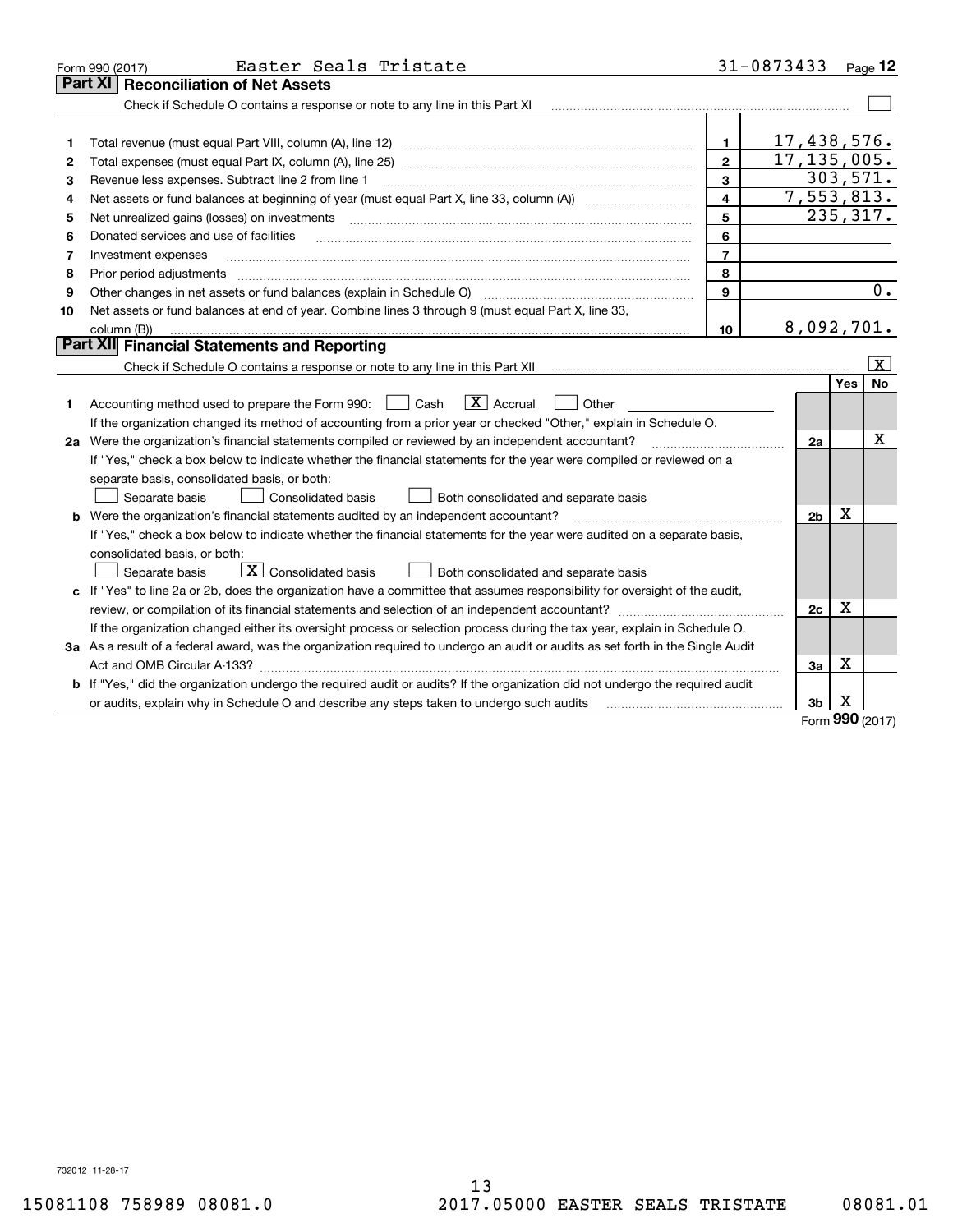| <b>SCHEDULE A</b> |
|-------------------|
|-------------------|

Department of the Treasury Internal Revenue Service

**(Form 990 or 990-EZ)**

### **Public Charity Status and Public Support**

**Complete if the organization is a section 501(c)(3) organization or a section 4947(a)(1) nonexempt charitable trust. | Attach to Form 990 or Form 990-EZ.**   $\triangleright$  Go to ww

|  | ww.irs.gov/Form990 for instructions and the latest information. |  |
|--|-----------------------------------------------------------------|--|

| OMB No 1545-0047                    |
|-------------------------------------|
| 'N                                  |
| <b>Open to Public</b><br>Inspection |

|  |  |  | Name of the organization |
|--|--|--|--------------------------|
|--|--|--|--------------------------|

|                                       | Name of the organization                                                                                                                                                                                                                                                               |                       |                            |                                 |    |                            |  | <b>Employer identification number</b> |  |  |  |
|---------------------------------------|----------------------------------------------------------------------------------------------------------------------------------------------------------------------------------------------------------------------------------------------------------------------------------------|-----------------------|----------------------------|---------------------------------|----|----------------------------|--|---------------------------------------|--|--|--|
|                                       |                                                                                                                                                                                                                                                                                        | Easter Seals Tristate |                            |                                 |    |                            |  | 31-0873433                            |  |  |  |
| Part I                                | Reason for Public Charity Status (All organizations must complete this part.) See instructions.                                                                                                                                                                                        |                       |                            |                                 |    |                            |  |                                       |  |  |  |
|                                       | The organization is not a private foundation because it is: (For lines 1 through 12, check only one box.)                                                                                                                                                                              |                       |                            |                                 |    |                            |  |                                       |  |  |  |
| 1                                     | A church, convention of churches, or association of churches described in section 170(b)(1)(A)(i).                                                                                                                                                                                     |                       |                            |                                 |    |                            |  |                                       |  |  |  |
| 2                                     | A school described in section 170(b)(1)(A)(ii). (Attach Schedule E (Form 990 or 990-EZ).)                                                                                                                                                                                              |                       |                            |                                 |    |                            |  |                                       |  |  |  |
| з                                     | A hospital or a cooperative hospital service organization described in section 170(b)(1)(A)(iii).                                                                                                                                                                                      |                       |                            |                                 |    |                            |  |                                       |  |  |  |
|                                       | A medical research organization operated in conjunction with a hospital described in section 170(b)(1)(A)(iii). Enter the hospital's name,                                                                                                                                             |                       |                            |                                 |    |                            |  |                                       |  |  |  |
|                                       | city, and state:                                                                                                                                                                                                                                                                       |                       |                            |                                 |    |                            |  |                                       |  |  |  |
| 5                                     | An organization operated for the benefit of a college or university owned or operated by a governmental unit described in                                                                                                                                                              |                       |                            |                                 |    |                            |  |                                       |  |  |  |
|                                       | section 170(b)(1)(A)(iv). (Complete Part II.)                                                                                                                                                                                                                                          |                       |                            |                                 |    |                            |  |                                       |  |  |  |
| 6                                     | A federal, state, or local government or governmental unit described in section 170(b)(1)(A)(v).                                                                                                                                                                                       |                       |                            |                                 |    |                            |  |                                       |  |  |  |
| $\lfloor x \rfloor$<br>$\overline{7}$ | An organization that normally receives a substantial part of its support from a governmental unit or from the general public described in                                                                                                                                              |                       |                            |                                 |    |                            |  |                                       |  |  |  |
|                                       | section 170(b)(1)(A)(vi). (Complete Part II.)                                                                                                                                                                                                                                          |                       |                            |                                 |    |                            |  |                                       |  |  |  |
| 8                                     | A community trust described in section 170(b)(1)(A)(vi). (Complete Part II.)                                                                                                                                                                                                           |                       |                            |                                 |    |                            |  |                                       |  |  |  |
| 9                                     | An agricultural research organization described in section 170(b)(1)(A)(ix) operated in conjunction with a land-grant college                                                                                                                                                          |                       |                            |                                 |    |                            |  |                                       |  |  |  |
|                                       | or university or a non-land-grant college of agriculture (see instructions). Enter the name, city, and state of the college or                                                                                                                                                         |                       |                            |                                 |    |                            |  |                                       |  |  |  |
|                                       | university:<br>An organization that normally receives: (1) more than 33 1/3% of its support from contributions, membership fees, and gross receipts from                                                                                                                               |                       |                            |                                 |    |                            |  |                                       |  |  |  |
| 10                                    |                                                                                                                                                                                                                                                                                        |                       |                            |                                 |    |                            |  |                                       |  |  |  |
|                                       | activities related to its exempt functions - subject to certain exceptions, and (2) no more than 33 1/3% of its support from gross investment<br>income and unrelated business taxable income (less section 511 tax) from businesses acquired by the organization after June 30, 1975. |                       |                            |                                 |    |                            |  |                                       |  |  |  |
|                                       | See section 509(a)(2). (Complete Part III.)                                                                                                                                                                                                                                            |                       |                            |                                 |    |                            |  |                                       |  |  |  |
| 11                                    | An organization organized and operated exclusively to test for public safety. See section 509(a)(4).                                                                                                                                                                                   |                       |                            |                                 |    |                            |  |                                       |  |  |  |
| 12                                    | An organization organized and operated exclusively for the benefit of, to perform the functions of, or to carry out the purposes of one or                                                                                                                                             |                       |                            |                                 |    |                            |  |                                       |  |  |  |
|                                       | more publicly supported organizations described in section 509(a)(1) or section 509(a)(2). See section 509(a)(3). Check the box in                                                                                                                                                     |                       |                            |                                 |    |                            |  |                                       |  |  |  |
|                                       | lines 12a through 12d that describes the type of supporting organization and complete lines 12e, 12f, and 12g.                                                                                                                                                                         |                       |                            |                                 |    |                            |  |                                       |  |  |  |
| а                                     | Type I. A supporting organization operated, supervised, or controlled by its supported organization(s), typically by giving                                                                                                                                                            |                       |                            |                                 |    |                            |  |                                       |  |  |  |
|                                       | the supported organization(s) the power to regularly appoint or elect a majority of the directors or trustees of the supporting                                                                                                                                                        |                       |                            |                                 |    |                            |  |                                       |  |  |  |
|                                       | organization. You must complete Part IV, Sections A and B.                                                                                                                                                                                                                             |                       |                            |                                 |    |                            |  |                                       |  |  |  |
| b                                     | Type II. A supporting organization supervised or controlled in connection with its supported organization(s), by having                                                                                                                                                                |                       |                            |                                 |    |                            |  |                                       |  |  |  |
|                                       | control or management of the supporting organization vested in the same persons that control or manage the supported                                                                                                                                                                   |                       |                            |                                 |    |                            |  |                                       |  |  |  |
|                                       | organization(s). You must complete Part IV, Sections A and C.                                                                                                                                                                                                                          |                       |                            |                                 |    |                            |  |                                       |  |  |  |
| с                                     | Type III functionally integrated. A supporting organization operated in connection with, and functionally integrated with,                                                                                                                                                             |                       |                            |                                 |    |                            |  |                                       |  |  |  |
|                                       | its supported organization(s) (see instructions). You must complete Part IV, Sections A, D, and E.                                                                                                                                                                                     |                       |                            |                                 |    |                            |  |                                       |  |  |  |
| d                                     | Type III non-functionally integrated. A supporting organization operated in connection with its supported organization(s)                                                                                                                                                              |                       |                            |                                 |    |                            |  |                                       |  |  |  |
|                                       | that is not functionally integrated. The organization generally must satisfy a distribution requirement and an attentiveness                                                                                                                                                           |                       |                            |                                 |    |                            |  |                                       |  |  |  |
|                                       | requirement (see instructions). You must complete Part IV, Sections A and D, and Part V.                                                                                                                                                                                               |                       |                            |                                 |    |                            |  |                                       |  |  |  |
| е                                     | Check this box if the organization received a written determination from the IRS that it is a Type I, Type II, Type III                                                                                                                                                                |                       |                            |                                 |    |                            |  |                                       |  |  |  |
|                                       | functionally integrated, or Type III non-functionally integrated supporting organization.                                                                                                                                                                                              |                       |                            |                                 |    |                            |  |                                       |  |  |  |
|                                       | f Enter the number of supported organizations                                                                                                                                                                                                                                          |                       |                            |                                 |    |                            |  |                                       |  |  |  |
|                                       | g Provide the following information about the supported organization(s).<br>(i) Name of supported                                                                                                                                                                                      | (ii) EIN              | (iii) Type of organization | (iv) Is the organization listed |    | (v) Amount of monetary     |  | (vi) Amount of other                  |  |  |  |
|                                       | organization                                                                                                                                                                                                                                                                           |                       | (described on lines 1-10   | in your governing document?     |    | support (see instructions) |  | support (see instructions)            |  |  |  |
|                                       |                                                                                                                                                                                                                                                                                        |                       | above (see instructions))  | Yes                             | No |                            |  |                                       |  |  |  |
|                                       |                                                                                                                                                                                                                                                                                        |                       |                            |                                 |    |                            |  |                                       |  |  |  |
|                                       |                                                                                                                                                                                                                                                                                        |                       |                            |                                 |    |                            |  |                                       |  |  |  |
|                                       |                                                                                                                                                                                                                                                                                        |                       |                            |                                 |    |                            |  |                                       |  |  |  |
|                                       |                                                                                                                                                                                                                                                                                        |                       |                            |                                 |    |                            |  |                                       |  |  |  |
|                                       |                                                                                                                                                                                                                                                                                        |                       |                            |                                 |    |                            |  |                                       |  |  |  |
|                                       |                                                                                                                                                                                                                                                                                        |                       |                            |                                 |    |                            |  |                                       |  |  |  |
|                                       |                                                                                                                                                                                                                                                                                        |                       |                            |                                 |    |                            |  |                                       |  |  |  |
|                                       |                                                                                                                                                                                                                                                                                        |                       |                            |                                 |    |                            |  |                                       |  |  |  |
|                                       |                                                                                                                                                                                                                                                                                        |                       |                            |                                 |    |                            |  |                                       |  |  |  |
|                                       |                                                                                                                                                                                                                                                                                        |                       |                            |                                 |    |                            |  |                                       |  |  |  |

**Total**

LHA For Paperwork Reduction Act Notice, see the Instructions for Form 990 or 990-EZ. 732021 10-06-17 Schedule A (Form 990 or 990-EZ) 2017 14

 $\overline{\phantom{a}}$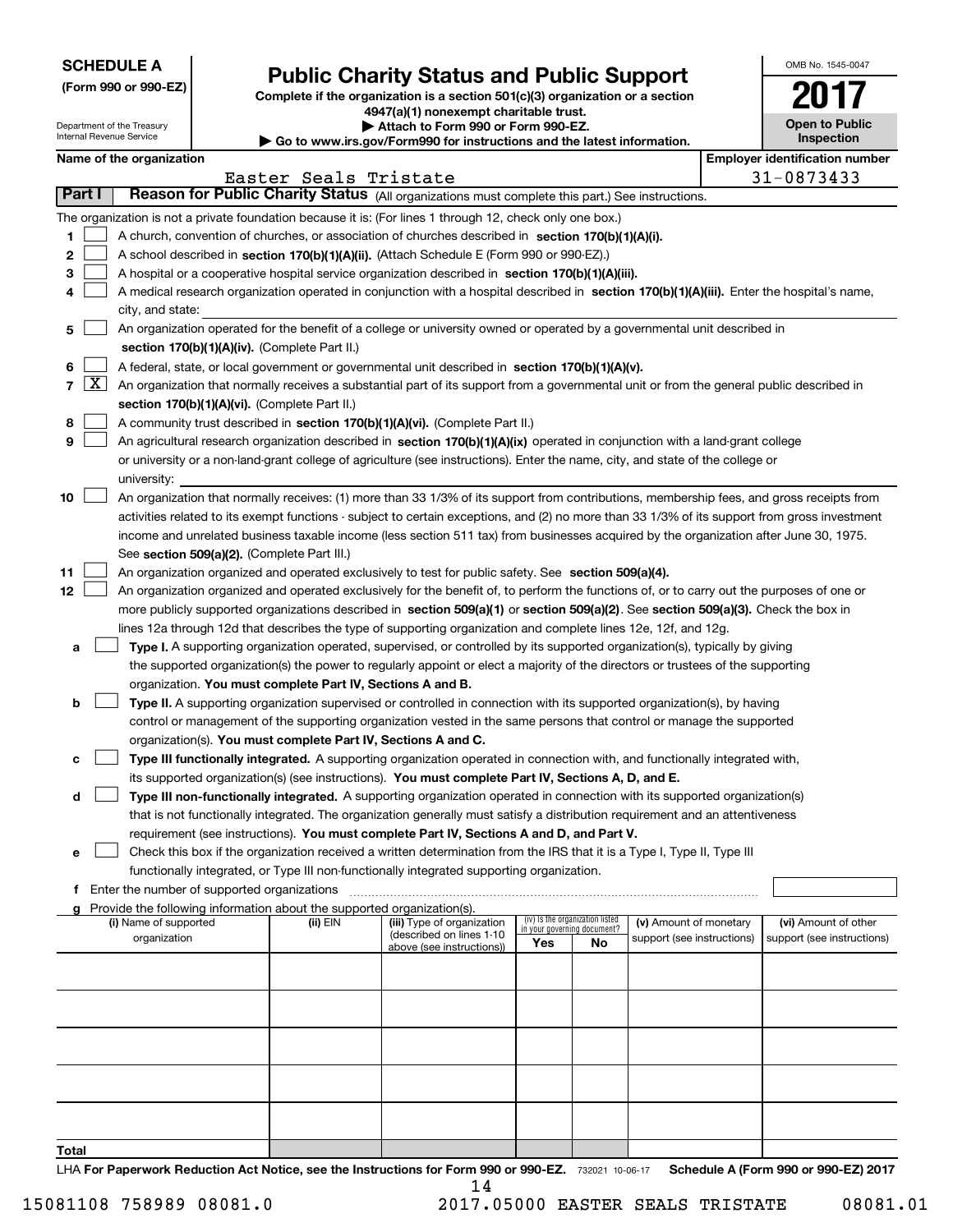### Schedule A (Form 990 or 990-EZ) 2017  ${\tt Easter\ Seals\ Tristate} \hspace{1.5cm} 31-0873433$  Page

**2**

(Complete only if you checked the box on line 5, 7, or 8 of Part I or if the organization failed to qualify under Part III. If the organization fails to qualify under the tests listed below, please complete Part III.) **Part II Support Schedule for Organizations Described in Sections 170(b)(1)(A)(iv) and 170(b)(1)(A)(vi)** 

|    | <b>Section A. Public Support</b>                                                                                                                                                                                             |          |            |            |            |                                      |                                 |
|----|------------------------------------------------------------------------------------------------------------------------------------------------------------------------------------------------------------------------------|----------|------------|------------|------------|--------------------------------------|---------------------------------|
|    | Calendar year (or fiscal year beginning in)                                                                                                                                                                                  | (a) 2013 | $(b)$ 2014 | $(c)$ 2015 | $(d)$ 2016 | (e) 2017                             | (f) Total                       |
|    | 1 Gifts, grants, contributions, and                                                                                                                                                                                          |          |            |            |            |                                      |                                 |
|    | membership fees received. (Do not                                                                                                                                                                                            |          |            |            |            |                                      |                                 |
|    | include any "unusual grants.")                                                                                                                                                                                               | 1030812. | 1573949.   | 1411311.   | 985,522.   | 1417187.                             | 6418781.                        |
|    | 2 Tax revenues levied for the organ-                                                                                                                                                                                         |          |            |            |            |                                      |                                 |
|    | ization's benefit and either paid to                                                                                                                                                                                         |          |            |            |            |                                      |                                 |
|    | or expended on its behalf                                                                                                                                                                                                    |          |            |            |            |                                      |                                 |
|    | 3 The value of services or facilities                                                                                                                                                                                        |          |            |            |            |                                      |                                 |
|    | furnished by a governmental unit to                                                                                                                                                                                          |          |            |            |            |                                      |                                 |
|    | the organization without charge                                                                                                                                                                                              |          |            |            |            |                                      |                                 |
|    | 4 Total. Add lines 1 through 3                                                                                                                                                                                               | 1030812. | 1573949.   | 1411311.   | 985,522.   | 1417187.                             | 6418781.                        |
|    | 5 The portion of total contributions                                                                                                                                                                                         |          |            |            |            |                                      |                                 |
|    | by each person (other than a                                                                                                                                                                                                 |          |            |            |            |                                      |                                 |
|    | governmental unit or publicly                                                                                                                                                                                                |          |            |            |            |                                      |                                 |
|    | supported organization) included                                                                                                                                                                                             |          |            |            |            |                                      |                                 |
|    | on line 1 that exceeds 2% of the                                                                                                                                                                                             |          |            |            |            |                                      |                                 |
|    | amount shown on line 11,                                                                                                                                                                                                     |          |            |            |            |                                      |                                 |
|    | column (f)                                                                                                                                                                                                                   |          |            |            |            |                                      | 1307412.                        |
|    | 6 Public support. Subtract line 5 from line 4.                                                                                                                                                                               |          |            |            |            |                                      | $\overline{5111369}$ .          |
|    | <b>Section B. Total Support</b>                                                                                                                                                                                              |          |            |            |            |                                      |                                 |
|    | Calendar year (or fiscal year beginning in)                                                                                                                                                                                  | (a) 2013 | (b) 2014   | $(c)$ 2015 | $(d)$ 2016 | (e) 2017                             | (f) Total                       |
|    | <b>7</b> Amounts from line 4                                                                                                                                                                                                 | 1030812. | 1573949.   | 1411311.   | 985, 522.  | 1417187.                             | 6418781.                        |
|    | 8 Gross income from interest,                                                                                                                                                                                                |          |            |            |            |                                      |                                 |
|    | dividends, payments received on                                                                                                                                                                                              |          |            |            |            |                                      |                                 |
|    | securities loans, rents, royalties,                                                                                                                                                                                          |          |            |            |            |                                      |                                 |
|    | and income from similar sources                                                                                                                                                                                              | 4,031.   | 39,365.    | 60,850.    | 58,853.    | 66,940.                              | 230,039.                        |
|    | 9 Net income from unrelated business                                                                                                                                                                                         |          |            |            |            |                                      |                                 |
|    | activities, whether or not the                                                                                                                                                                                               |          |            |            |            |                                      |                                 |
|    | business is regularly carried on                                                                                                                                                                                             |          |            |            |            |                                      |                                 |
|    | 10 Other income. Do not include gain                                                                                                                                                                                         |          |            |            |            |                                      |                                 |
|    | or loss from the sale of capital                                                                                                                                                                                             |          |            |            |            |                                      |                                 |
|    | assets (Explain in Part VI.)                                                                                                                                                                                                 |          | 122,609.   | 39,089.    | 10,403.    |                                      | 172,101.                        |
|    | 11 Total support. Add lines 7 through 10                                                                                                                                                                                     |          |            |            |            |                                      | 6820921.                        |
|    | 12 Gross receipts from related activities, etc. (see instructions)                                                                                                                                                           |          |            |            |            | 12                                   | 16,000,705.                     |
|    | 13 First five years. If the Form 990 is for the organization's first, second, third, fourth, or fifth tax year as a section 501(c)(3)                                                                                        |          |            |            |            |                                      |                                 |
|    | organization, check this box and stop here<br>Section C. Computation of Public Support Percentage                                                                                                                            |          |            |            |            |                                      |                                 |
|    |                                                                                                                                                                                                                              |          |            |            |            |                                      | 74.94                           |
|    | 14 Public support percentage for 2017 (line 6, column (f) divided by line 11, column (f) <i>manumanomeron</i> enter-                                                                                                         |          |            |            |            | 14                                   | $\frac{9}{6}$<br>72.80          |
|    |                                                                                                                                                                                                                              |          |            |            |            | 15                                   | %                               |
|    | 16a 33 1/3% support test - 2017. If the organization did not check the box on line 13, and line 14 is 33 1/3% or more, check this box and                                                                                    |          |            |            |            |                                      | $\blacktriangleright$ $\vert$ X |
|    | stop here. The organization qualifies as a publicly supported organization<br>b 33 1/3% support test - 2016. If the organization did not check a box on line 13 or 16a, and line 15 is 33 1/3% or more, check this box       |          |            |            |            |                                      |                                 |
|    |                                                                                                                                                                                                                              |          |            |            |            |                                      |                                 |
|    | and stop here. The organization qualifies as a publicly supported organization<br>17a 10% -facts-and-circumstances test - 2017. If the organization did not check a box on line 13, 16a, or 16b, and line 14 is 10% or more, |          |            |            |            |                                      |                                 |
|    | and if the organization meets the "facts-and-circumstances" test, check this box and stop here. Explain in Part VI how the organization                                                                                      |          |            |            |            |                                      |                                 |
|    |                                                                                                                                                                                                                              |          |            |            |            |                                      |                                 |
|    | <b>b 10% -facts-and-circumstances test - 2016.</b> If the organization did not check a box on line 13, 16a, 16b, or 17a, and line 15 is 10% or                                                                               |          |            |            |            |                                      |                                 |
|    | more, and if the organization meets the "facts-and-circumstances" test, check this box and stop here. Explain in Part VI how the                                                                                             |          |            |            |            |                                      |                                 |
|    | organization meets the "facts-and-circumstances" test. The organization qualifies as a publicly supported organization                                                                                                       |          |            |            |            |                                      |                                 |
| 18 | Private foundation. If the organization did not check a box on line 13, 16a, 16b, 17a, or 17b, check this box and see instructions                                                                                           |          |            |            |            |                                      |                                 |
|    |                                                                                                                                                                                                                              |          |            |            |            | Schedule A (Form 990 or 990-EZ) 2017 |                                 |

**Schedule A (Form 990 or 990-EZ) 2017**

732022 10-06-17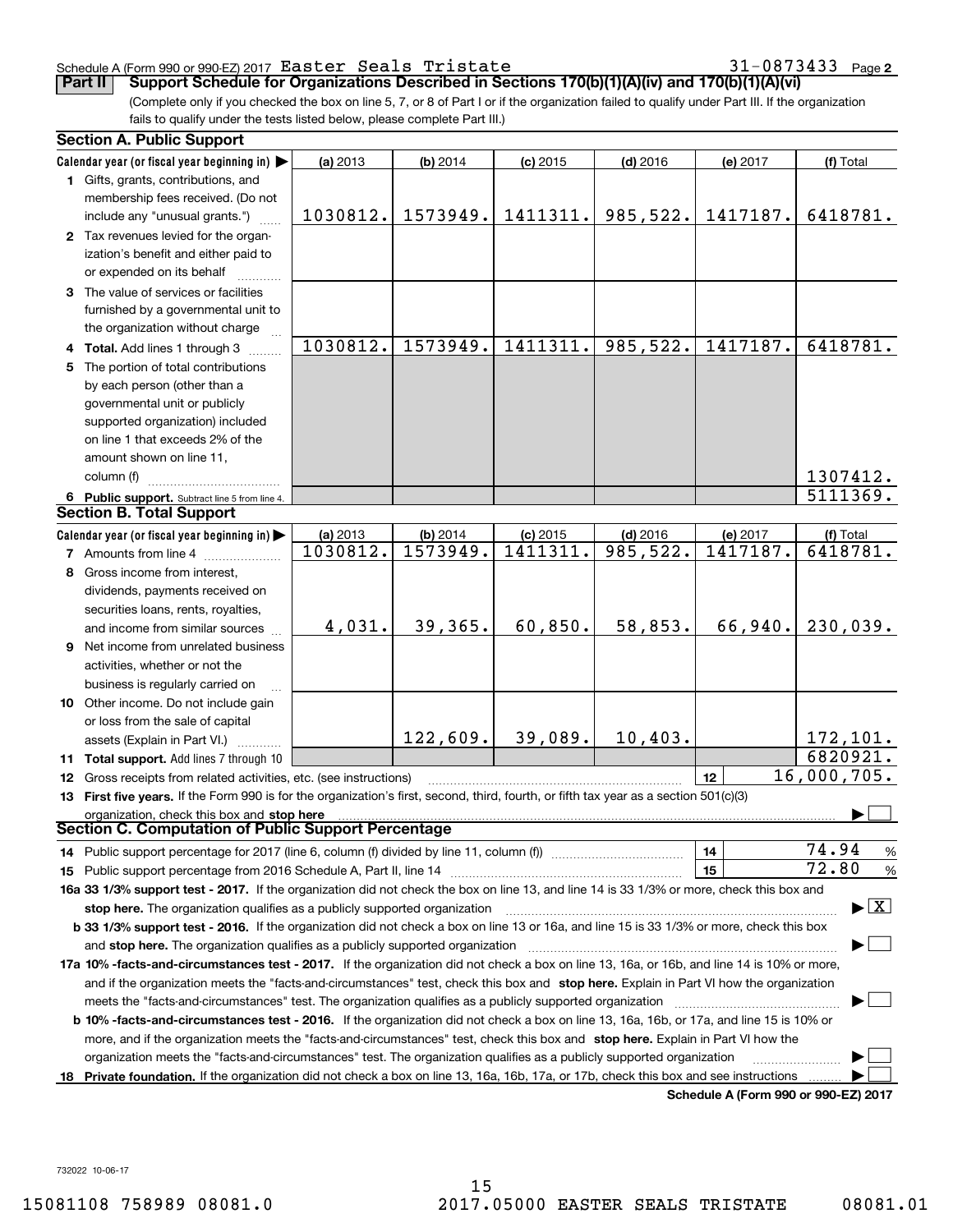|  |  | $31 - 0873433$ Page 3 |  |
|--|--|-----------------------|--|
|  |  |                       |  |

(Complete only if you checked the box on line 10 of Part I or if the organization failed to qualify under Part II. If the organization fails to qualify under the tests listed below, please complete Part II.)

|    | <b>Section A. Public Support</b>                                                                                                                                                                                                    |          |          |            |            |          |                                      |
|----|-------------------------------------------------------------------------------------------------------------------------------------------------------------------------------------------------------------------------------------|----------|----------|------------|------------|----------|--------------------------------------|
|    | Calendar year (or fiscal year beginning in) $\blacktriangleright$                                                                                                                                                                   | (a) 2013 | (b) 2014 | $(c)$ 2015 | $(d)$ 2016 | (e) 2017 | (f) Total                            |
|    | 1 Gifts, grants, contributions, and                                                                                                                                                                                                 |          |          |            |            |          |                                      |
|    | membership fees received. (Do not                                                                                                                                                                                                   |          |          |            |            |          |                                      |
|    | include any "unusual grants.")                                                                                                                                                                                                      |          |          |            |            |          |                                      |
|    | <b>2</b> Gross receipts from admissions,<br>merchandise sold or services per-<br>formed, or facilities furnished in<br>any activity that is related to the<br>organization's tax-exempt purpose                                     |          |          |            |            |          |                                      |
|    | 3 Gross receipts from activities that                                                                                                                                                                                               |          |          |            |            |          |                                      |
|    | are not an unrelated trade or bus-<br>iness under section 513                                                                                                                                                                       |          |          |            |            |          |                                      |
|    | 4 Tax revenues levied for the organ-<br>ization's benefit and either paid to                                                                                                                                                        |          |          |            |            |          |                                      |
|    | or expended on its behalf<br>.                                                                                                                                                                                                      |          |          |            |            |          |                                      |
|    | 5 The value of services or facilities<br>furnished by a governmental unit to                                                                                                                                                        |          |          |            |            |          |                                      |
|    | the organization without charge                                                                                                                                                                                                     |          |          |            |            |          |                                      |
|    | <b>6 Total.</b> Add lines 1 through 5                                                                                                                                                                                               |          |          |            |            |          |                                      |
|    | 7a Amounts included on lines 1, 2, and<br>3 received from disqualified persons                                                                                                                                                      |          |          |            |            |          |                                      |
|    | <b>b</b> Amounts included on lines 2 and 3 received<br>from other than disqualified persons that<br>exceed the greater of \$5,000 or 1% of the<br>amount on line 13 for the year                                                    |          |          |            |            |          |                                      |
|    | c Add lines 7a and 7b                                                                                                                                                                                                               |          |          |            |            |          |                                      |
|    | 8 Public support. (Subtract line 7c from line 6.)                                                                                                                                                                                   |          |          |            |            |          |                                      |
|    | Section B. Total Support                                                                                                                                                                                                            |          |          |            |            |          |                                      |
|    | Calendar year (or fiscal year beginning in)                                                                                                                                                                                         | (a) 2013 | (b) 2014 | $(c)$ 2015 | $(d)$ 2016 | (e) 2017 | (f) Total                            |
|    | 9 Amounts from line 6                                                                                                                                                                                                               |          |          |            |            |          |                                      |
|    | <b>10a</b> Gross income from interest,<br>dividends, payments received on<br>securities loans, rents, royalties,<br>and income from similar sources                                                                                 |          |          |            |            |          |                                      |
|    | <b>b</b> Unrelated business taxable income<br>(less section 511 taxes) from businesses<br>acquired after June 30, 1975                                                                                                              |          |          |            |            |          |                                      |
|    |                                                                                                                                                                                                                                     |          |          |            |            |          |                                      |
|    | c Add lines 10a and 10b<br>11 Net income from unrelated business<br>activities not included in line 10b,<br>whether or not the business is<br>regularly carried on                                                                  |          |          |            |            |          |                                      |
|    | <b>12</b> Other income. Do not include gain<br>or loss from the sale of capital<br>assets (Explain in Part VI.)                                                                                                                     |          |          |            |            |          |                                      |
|    | <b>13</b> Total support. (Add lines 9, 10c, 11, and 12.)                                                                                                                                                                            |          |          |            |            |          |                                      |
|    | 14 First five years. If the Form 990 is for the organization's first, second, third, fourth, or fifth tax year as a section 501(c)(3) organization,                                                                                 |          |          |            |            |          |                                      |
|    | check this box and <b>stop here</b> with the construction of the construction of the construction of the construction of the construction of the construction of the construction of the construction of the construction of the co |          |          |            |            |          |                                      |
|    | Section C. Computation of Public Support Percentage                                                                                                                                                                                 |          |          |            |            |          |                                      |
|    |                                                                                                                                                                                                                                     |          |          |            |            | 15       | %                                    |
|    | 16 Public support percentage from 2016 Schedule A, Part III, line 15                                                                                                                                                                |          |          |            |            | 16       | %                                    |
|    | Section D. Computation of Investment Income Percentage                                                                                                                                                                              |          |          |            |            |          |                                      |
|    | 17 Investment income percentage for 2017 (line 10c, column (f) divided by line 13, column (f))                                                                                                                                      |          |          |            |            | 17       | %                                    |
|    | 18 Investment income percentage from 2016 Schedule A, Part III, line 17                                                                                                                                                             |          |          |            |            | 18       | %                                    |
|    | 19a 33 1/3% support tests - 2017. If the organization did not check the box on line 14, and line 15 is more than 33 1/3%, and line 17 is not                                                                                        |          |          |            |            |          |                                      |
|    | more than 33 1/3%, check this box and stop here. The organization qualifies as a publicly supported organization                                                                                                                    |          |          |            |            |          |                                      |
|    | b 33 1/3% support tests - 2016. If the organization did not check a box on line 14 or line 19a, and line 16 is more than 33 1/3%, and                                                                                               |          |          |            |            |          |                                      |
|    | line 18 is not more than 33 1/3%, check this box and stop here. The organization qualifies as a publicly supported organization                                                                                                     |          |          |            |            |          |                                      |
| 20 | Private foundation. If the organization did not check a box on line 14, 19a, or 19b, check this box and see instructions                                                                                                            |          |          |            |            |          |                                      |
|    | 732023 10-06-17                                                                                                                                                                                                                     |          | 16       |            |            |          | Schedule A (Form 990 or 990-EZ) 2017 |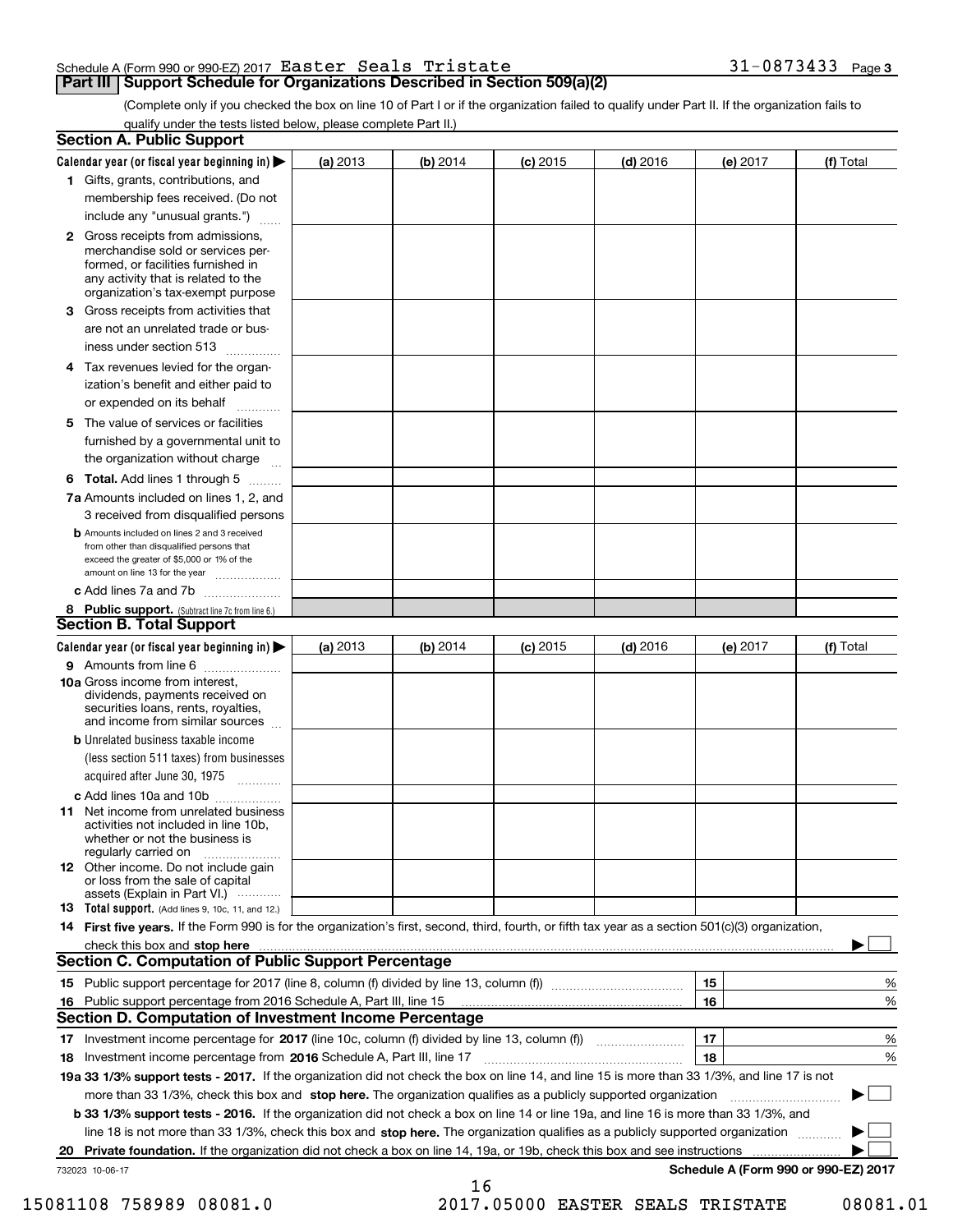### Schedule A (Form 990 or 990-EZ) 2017  ${\tt Easter\ Seals\ Tristate} \hspace{1.5cm} 31-0873433$  Page

### 31-0873433 Page 4

**1**

**2**

**3a**

**3b**

**3c**

**4a**

**4b**

**4c**

**5a**

**5b5c**

**6**

**7**

**8**

**9a**

**9b**

**9c**

**10a**

**10b**

**YesNo**

### **Part IV Supporting Organizations**

(Complete only if you checked a box in line 12 on Part I. If you checked 12a of Part I, complete Sections A and B. If you checked 12b of Part I, complete Sections A and C. If you checked 12c of Part I, complete Sections A, D, and E. If you checked 12d of Part I, complete Sections A and D, and complete Part V.)

### **Section A. All Supporting Organizations**

- **1** Are all of the organization's supported organizations listed by name in the organization's governing documents? If "No," describe in **Part VI** how the supported organizations are designated. If designated by *class or purpose, describe the designation. If historic and continuing relationship, explain.*
- **2** Did the organization have any supported organization that does not have an IRS determination of status under section 509(a)(1) or (2)? If "Yes," explain in Part VI how the organization determined that the supported *organization was described in section 509(a)(1) or (2).*
- **3a** Did the organization have a supported organization described in section 501(c)(4), (5), or (6)? If "Yes," answer *(b) and (c) below.*
- **b** Did the organization confirm that each supported organization qualified under section 501(c)(4), (5), or (6) and satisfied the public support tests under section 509(a)(2)? If "Yes," describe in **Part VI** when and how the *organization made the determination.*
- **c**Did the organization ensure that all support to such organizations was used exclusively for section 170(c)(2)(B) purposes? If "Yes," explain in **Part VI** what controls the organization put in place to ensure such use.
- **4a***If* Was any supported organization not organized in the United States ("foreign supported organization")? *"Yes," and if you checked 12a or 12b in Part I, answer (b) and (c) below.*
- **b** Did the organization have ultimate control and discretion in deciding whether to make grants to the foreign supported organization? If "Yes," describe in **Part VI** how the organization had such control and discretion *despite being controlled or supervised by or in connection with its supported organizations.*
- **c** Did the organization support any foreign supported organization that does not have an IRS determination under sections 501(c)(3) and 509(a)(1) or (2)? If "Yes," explain in **Part VI** what controls the organization used *to ensure that all support to the foreign supported organization was used exclusively for section 170(c)(2)(B) purposes.*
- **5a** Did the organization add, substitute, or remove any supported organizations during the tax year? If "Yes," answer (b) and (c) below (if applicable). Also, provide detail in **Part VI,** including (i) the names and EIN *numbers of the supported organizations added, substituted, or removed; (ii) the reasons for each such action; (iii) the authority under the organization's organizing document authorizing such action; and (iv) how the action was accomplished (such as by amendment to the organizing document).*
- **b** Type I or Type II only. Was any added or substituted supported organization part of a class already designated in the organization's organizing document?
- **cSubstitutions only.**  Was the substitution the result of an event beyond the organization's control?
- **6** Did the organization provide support (whether in the form of grants or the provision of services or facilities) to **Part VI.** *If "Yes," provide detail in* support or benefit one or more of the filing organization's supported organizations? anyone other than (i) its supported organizations, (ii) individuals that are part of the charitable class benefited by one or more of its supported organizations, or (iii) other supporting organizations that also
- **7**Did the organization provide a grant, loan, compensation, or other similar payment to a substantial contributor *If "Yes," complete Part I of Schedule L (Form 990 or 990-EZ).* regard to a substantial contributor? (defined in section 4958(c)(3)(C)), a family member of a substantial contributor, or a 35% controlled entity with
- **8** Did the organization make a loan to a disqualified person (as defined in section 4958) not described in line 7? *If "Yes," complete Part I of Schedule L (Form 990 or 990-EZ).*
- **9a** Was the organization controlled directly or indirectly at any time during the tax year by one or more in section 509(a)(1) or (2))? If "Yes," *provide detail in* <code>Part VI.</code> disqualified persons as defined in section 4946 (other than foundation managers and organizations described
- **b** Did one or more disqualified persons (as defined in line 9a) hold a controlling interest in any entity in which the supporting organization had an interest? If "Yes," provide detail in P**art VI**.
- **c**Did a disqualified person (as defined in line 9a) have an ownership interest in, or derive any personal benefit from, assets in which the supporting organization also had an interest? If "Yes," provide detail in P**art VI.**
- **10a** Was the organization subject to the excess business holdings rules of section 4943 because of section supporting organizations)? If "Yes," answer 10b below. 4943(f) (regarding certain Type II supporting organizations, and all Type III non-functionally integrated
- **b** Did the organization have any excess business holdings in the tax year? (Use Schedule C, Form 4720, to *determine whether the organization had excess business holdings.)*

17

732024 10-06-17

**Schedule A (Form 990 or 990-EZ) 2017**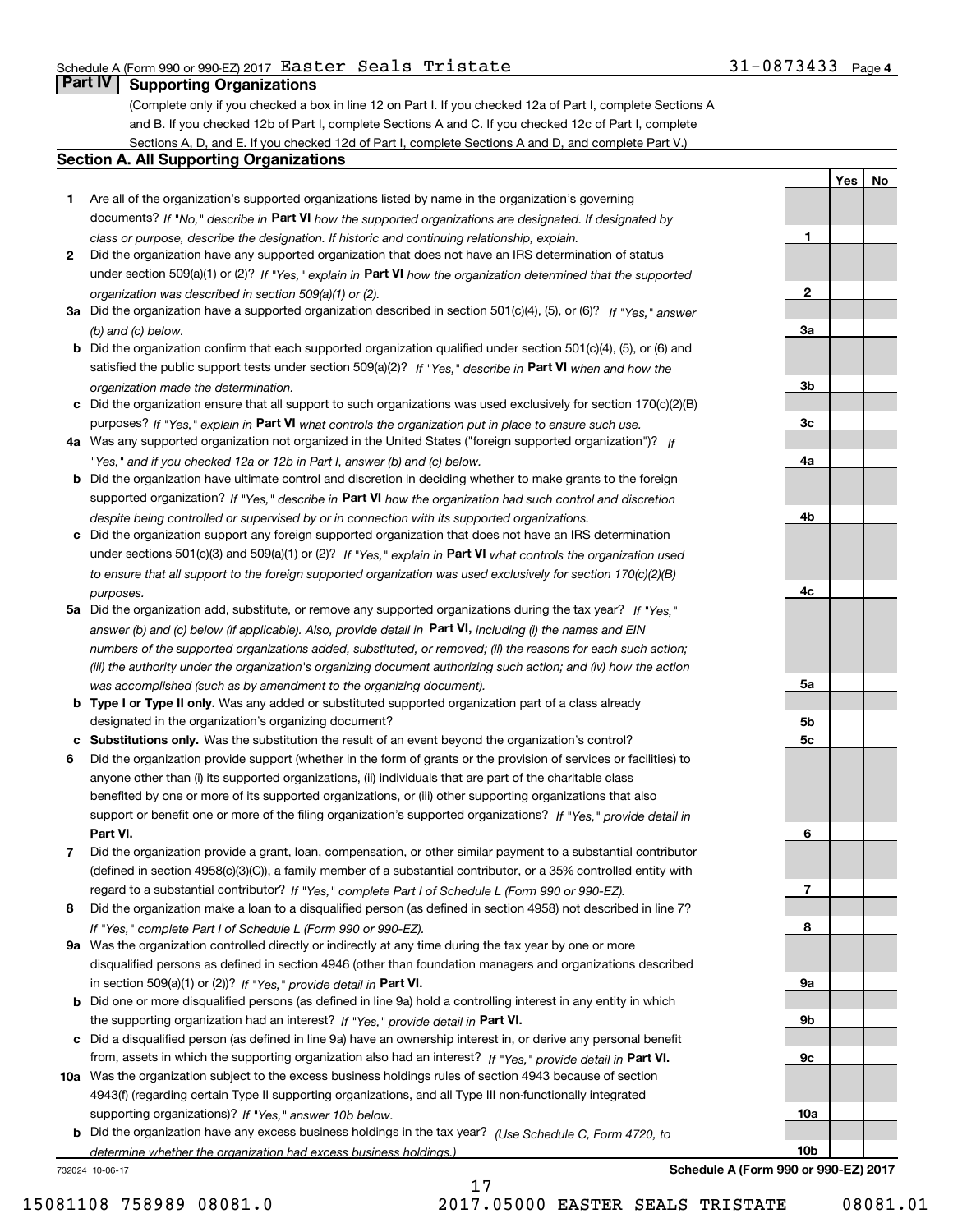### Schedule A (Form 990 or 990-EZ) 2017  ${\tt Easter\ Seals\ Tristate} \hspace{1.5cm} 31-0873433$  Page

|        | <b>Part IV</b><br><b>Supporting Organizations (continued)</b>                                                                                                                                               |                 |     |    |
|--------|-------------------------------------------------------------------------------------------------------------------------------------------------------------------------------------------------------------|-----------------|-----|----|
|        |                                                                                                                                                                                                             |                 | Yes | No |
| 11     | Has the organization accepted a gift or contribution from any of the following persons?                                                                                                                     |                 |     |    |
|        | a A person who directly or indirectly controls, either alone or together with persons described in (b) and (c)                                                                                              |                 |     |    |
|        | below, the governing body of a supported organization?                                                                                                                                                      | 11a             |     |    |
|        | <b>b</b> A family member of a person described in (a) above?                                                                                                                                                | 11 <sub>b</sub> |     |    |
|        | c A 35% controlled entity of a person described in (a) or (b) above? If "Yes" to a, b, or c, provide detail in Part VI.                                                                                     | 11c             |     |    |
|        | <b>Section B. Type I Supporting Organizations</b>                                                                                                                                                           |                 |     |    |
|        |                                                                                                                                                                                                             |                 | Yes | No |
| 1      | Did the directors, trustees, or membership of one or more supported organizations have the power to                                                                                                         |                 |     |    |
|        | regularly appoint or elect at least a majority of the organization's directors or trustees at all times during the                                                                                          |                 |     |    |
|        | tax year? If "No," describe in Part VI how the supported organization(s) effectively operated, supervised, or                                                                                               |                 |     |    |
|        | controlled the organization's activities. If the organization had more than one supported organization,                                                                                                     |                 |     |    |
|        | describe how the powers to appoint and/or remove directors or trustees were allocated among the supported                                                                                                   |                 |     |    |
|        | organizations and what conditions or restrictions, if any, applied to such powers during the tax year.                                                                                                      | 1               |     |    |
| 2      | Did the organization operate for the benefit of any supported organization other than the supported                                                                                                         |                 |     |    |
|        | organization(s) that operated, supervised, or controlled the supporting organization? If "Yes," explain in                                                                                                  |                 |     |    |
|        | Part VI how providing such benefit carried out the purposes of the supported organization(s) that operated,                                                                                                 |                 |     |    |
|        | supervised, or controlled the supporting organization.                                                                                                                                                      | $\mathbf{2}$    |     |    |
|        | <b>Section C. Type II Supporting Organizations</b>                                                                                                                                                          |                 |     |    |
|        |                                                                                                                                                                                                             |                 | Yes | No |
| 1      | Were a majority of the organization's directors or trustees during the tax year also a majority of the directors                                                                                            |                 |     |    |
|        | or trustees of each of the organization's supported organization(s)? If "No," describe in Part VI how control                                                                                               |                 |     |    |
|        | or management of the supporting organization was vested in the same persons that controlled or managed                                                                                                      |                 |     |    |
|        | the supported organization(s).                                                                                                                                                                              | 1               |     |    |
|        | <b>Section D. All Type III Supporting Organizations</b>                                                                                                                                                     |                 |     |    |
|        |                                                                                                                                                                                                             |                 | Yes | No |
| 1      | Did the organization provide to each of its supported organizations, by the last day of the fifth month of the                                                                                              |                 |     |    |
|        | organization's tax year, (i) a written notice describing the type and amount of support provided during the prior tax                                                                                       |                 |     |    |
|        | year, (ii) a copy of the Form 990 that was most recently filed as of the date of notification, and (iii) copies of the                                                                                      |                 |     |    |
|        | organization's governing documents in effect on the date of notification, to the extent not previously provided?                                                                                            | 1               |     |    |
| 2      | Were any of the organization's officers, directors, or trustees either (i) appointed or elected by the supported                                                                                            |                 |     |    |
|        | organization(s) or (ii) serving on the governing body of a supported organization? If "No," explain in Part VI how                                                                                          |                 |     |    |
|        | the organization maintained a close and continuous working relationship with the supported organization(s).                                                                                                 | $\mathbf{2}$    |     |    |
| 3      | By reason of the relationship described in (2), did the organization's supported organizations have a                                                                                                       |                 |     |    |
|        | significant voice in the organization's investment policies and in directing the use of the organization's                                                                                                  |                 |     |    |
|        | income or assets at all times during the tax year? If "Yes," describe in Part VI the role the organization's                                                                                                |                 |     |    |
|        | supported organizations played in this regard.<br>Section E. Type III Functionally Integrated Supporting Organizations                                                                                      | 3               |     |    |
|        |                                                                                                                                                                                                             |                 |     |    |
| 1      | Check the box next to the method that the organization used to satisfy the Integral Part Test during the year (see instructions).<br>The organization satisfied the Activities Test. Complete line 2 below. |                 |     |    |
| a<br>b | The organization is the parent of each of its supported organizations. Complete line 3 below.                                                                                                               |                 |     |    |
| c      | The organization supported a governmental entity. Describe in Part VI how you supported a government entity (see instructions),                                                                             |                 |     |    |
| 2      | Activities Test. Answer (a) and (b) below.                                                                                                                                                                  |                 | Yes | No |
| a      | Did substantially all of the organization's activities during the tax year directly further the exempt purposes of                                                                                          |                 |     |    |
|        | the supported organization(s) to which the organization was responsive? If "Yes," then in Part VI identify                                                                                                  |                 |     |    |
|        | those supported organizations and explain how these activities directly furthered their exempt purposes,                                                                                                    |                 |     |    |
|        | how the organization was responsive to those supported organizations, and how the organization determined                                                                                                   |                 |     |    |
|        | that these activities constituted substantially all of its activities.                                                                                                                                      | 2a              |     |    |
|        | <b>b</b> Did the activities described in (a) constitute activities that, but for the organization's involvement, one or more                                                                                |                 |     |    |
|        | of the organization's supported organization(s) would have been engaged in? If "Yes," explain in Part VI the                                                                                                |                 |     |    |
|        | reasons for the organization's position that its supported organization(s) would have engaged in these                                                                                                      |                 |     |    |
|        | activities but for the organization's involvement.                                                                                                                                                          | 2b              |     |    |
| 3      | Parent of Supported Organizations. Answer (a) and (b) below.                                                                                                                                                |                 |     |    |
|        | a Did the organization have the power to regularly appoint or elect a majority of the officers, directors, or                                                                                               |                 |     |    |
|        | trustees of each of the supported organizations? Provide details in Part VI.                                                                                                                                | За              |     |    |
|        | <b>b</b> Did the organization exercise a substantial degree of direction over the policies, programs, and activities of each                                                                                |                 |     |    |
|        | of its supported organizations? If "Yes." describe in Part VI the role played by the organization in this regard.                                                                                           | 3b              |     |    |
|        | Schedule A (Form 990 or 990-EZ) 2017<br>732025 10-06-17                                                                                                                                                     |                 |     |    |
|        |                                                                                                                                                                                                             |                 |     |    |

15081108 758989 08081.0 2017.05000 EASTER SEALS TRISTATE 08081.01

18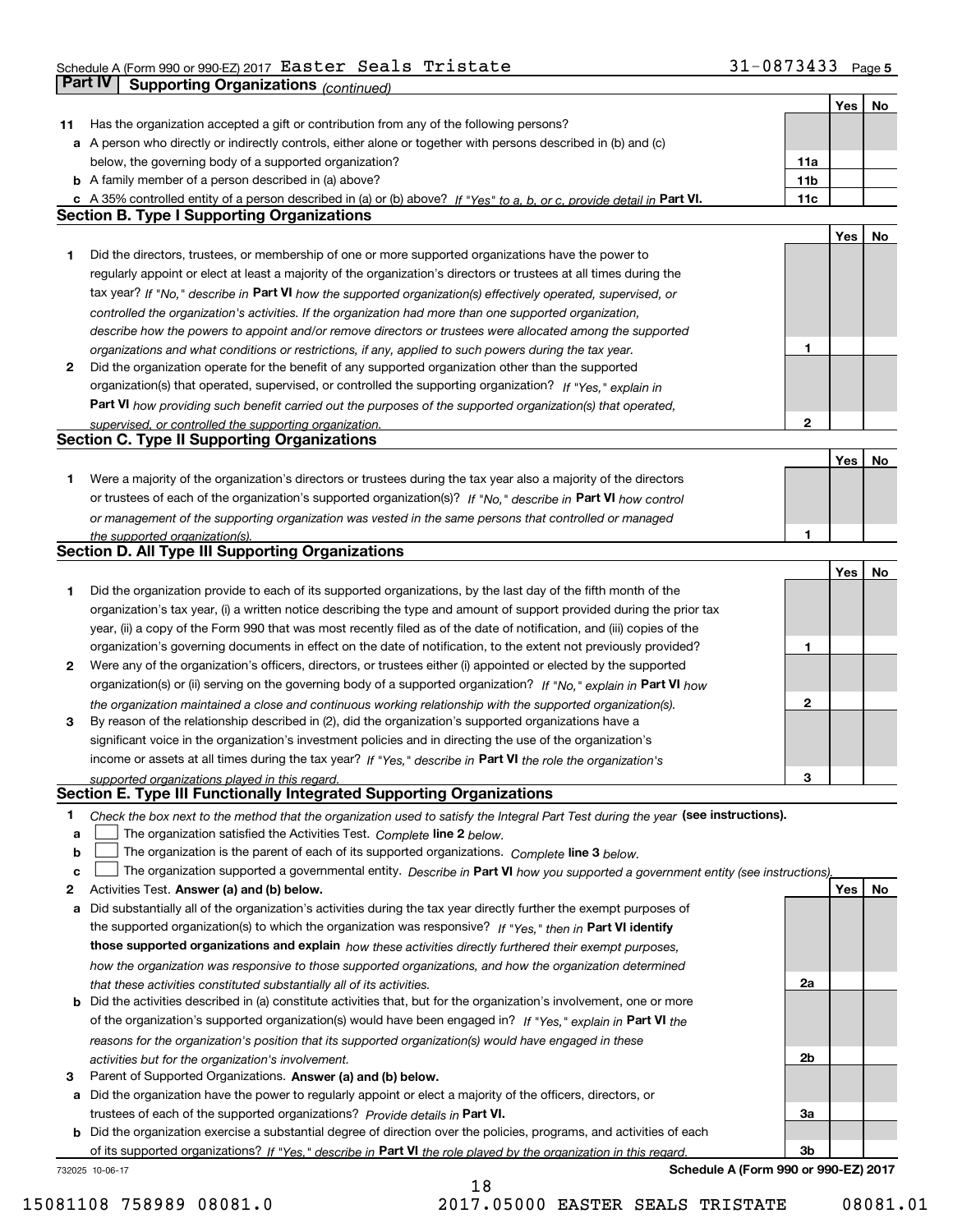|  | Schedule A (Form 990 or 990-EZ) 2017 Easter Seals Tristate |  |                                                                                       | $31 - 0873433$ Page 6 |  |
|--|------------------------------------------------------------|--|---------------------------------------------------------------------------------------|-----------------------|--|
|  |                                                            |  | <b>Part V</b> Type III Non-Functionally Integrated 509(a)(3) Supporting Organizations |                       |  |

1 Check here if the organization satisfied the Integral Part Test as a qualifying trust on Nov. 20, 1970 (explain in Part VI.) See instructions. All other Type III non-functionally integrated supporting organizations must complete Sections A through E.

|              | Section A - Adjusted Net Income                                                                                                   |                | (A) Prior Year | (B) Current Year<br>(optional) |
|--------------|-----------------------------------------------------------------------------------------------------------------------------------|----------------|----------------|--------------------------------|
| 1.           | Net short-term capital gain                                                                                                       | 1              |                |                                |
| 2            | Recoveries of prior-year distributions                                                                                            | $\overline{2}$ |                |                                |
| з            | Other gross income (see instructions)                                                                                             | 3              |                |                                |
| 4            | Add lines 1 through 3                                                                                                             | 4              |                |                                |
| 5            | Depreciation and depletion                                                                                                        | 5              |                |                                |
| 6            | Portion of operating expenses paid or incurred for production or                                                                  |                |                |                                |
|              | collection of gross income or for management, conservation, or                                                                    |                |                |                                |
|              | maintenance of property held for production of income (see instructions)                                                          | 6              |                |                                |
| 7            | Other expenses (see instructions)                                                                                                 | $\overline{7}$ |                |                                |
| 8            | Adjusted Net Income (subtract lines 5, 6, and 7 from line 4)                                                                      | 8              |                |                                |
|              | <b>Section B - Minimum Asset Amount</b>                                                                                           |                | (A) Prior Year | (B) Current Year<br>(optional) |
| 1.           | Aggregate fair market value of all non-exempt-use assets (see                                                                     |                |                |                                |
|              | instructions for short tax year or assets held for part of year):                                                                 |                |                |                                |
|              | <b>a</b> Average monthly value of securities                                                                                      | 1a             |                |                                |
|              | <b>b</b> Average monthly cash balances                                                                                            | 1b             |                |                                |
|              | c Fair market value of other non-exempt-use assets                                                                                | 1 <sub>c</sub> |                |                                |
|              | d Total (add lines 1a, 1b, and 1c)                                                                                                | 1d             |                |                                |
|              | <b>e</b> Discount claimed for blockage or other                                                                                   |                |                |                                |
|              | factors (explain in detail in Part VI):                                                                                           |                |                |                                |
| $\mathbf{2}$ | Acquisition indebtedness applicable to non-exempt-use assets                                                                      | 2              |                |                                |
| 3            | Subtract line 2 from line 1d                                                                                                      | 3              |                |                                |
| 4            | Cash deemed held for exempt use. Enter 1-1/2% of line 3 (for greater amount,                                                      |                |                |                                |
|              | see instructions)                                                                                                                 | 4              |                |                                |
| 5            | Net value of non-exempt-use assets (subtract line 4 from line 3)                                                                  | 5              |                |                                |
| 6            | Multiply line 5 by .035                                                                                                           | 6              |                |                                |
| 7            | Recoveries of prior-year distributions                                                                                            | $\overline{7}$ |                |                                |
| 8            | Minimum Asset Amount (add line 7 to line 6)                                                                                       | 8              |                |                                |
|              | <b>Section C - Distributable Amount</b>                                                                                           |                |                | <b>Current Year</b>            |
| 1            | Adjusted net income for prior year (from Section A, line 8, Column A)                                                             | 1              |                |                                |
| 2            | Enter 85% of line 1                                                                                                               | $\overline{2}$ |                |                                |
| з            | Minimum asset amount for prior year (from Section B, line 8, Column A)                                                            | 3              |                |                                |
| 4            | Enter greater of line 2 or line 3                                                                                                 | 4              |                |                                |
| 5            | Income tax imposed in prior year                                                                                                  | 5              |                |                                |
| 6            | <b>Distributable Amount.</b> Subtract line 5 from line 4, unless subject to                                                       |                |                |                                |
|              | emergency temporary reduction (see instructions)                                                                                  | 6              |                |                                |
| 7            | Check here if the current year is the organization's first as a non-functionally integrated Type III supporting organization (see |                |                |                                |

instructions).

**1**

**Schedule A (Form 990 or 990-EZ) 2017**

732026 10-06-17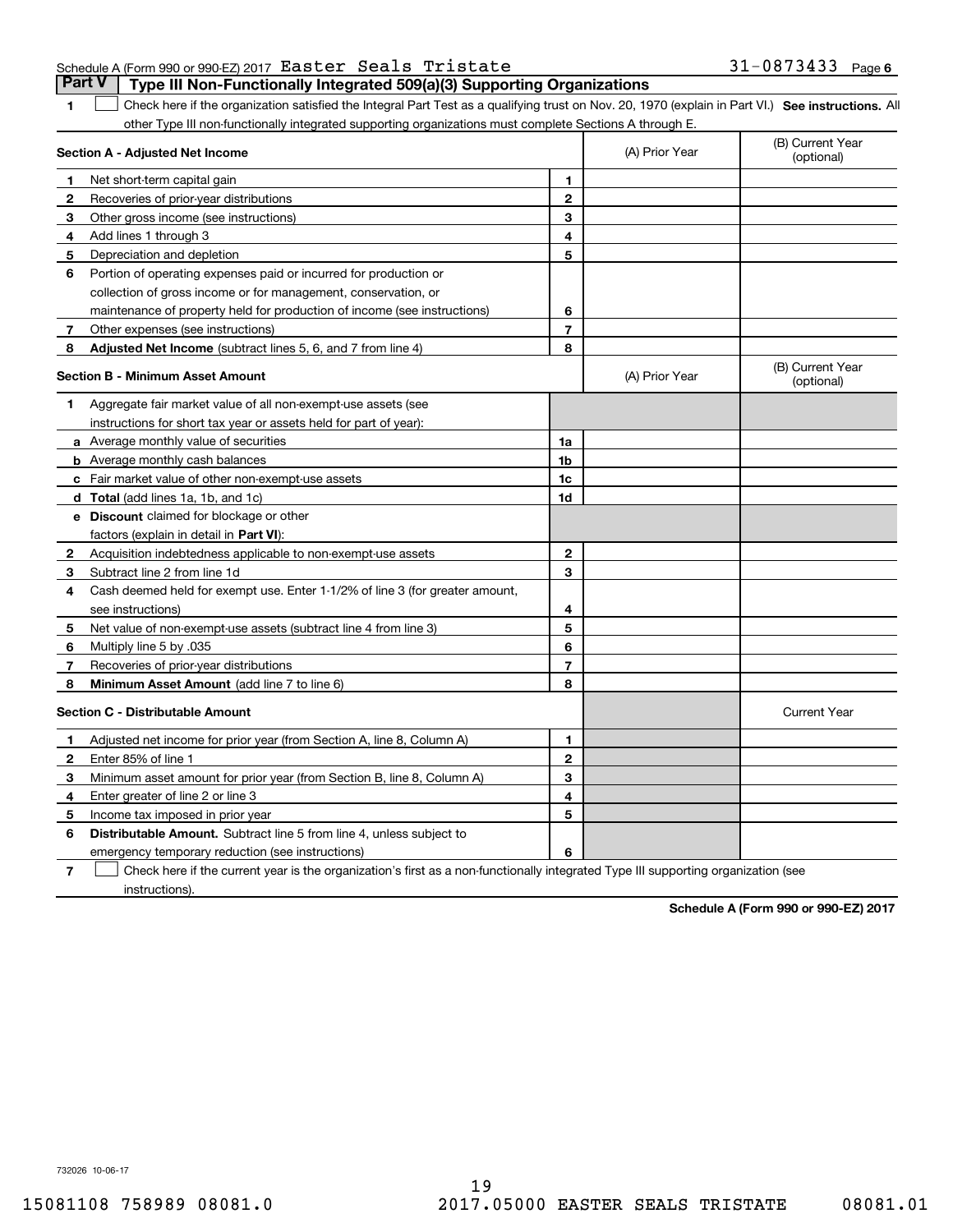|    | Part V<br>Type III Non-Functionally Integrated 509(a)(3) Supporting Organizations          |                             | (continued)                           |                                                |  |  |  |  |  |  |  |
|----|--------------------------------------------------------------------------------------------|-----------------------------|---------------------------------------|------------------------------------------------|--|--|--|--|--|--|--|
|    | <b>Section D - Distributions</b>                                                           |                             |                                       | <b>Current Year</b>                            |  |  |  |  |  |  |  |
|    | Amounts paid to supported organizations to accomplish exempt purposes                      |                             |                                       |                                                |  |  |  |  |  |  |  |
| 2  | Amounts paid to perform activity that directly furthers exempt purposes of supported       |                             |                                       |                                                |  |  |  |  |  |  |  |
|    | organizations, in excess of income from activity                                           |                             |                                       |                                                |  |  |  |  |  |  |  |
| 3  | Administrative expenses paid to accomplish exempt purposes of supported organizations      |                             |                                       |                                                |  |  |  |  |  |  |  |
| 4  | Amounts paid to acquire exempt-use assets                                                  |                             |                                       |                                                |  |  |  |  |  |  |  |
| 5  | Qualified set-aside amounts (prior IRS approval required)                                  |                             |                                       |                                                |  |  |  |  |  |  |  |
| 6  | Other distributions (describe in Part VI). See instructions.                               |                             |                                       |                                                |  |  |  |  |  |  |  |
| 7  | Total annual distributions. Add lines 1 through 6.                                         |                             |                                       |                                                |  |  |  |  |  |  |  |
| 8  | Distributions to attentive supported organizations to which the organization is responsive |                             |                                       |                                                |  |  |  |  |  |  |  |
|    | (provide details in Part VI). See instructions.                                            |                             |                                       |                                                |  |  |  |  |  |  |  |
| 9  | Distributable amount for 2017 from Section C, line 6                                       |                             |                                       |                                                |  |  |  |  |  |  |  |
| 10 | Line 8 amount divided by line 9 amount                                                     |                             |                                       |                                                |  |  |  |  |  |  |  |
|    |                                                                                            | (i)                         | (iii)                                 | (iii)                                          |  |  |  |  |  |  |  |
|    | Section E - Distribution Allocations (see instructions)                                    | <b>Excess Distributions</b> | <b>Underdistributions</b><br>Pre-2017 | <b>Distributable</b><br><b>Amount for 2017</b> |  |  |  |  |  |  |  |
| 1  | Distributable amount for 2017 from Section C, line 6                                       |                             |                                       |                                                |  |  |  |  |  |  |  |
| 2  | Underdistributions, if any, for years prior to 2017 (reason-                               |                             |                                       |                                                |  |  |  |  |  |  |  |
|    | able cause required- explain in Part VI). See instructions.                                |                             |                                       |                                                |  |  |  |  |  |  |  |
| 3  | Excess distributions carryover, if any, to 2017                                            |                             |                                       |                                                |  |  |  |  |  |  |  |
| а  |                                                                                            |                             |                                       |                                                |  |  |  |  |  |  |  |
|    | <b>b</b> From 2013                                                                         |                             |                                       |                                                |  |  |  |  |  |  |  |
|    | $c$ From 2014                                                                              |                             |                                       |                                                |  |  |  |  |  |  |  |
|    | <b>d</b> From 2015                                                                         |                             |                                       |                                                |  |  |  |  |  |  |  |
|    | e From 2016                                                                                |                             |                                       |                                                |  |  |  |  |  |  |  |
|    | <b>Total</b> of lines 3a through e                                                         |                             |                                       |                                                |  |  |  |  |  |  |  |
|    | <b>g</b> Applied to underdistributions of prior years                                      |                             |                                       |                                                |  |  |  |  |  |  |  |
|    | <b>h</b> Applied to 2017 distributable amount                                              |                             |                                       |                                                |  |  |  |  |  |  |  |
|    | Carryover from 2012 not applied (see instructions)                                         |                             |                                       |                                                |  |  |  |  |  |  |  |
|    | Remainder. Subtract lines 3g, 3h, and 3i from 3f.                                          |                             |                                       |                                                |  |  |  |  |  |  |  |
| 4  | Distributions for 2017 from Section D,                                                     |                             |                                       |                                                |  |  |  |  |  |  |  |
|    | line $7:$                                                                                  |                             |                                       |                                                |  |  |  |  |  |  |  |
|    | <b>a</b> Applied to underdistributions of prior years                                      |                             |                                       |                                                |  |  |  |  |  |  |  |
|    | <b>b</b> Applied to 2017 distributable amount                                              |                             |                                       |                                                |  |  |  |  |  |  |  |
|    | Remainder. Subtract lines 4a and 4b from 4.                                                |                             |                                       |                                                |  |  |  |  |  |  |  |
| 5  | Remaining underdistributions for years prior to 2017, if                                   |                             |                                       |                                                |  |  |  |  |  |  |  |
|    | any. Subtract lines 3g and 4a from line 2. For result greater                              |                             |                                       |                                                |  |  |  |  |  |  |  |
|    | than zero, explain in Part VI. See instructions.                                           |                             |                                       |                                                |  |  |  |  |  |  |  |
| 6  | Remaining underdistributions for 2017. Subtract lines 3h                                   |                             |                                       |                                                |  |  |  |  |  |  |  |
|    | and 4b from line 1. For result greater than zero, explain in                               |                             |                                       |                                                |  |  |  |  |  |  |  |
|    | Part VI. See instructions.                                                                 |                             |                                       |                                                |  |  |  |  |  |  |  |
| 7  | Excess distributions carryover to 2018. Add lines 3j                                       |                             |                                       |                                                |  |  |  |  |  |  |  |
|    | and 4c.                                                                                    |                             |                                       |                                                |  |  |  |  |  |  |  |
| 8  | Breakdown of line 7:                                                                       |                             |                                       |                                                |  |  |  |  |  |  |  |
|    | a Excess from 2013                                                                         |                             |                                       |                                                |  |  |  |  |  |  |  |
|    | <b>b</b> Excess from 2014                                                                  |                             |                                       |                                                |  |  |  |  |  |  |  |
|    | c Excess from 2015                                                                         |                             |                                       |                                                |  |  |  |  |  |  |  |
|    | d Excess from 2016                                                                         |                             |                                       |                                                |  |  |  |  |  |  |  |
|    | e Excess from 2017                                                                         |                             |                                       |                                                |  |  |  |  |  |  |  |

**Schedule A (Form 990 or 990-EZ) 2017**

732027 10-06-17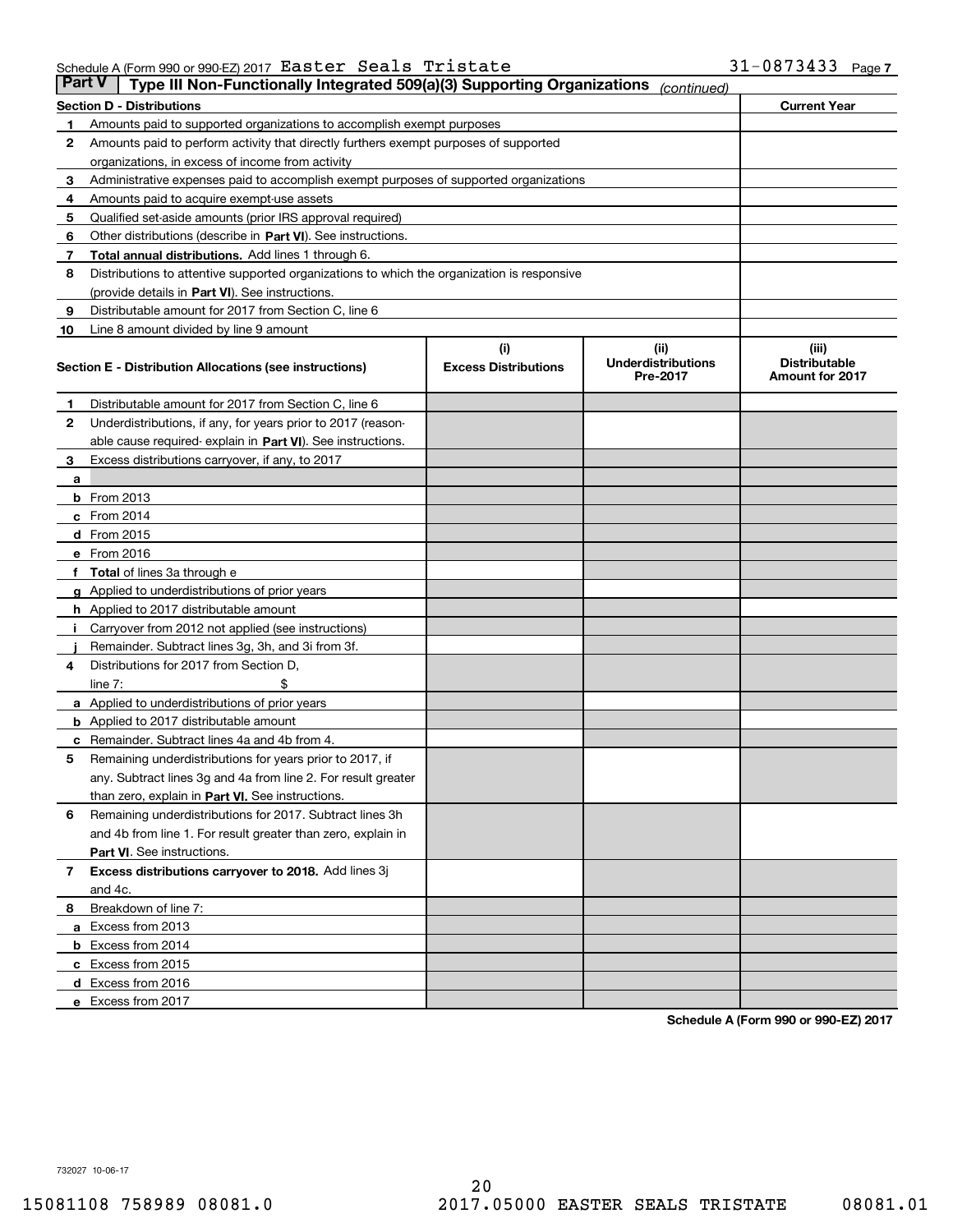|                                            |  |  |   | 1-0873433 | Page 8 |
|--------------------------------------------|--|--|---|-----------|--------|
| $Part M \sim$ Cupplemental Information $-$ |  |  | . |           |        |

| <b>Part VI</b>  | Supplemental Information. Provide the explanations required by Part II, line 10; Part II, line 17a or 17b; Part III, line 12;                    |
|-----------------|--------------------------------------------------------------------------------------------------------------------------------------------------|
|                 | Part IV, Section A, lines 1, 2, 3b, 3c, 4b, 4c, 5a, 6, 9a, 9b, 9c, 11a, 11b, and 11c; Part IV, Section B, lines 1 and 2; Part IV, Section C,     |
|                 | line 1; Part IV, Section D, lines 2 and 3; Part IV, Section E, lines 1c, 2a, 2b, 3a, and 3b; Part V, line 1; Part V, Section B, line 1e; Part V, |
|                 | Section D, lines 5, 6, and 8; and Part V, Section E, lines 2, 5, and 6. Also complete this part for any additional information.                  |
|                 | (See instructions.)                                                                                                                              |
|                 |                                                                                                                                                  |
|                 |                                                                                                                                                  |
|                 |                                                                                                                                                  |
|                 |                                                                                                                                                  |
|                 |                                                                                                                                                  |
|                 |                                                                                                                                                  |
|                 |                                                                                                                                                  |
|                 |                                                                                                                                                  |
|                 |                                                                                                                                                  |
|                 |                                                                                                                                                  |
|                 |                                                                                                                                                  |
|                 |                                                                                                                                                  |
|                 |                                                                                                                                                  |
|                 |                                                                                                                                                  |
|                 |                                                                                                                                                  |
|                 |                                                                                                                                                  |
|                 |                                                                                                                                                  |
|                 |                                                                                                                                                  |
|                 |                                                                                                                                                  |
|                 |                                                                                                                                                  |
|                 |                                                                                                                                                  |
|                 |                                                                                                                                                  |
|                 |                                                                                                                                                  |
|                 |                                                                                                                                                  |
|                 |                                                                                                                                                  |
|                 |                                                                                                                                                  |
|                 |                                                                                                                                                  |
|                 |                                                                                                                                                  |
|                 |                                                                                                                                                  |
|                 |                                                                                                                                                  |
|                 |                                                                                                                                                  |
|                 |                                                                                                                                                  |
|                 |                                                                                                                                                  |
|                 |                                                                                                                                                  |
|                 |                                                                                                                                                  |
|                 |                                                                                                                                                  |
|                 |                                                                                                                                                  |
|                 |                                                                                                                                                  |
|                 |                                                                                                                                                  |
|                 |                                                                                                                                                  |
|                 |                                                                                                                                                  |
|                 |                                                                                                                                                  |
|                 |                                                                                                                                                  |
|                 |                                                                                                                                                  |
|                 |                                                                                                                                                  |
|                 |                                                                                                                                                  |
|                 |                                                                                                                                                  |
|                 |                                                                                                                                                  |
|                 |                                                                                                                                                  |
|                 |                                                                                                                                                  |
|                 |                                                                                                                                                  |
|                 |                                                                                                                                                  |
|                 |                                                                                                                                                  |
|                 |                                                                                                                                                  |
|                 |                                                                                                                                                  |
|                 |                                                                                                                                                  |
|                 |                                                                                                                                                  |
|                 |                                                                                                                                                  |
|                 |                                                                                                                                                  |
|                 |                                                                                                                                                  |
|                 |                                                                                                                                                  |
|                 |                                                                                                                                                  |
|                 |                                                                                                                                                  |
|                 |                                                                                                                                                  |
| 732028 10-06-17 | Schedule A (Form 990 or 990-EZ) 2017                                                                                                             |
|                 | 21                                                                                                                                               |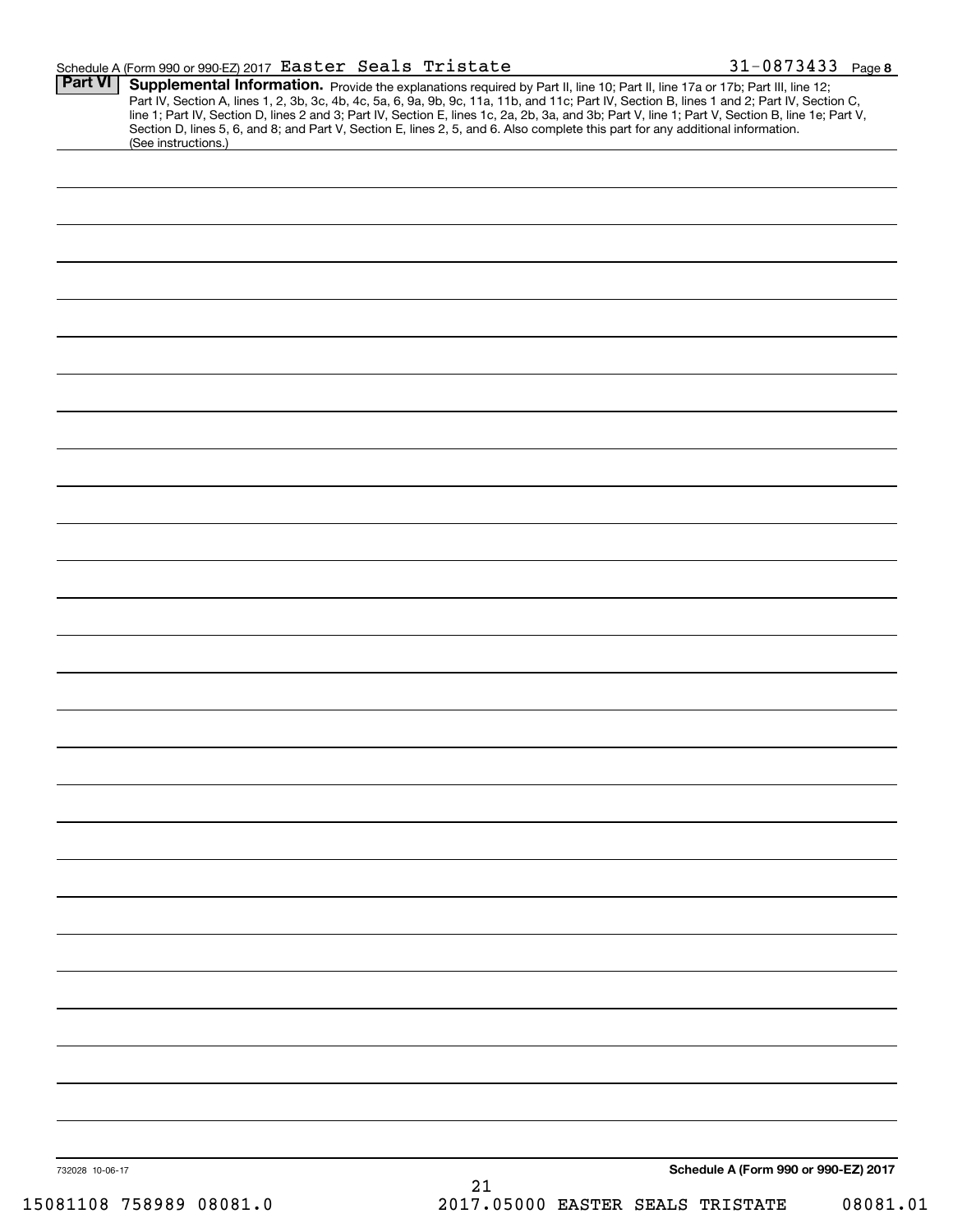Department of the Treasury Internal Revenue Service **(Form 990, 990-EZ, or 990-PF)**

**Organization type** (check one):

### \*\* PUBLIC DISCLOSURE COPY \*\*

### **Schedule B Schedule of Contributors**

**| Attach to Form 990, Form 990-EZ, or Form 990-PF. | Go to www.irs.gov/Form990 for the latest information.** OMB No. 1545-0047

**2017**

**Name of the organization Employer identification number**

| $-0873433$ |  |
|------------|--|
|------------|--|

| Easter Seals Tristate | $131 - 0873433$ |
|-----------------------|-----------------|

| Filers of:         | Section:                                                                    |
|--------------------|-----------------------------------------------------------------------------|
| Form 990 or 990-EZ | $X$ 501(c)( $3$ ) (enter number) organization                               |
|                    | $4947(a)(1)$ nonexempt charitable trust not treated as a private foundation |
|                    | 527 political organization                                                  |
| Form 990-PF        | 501(c)(3) exempt private foundation                                         |
|                    | 4947(a)(1) nonexempt charitable trust treated as a private foundation       |
|                    | 501(c)(3) taxable private foundation                                        |

Check if your organization is covered by the **General Rule** or a **Special Rule. Note:**  Only a section 501(c)(7), (8), or (10) organization can check boxes for both the General Rule and a Special Rule. See instructions.

#### **General Rule**

 $\mathcal{L}^{\text{max}}$ 

For an organization filing Form 990, 990-EZ, or 990-PF that received, during the year, contributions totaling \$5,000 or more (in money or property) from any one contributor. Complete Parts I and II. See instructions for determining a contributor's total contributions.

#### **Special Rules**

 $\mathcal{L}^{\text{max}}$ 

any one contributor, during the year, total contributions of the greater of  $\,$  (1) \$5,000; or **(2)** 2% of the amount on (i) Form 990, Part VIII, line 1h;  $\boxed{\textbf{X}}$  For an organization described in section 501(c)(3) filing Form 990 or 990-EZ that met the 33 1/3% support test of the regulations under sections 509(a)(1) and 170(b)(1)(A)(vi), that checked Schedule A (Form 990 or 990-EZ), Part II, line 13, 16a, or 16b, and that received from or (ii) Form 990-EZ, line 1. Complete Parts I and II.

year, total contributions of more than \$1,000 *exclusively* for religious, charitable, scientific, literary, or educational purposes, or for For an organization described in section 501(c)(7), (8), or (10) filing Form 990 or 990-EZ that received from any one contributor, during the the prevention of cruelty to children or animals. Complete Parts I, II, and III.  $\mathcal{L}^{\text{max}}$ 

purpose. Don't complete any of the parts unless the **General Rule** applies to this organization because it received *nonexclusively* year, contributions <sub>exclusively</sub> for religious, charitable, etc., purposes, but no such contributions totaled more than \$1,000. If this box is checked, enter here the total contributions that were received during the year for an  $\;$ exclusively religious, charitable, etc., For an organization described in section 501(c)(7), (8), or (10) filing Form 990 or 990-EZ that received from any one contributor, during the religious, charitable, etc., contributions totaling \$5,000 or more during the year  $\Box$ — $\Box$   $\Box$ 

**Caution:**  An organization that isn't covered by the General Rule and/or the Special Rules doesn't file Schedule B (Form 990, 990-EZ, or 990-PF),  **must** but it answer "No" on Part IV, line 2, of its Form 990; or check the box on line H of its Form 990-EZ or on its Form 990-PF, Part I, line 2, to certify that it doesn't meet the filing requirements of Schedule B (Form 990, 990-EZ, or 990-PF).

**Schedule B (Form 990, 990-EZ, or 990-PF) (2017) For Paperwork Reduction Act Notice, see the instructions for Form 990, 990-EZ, or 990-PF.** LHA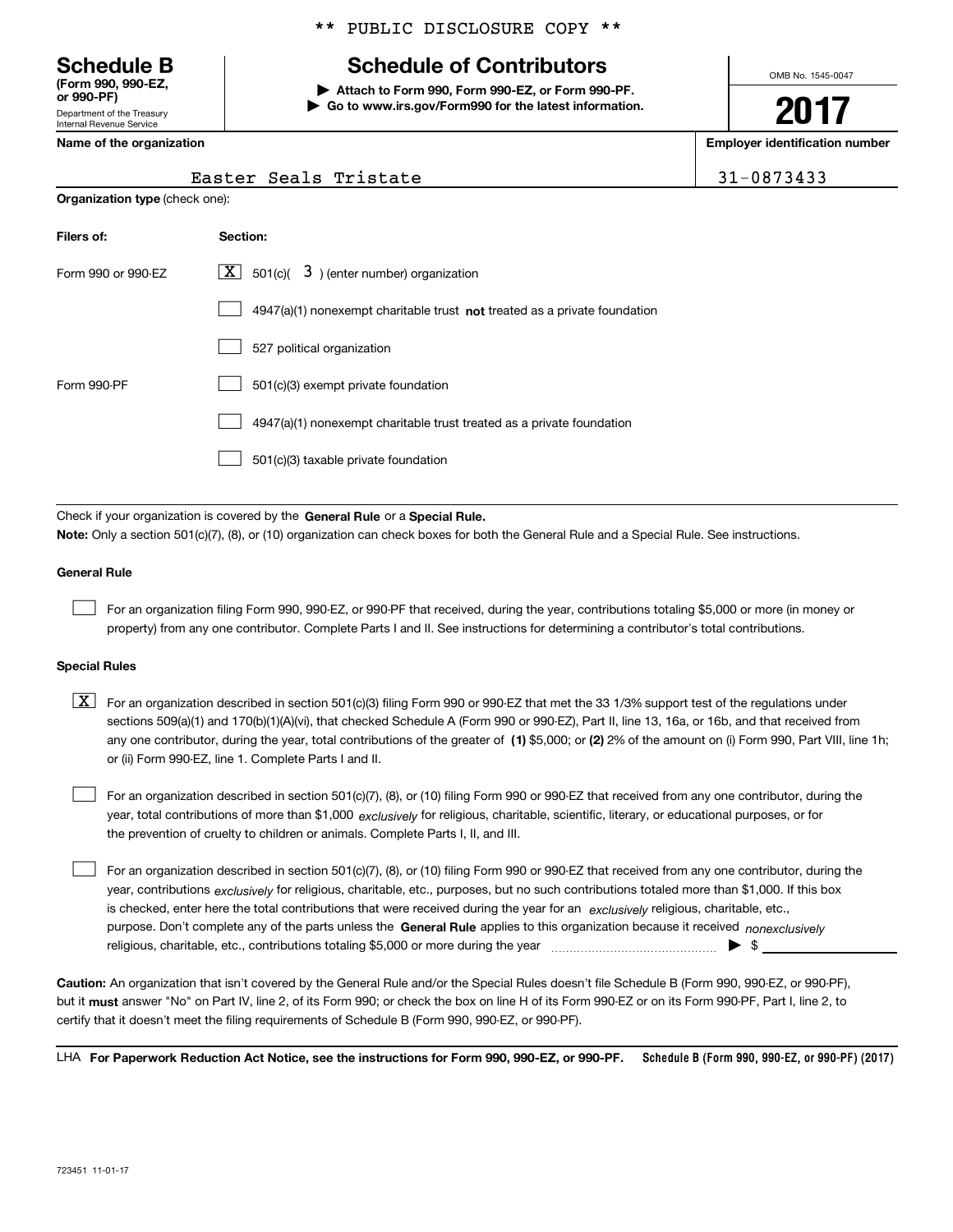### Schedule B (Form 990, 990-EZ, or 990-PF) (2017) **Page 2**

|                      | Schedule B (Form 990, 990-EZ, or 990-PF) (2017)                                                |                                   | Page 2                                                                                                      |
|----------------------|------------------------------------------------------------------------------------------------|-----------------------------------|-------------------------------------------------------------------------------------------------------------|
| Name of organization |                                                                                                |                                   | <b>Employer identification number</b>                                                                       |
|                      | Easter Seals Tristate                                                                          | 31-0873433                        |                                                                                                             |
| Part I               | Contributors (see instructions). Use duplicate copies of Part I if additional space is needed. |                                   |                                                                                                             |
| (a)<br>No.           | (b)<br>Name, address, and ZIP + 4                                                              | (c)<br><b>Total contributions</b> | (d)<br>Type of contribution                                                                                 |
| 1                    |                                                                                                | 300,000.<br>\$                    | $\overline{\mathbf{X}}$<br>Person<br>Payroll<br>Noncash<br>(Complete Part II for<br>noncash contributions.) |
| (a)<br>No.           | (b)<br>Name, address, and ZIP + 4                                                              | (c)<br><b>Total contributions</b> | (d)<br>Type of contribution                                                                                 |
| $\boldsymbol{2}$     |                                                                                                | 160,586.<br>\$                    | $\overline{\mathbf{X}}$<br>Person<br>Payroll<br>Noncash<br>(Complete Part II for<br>noncash contributions.) |
| (a)<br>No.           | (b)<br>Name, address, and ZIP + 4                                                              | (c)<br><b>Total contributions</b> | (d)<br>Type of contribution                                                                                 |
| 3                    |                                                                                                | 52,750.<br>\$                     | $\overline{\text{X}}$<br>Person<br>Payroll<br>Noncash<br>(Complete Part II for<br>noncash contributions.)   |
| (a)<br>No.           | (b)<br>Name, address, and ZIP + 4                                                              | (c)<br><b>Total contributions</b> | (d)<br>Type of contribution                                                                                 |
| 4                    |                                                                                                | 50, 500.<br>\$                    | $\mathbf{X}$<br>Person<br>Payroll<br>Noncash<br>(Complete Part II for<br>noncash contributions.)            |
| (a)<br>No.           | (b)<br>Name, address, and ZIP + 4                                                              | (c)<br><b>Total contributions</b> | (d)<br>Type of contribution                                                                                 |
| 5                    |                                                                                                | 42,750.<br>\$                     | $\boxed{\text{X}}$<br>Person<br>Payroll<br>Noncash<br>(Complete Part II for<br>noncash contributions.)      |
| (a)<br>No.           | (b)<br>Name, address, and ZIP + 4                                                              | (c)<br><b>Total contributions</b> | (d)<br>Type of contribution                                                                                 |
| 6                    |                                                                                                | 35,000.<br>\$                     | $\boxed{\text{X}}$<br>Person<br>Payroll<br>Noncash<br>(Complete Part II for<br>noncash contributions.)      |
| 723452 11-01-17      |                                                                                                |                                   | Schedule B (Form 990, 990-EZ, or 990-PF) (2017)                                                             |

23

15081108 758989 08081.0 2017.05000 EASTER SEALS TRISTATE 08081.01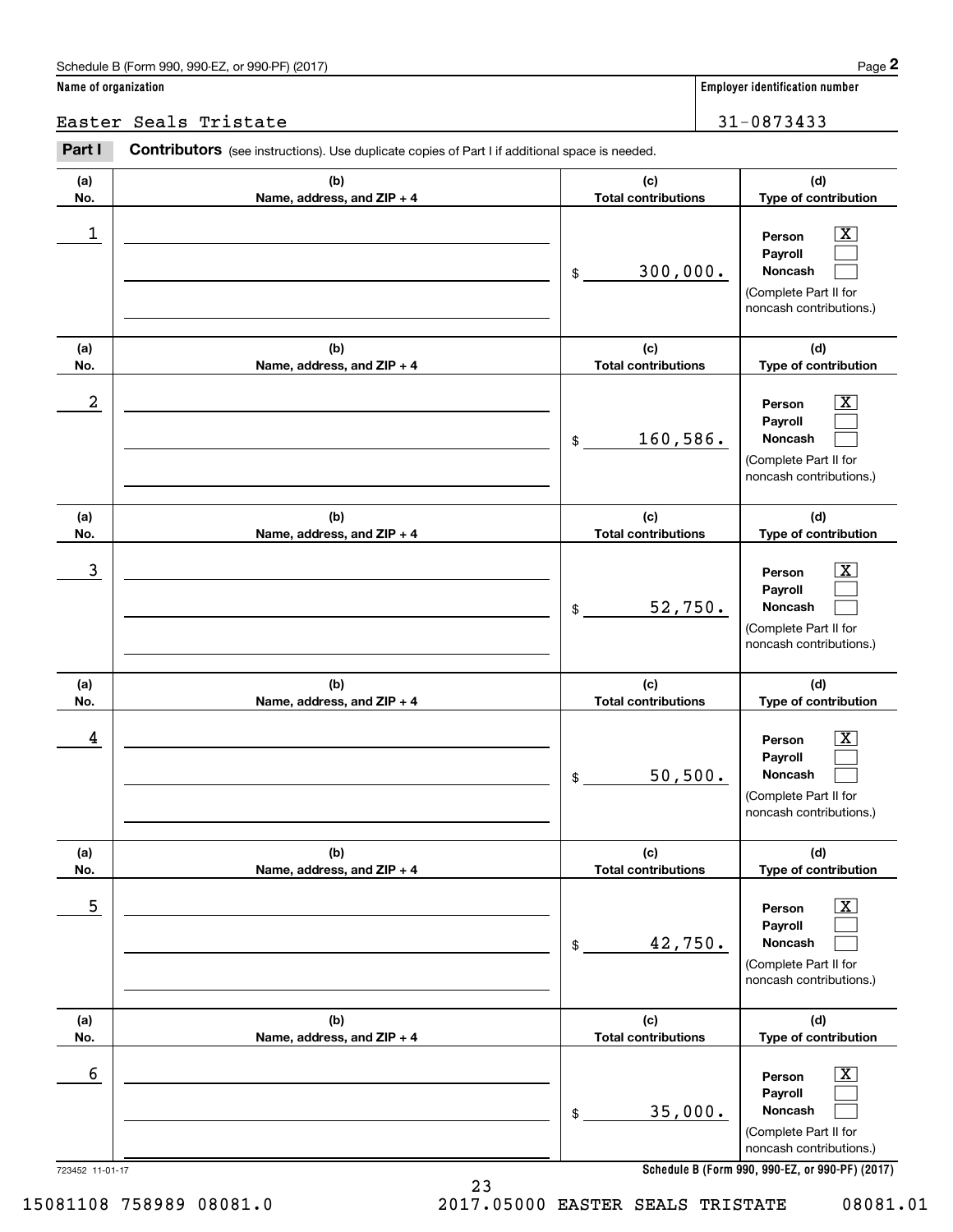### Schedule B (Form 990, 990-EZ, or 990-PF) (2017) Page 2

### **Name of organization Employer identification number**

### Easter Seals Tristate 31-0873433

|                      | Schedule B (Form 990, 990-EZ, or 990-PF) (2017)                                                |                                   | Page 2                                                                                                                              |
|----------------------|------------------------------------------------------------------------------------------------|-----------------------------------|-------------------------------------------------------------------------------------------------------------------------------------|
| Name of organization |                                                                                                |                                   | Employer identification number                                                                                                      |
|                      | Easter Seals Tristate                                                                          |                                   | 31-0873433                                                                                                                          |
| Part I               | Contributors (see instructions). Use duplicate copies of Part I if additional space is needed. |                                   |                                                                                                                                     |
| (a)<br>No.           | (b)<br>Name, address, and ZIP + 4                                                              | (c)<br><b>Total contributions</b> | (d)<br>Type of contribution                                                                                                         |
| 7                    |                                                                                                | 32,000.<br>\$                     | $\mathbf{X}$<br>Person<br>Payroll<br>Noncash<br>(Complete Part II for<br>noncash contributions.)                                    |
| (a)<br>No.           | (b)<br>Name, address, and ZIP + 4                                                              | (c)<br><b>Total contributions</b> | (d)<br>Type of contribution                                                                                                         |
| 8                    |                                                                                                | 30,000.<br>\$                     | $\overline{\mathbf{X}}$<br>Person<br>Payroll<br>Noncash<br>(Complete Part II for<br>noncash contributions.)                         |
| (a)<br>No.           | (b)<br>Name, address, and ZIP + 4                                                              | (c)<br><b>Total contributions</b> | (d)<br>Type of contribution                                                                                                         |
|                      |                                                                                                | \$                                | Person<br>Payroll<br>Noncash<br>(Complete Part II for<br>noncash contributions.)                                                    |
| (a)<br>No.           | (b)<br>Name, address, and ZIP + 4                                                              | (c)<br><b>Total contributions</b> | (d)<br>Type of contribution                                                                                                         |
|                      |                                                                                                | \$                                | Person<br>Payroll<br>Noncash<br>(Complete Part II for<br>noncash contributions.)                                                    |
| (a)<br>No.           | (b)<br>Name, address, and ZIP + 4                                                              | (c)<br><b>Total contributions</b> | (d)<br>Type of contribution                                                                                                         |
|                      |                                                                                                | \$                                | Person<br>Payroll<br>Noncash<br>(Complete Part II for<br>noncash contributions.)                                                    |
| (a)<br>No.           | (b)<br>Name, address, and ZIP + 4                                                              | (c)<br><b>Total contributions</b> | (d)<br>Type of contribution                                                                                                         |
|                      | 723452 11-01-17                                                                                | \$                                | Person<br>Payroll<br>Noncash<br>(Complete Part II for<br>noncash contributions.)<br>Schedule B (Form 990, 990-EZ, or 990-PF) (2017) |

24

**Schedule B (Form 990, 990-EZ, or 990-PF) (2017)**

15081108 758989 08081.0 2017.05000 EASTER SEALS TRISTATE 08081.01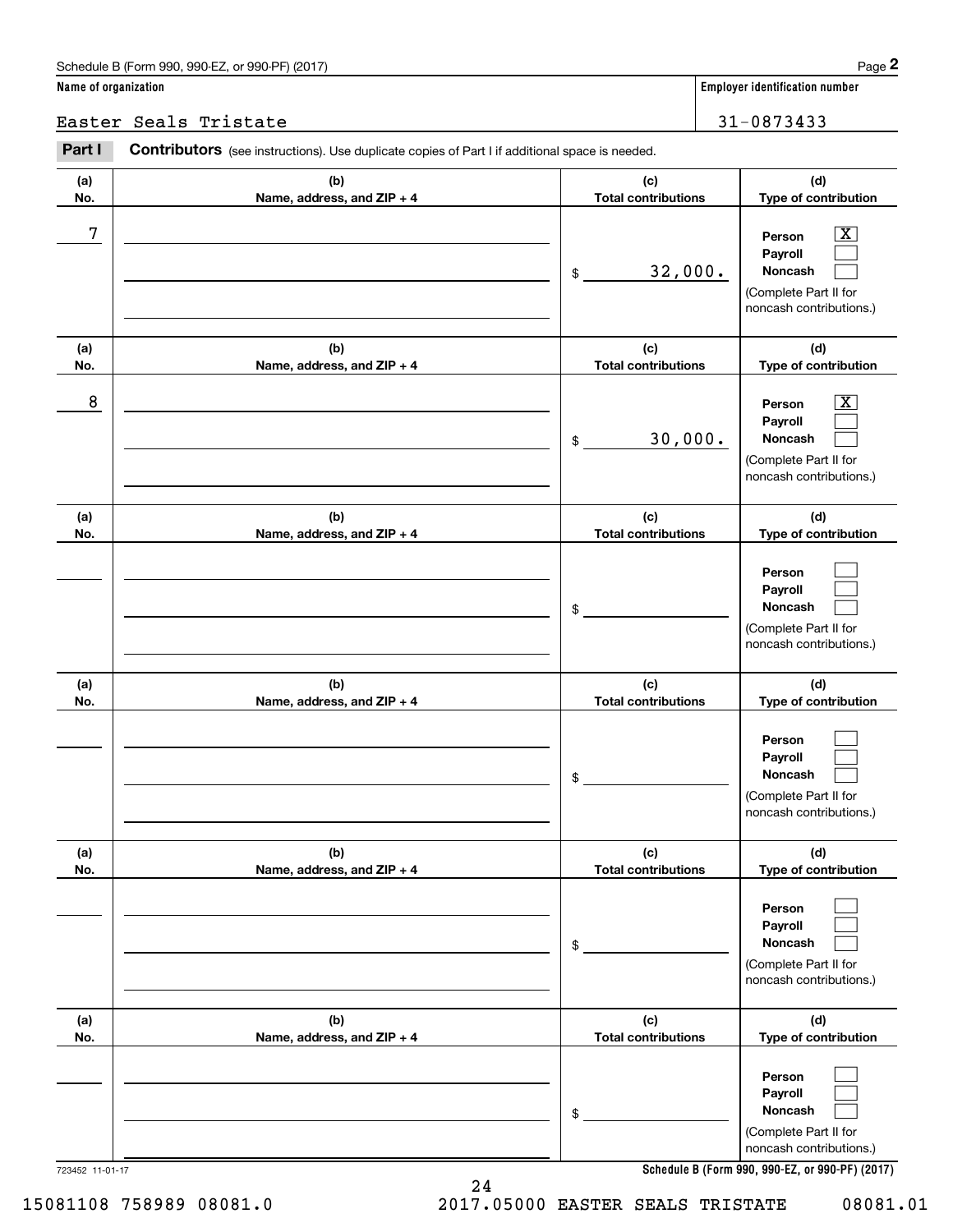Easter Seals Tristate 31-0873433

Employer identification number<br> **31** - 0873433<br> **Part II Noncash Property** (see instructions). Use duplicate copies of Part II if additional space is needed.

| (a)<br>No.<br>from<br>Part I | (b)<br>Description of noncash property given | (c)<br>FMV (or estimate)<br>(See instructions.) | (d)<br>Date received                            |
|------------------------------|----------------------------------------------|-------------------------------------------------|-------------------------------------------------|
|                              |                                              |                                                 |                                                 |
|                              |                                              | \$                                              |                                                 |
|                              |                                              |                                                 |                                                 |
| (a)<br>No.<br>from           | (b)<br>Description of noncash property given | (c)<br>FMV (or estimate)                        | (d)<br>Date received                            |
| Part I                       |                                              | (See instructions.)                             |                                                 |
|                              |                                              |                                                 |                                                 |
|                              |                                              | \$                                              |                                                 |
|                              |                                              |                                                 |                                                 |
| (a)<br>No.                   | (b)                                          | (c)<br>FMV (or estimate)                        | (d)                                             |
| from<br>Part I               | Description of noncash property given        | (See instructions.)                             | Date received                                   |
|                              |                                              |                                                 |                                                 |
|                              |                                              |                                                 |                                                 |
|                              |                                              | \$                                              |                                                 |
| (a)                          |                                              | (c)                                             |                                                 |
| No.<br>from                  | (b)<br>Description of noncash property given | FMV (or estimate)<br>(See instructions.)        | (d)<br>Date received                            |
| Part I                       |                                              |                                                 |                                                 |
|                              |                                              |                                                 |                                                 |
|                              |                                              | \$                                              |                                                 |
|                              |                                              |                                                 |                                                 |
| (a)<br>No.                   | (b)                                          | (c)<br>FMV (or estimate)                        | (d)                                             |
| from<br>Part I               | Description of noncash property given        | (See instructions.)                             | Date received                                   |
|                              |                                              |                                                 |                                                 |
|                              |                                              |                                                 |                                                 |
|                              |                                              | \$                                              |                                                 |
| (a)                          |                                              | (c)                                             |                                                 |
| No.<br>from                  | (b)<br>Description of noncash property given | FMV (or estimate)<br>(See instructions.)        | (d)<br>Date received                            |
| Part I                       |                                              |                                                 |                                                 |
|                              |                                              |                                                 |                                                 |
|                              |                                              | \$                                              |                                                 |
| 723453 11-01-17              |                                              |                                                 | Schedule B (Form 990, 990-EZ, or 990-PF) (2017) |

25

**Schedule B (Form 990, 990-EZ, or 990-PF) (2017)**

15081108 758989 08081.0 2017.05000 EASTER SEALS TRISTATE 08081.01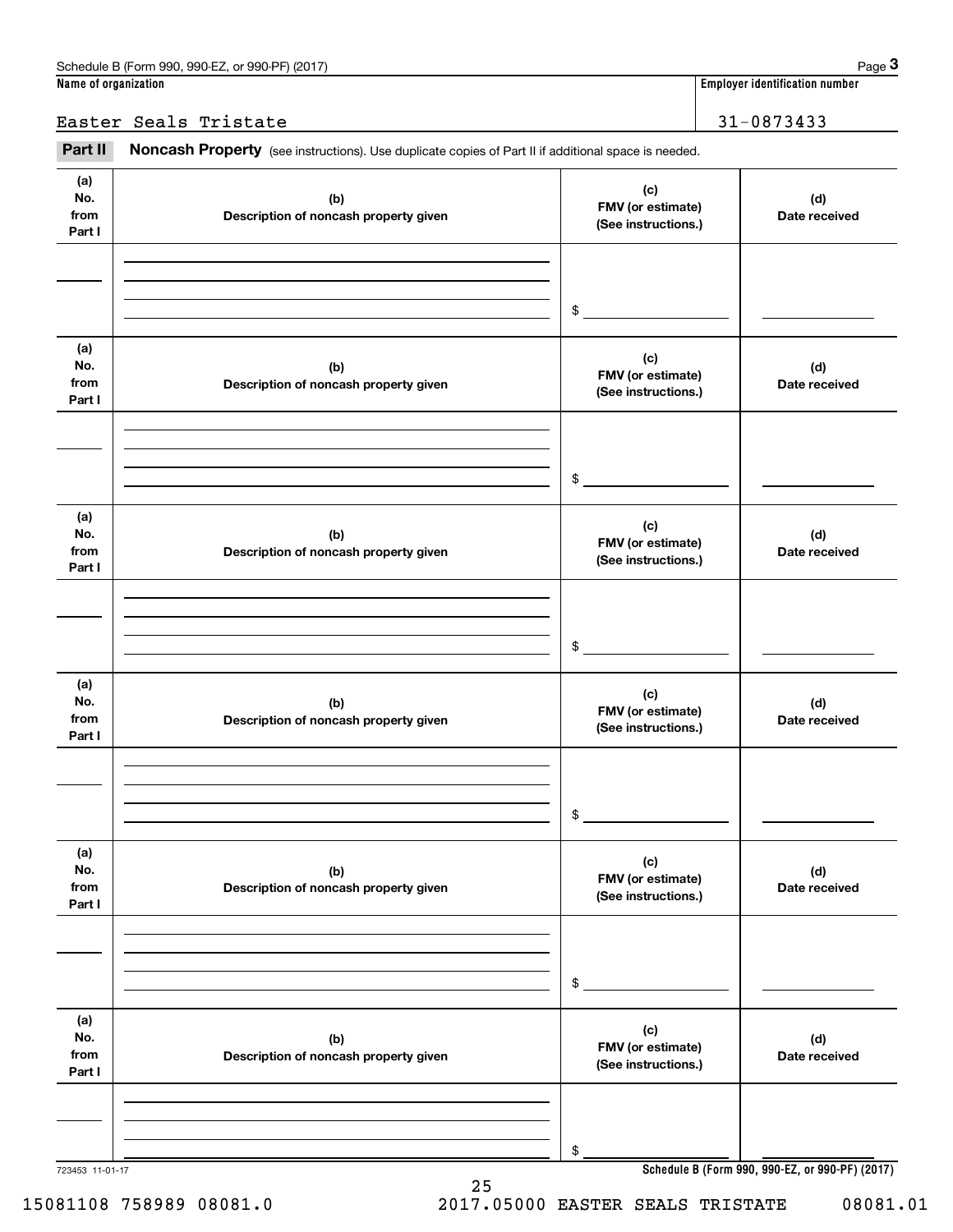|                      | Schedule B (Form 990, 990-EZ, or 990-PF) (2017)                                                                                                                                                                                                                                 |                      |  | Page 4                                          |  |  |  |  |
|----------------------|---------------------------------------------------------------------------------------------------------------------------------------------------------------------------------------------------------------------------------------------------------------------------------|----------------------|--|-------------------------------------------------|--|--|--|--|
| Name of organization |                                                                                                                                                                                                                                                                                 |                      |  | <b>Employer identification number</b>           |  |  |  |  |
|                      | Easter Seals Tristate                                                                                                                                                                                                                                                           |                      |  | 31-0873433                                      |  |  |  |  |
| Part III             | Exclusively religious, charitable, etc., contributions to organizations described in section $501(c)(7)$ , (8), or (10) that total more than \$1,000 for<br>the year from any one contributor. Complete columns (a) through (e) and the following line entry. For organizations |                      |  |                                                 |  |  |  |  |
|                      | completing Part III, enter the total of exclusively religious, charitable, etc., contributions of \$1,000 or less for the year. (Enter this info. once.) $\blacktriangleright$ \$<br>Use duplicate copies of Part III if additional space is needed.                            |                      |  |                                                 |  |  |  |  |
| $(a)$ No.<br>from    |                                                                                                                                                                                                                                                                                 |                      |  |                                                 |  |  |  |  |
| Part I               | (b) Purpose of gift                                                                                                                                                                                                                                                             | (c) Use of gift      |  | (d) Description of how gift is held             |  |  |  |  |
|                      |                                                                                                                                                                                                                                                                                 |                      |  |                                                 |  |  |  |  |
|                      |                                                                                                                                                                                                                                                                                 |                      |  |                                                 |  |  |  |  |
|                      |                                                                                                                                                                                                                                                                                 | (e) Transfer of gift |  |                                                 |  |  |  |  |
|                      |                                                                                                                                                                                                                                                                                 |                      |  |                                                 |  |  |  |  |
|                      | Transferee's name, address, and $ZIP + 4$                                                                                                                                                                                                                                       |                      |  | Relationship of transferor to transferee        |  |  |  |  |
|                      |                                                                                                                                                                                                                                                                                 |                      |  |                                                 |  |  |  |  |
|                      |                                                                                                                                                                                                                                                                                 |                      |  |                                                 |  |  |  |  |
| (a) No.              |                                                                                                                                                                                                                                                                                 |                      |  |                                                 |  |  |  |  |
| from<br>Part I       | (b) Purpose of gift                                                                                                                                                                                                                                                             | (c) Use of gift      |  | (d) Description of how gift is held             |  |  |  |  |
|                      |                                                                                                                                                                                                                                                                                 |                      |  |                                                 |  |  |  |  |
|                      |                                                                                                                                                                                                                                                                                 |                      |  |                                                 |  |  |  |  |
|                      |                                                                                                                                                                                                                                                                                 |                      |  |                                                 |  |  |  |  |
|                      | (e) Transfer of gift                                                                                                                                                                                                                                                            |                      |  |                                                 |  |  |  |  |
|                      | Transferee's name, address, and $ZIP + 4$                                                                                                                                                                                                                                       |                      |  | Relationship of transferor to transferee        |  |  |  |  |
|                      |                                                                                                                                                                                                                                                                                 |                      |  |                                                 |  |  |  |  |
|                      |                                                                                                                                                                                                                                                                                 |                      |  |                                                 |  |  |  |  |
| (a) No.              |                                                                                                                                                                                                                                                                                 |                      |  |                                                 |  |  |  |  |
| from<br>Part I       | (b) Purpose of gift                                                                                                                                                                                                                                                             | (c) Use of gift      |  | (d) Description of how gift is held             |  |  |  |  |
|                      |                                                                                                                                                                                                                                                                                 |                      |  |                                                 |  |  |  |  |
|                      |                                                                                                                                                                                                                                                                                 |                      |  |                                                 |  |  |  |  |
|                      |                                                                                                                                                                                                                                                                                 |                      |  |                                                 |  |  |  |  |
|                      | (e) Transfer of gift                                                                                                                                                                                                                                                            |                      |  |                                                 |  |  |  |  |
|                      | Transferee's name, address, and ZIP + 4                                                                                                                                                                                                                                         |                      |  | Relationship of transferor to transferee        |  |  |  |  |
|                      |                                                                                                                                                                                                                                                                                 |                      |  |                                                 |  |  |  |  |
|                      |                                                                                                                                                                                                                                                                                 |                      |  |                                                 |  |  |  |  |
| (a) No.<br>from      |                                                                                                                                                                                                                                                                                 |                      |  |                                                 |  |  |  |  |
| Part I               | (b) Purpose of gift                                                                                                                                                                                                                                                             | (c) Use of gift      |  | (d) Description of how gift is held             |  |  |  |  |
|                      |                                                                                                                                                                                                                                                                                 |                      |  |                                                 |  |  |  |  |
|                      |                                                                                                                                                                                                                                                                                 |                      |  |                                                 |  |  |  |  |
|                      |                                                                                                                                                                                                                                                                                 |                      |  |                                                 |  |  |  |  |
|                      |                                                                                                                                                                                                                                                                                 | (e) Transfer of gift |  |                                                 |  |  |  |  |
|                      | Transferee's name, address, and $ZIP + 4$                                                                                                                                                                                                                                       |                      |  | Relationship of transferor to transferee        |  |  |  |  |
|                      |                                                                                                                                                                                                                                                                                 |                      |  |                                                 |  |  |  |  |
|                      |                                                                                                                                                                                                                                                                                 |                      |  |                                                 |  |  |  |  |
|                      |                                                                                                                                                                                                                                                                                 |                      |  |                                                 |  |  |  |  |
| 723454 11-01-17      |                                                                                                                                                                                                                                                                                 |                      |  | Schedule B (Form 990, 990-EZ, or 990-PF) (2017) |  |  |  |  |

26

15081108 758989 08081.0 2017.05000 EASTER SEALS TRISTATE 08081.01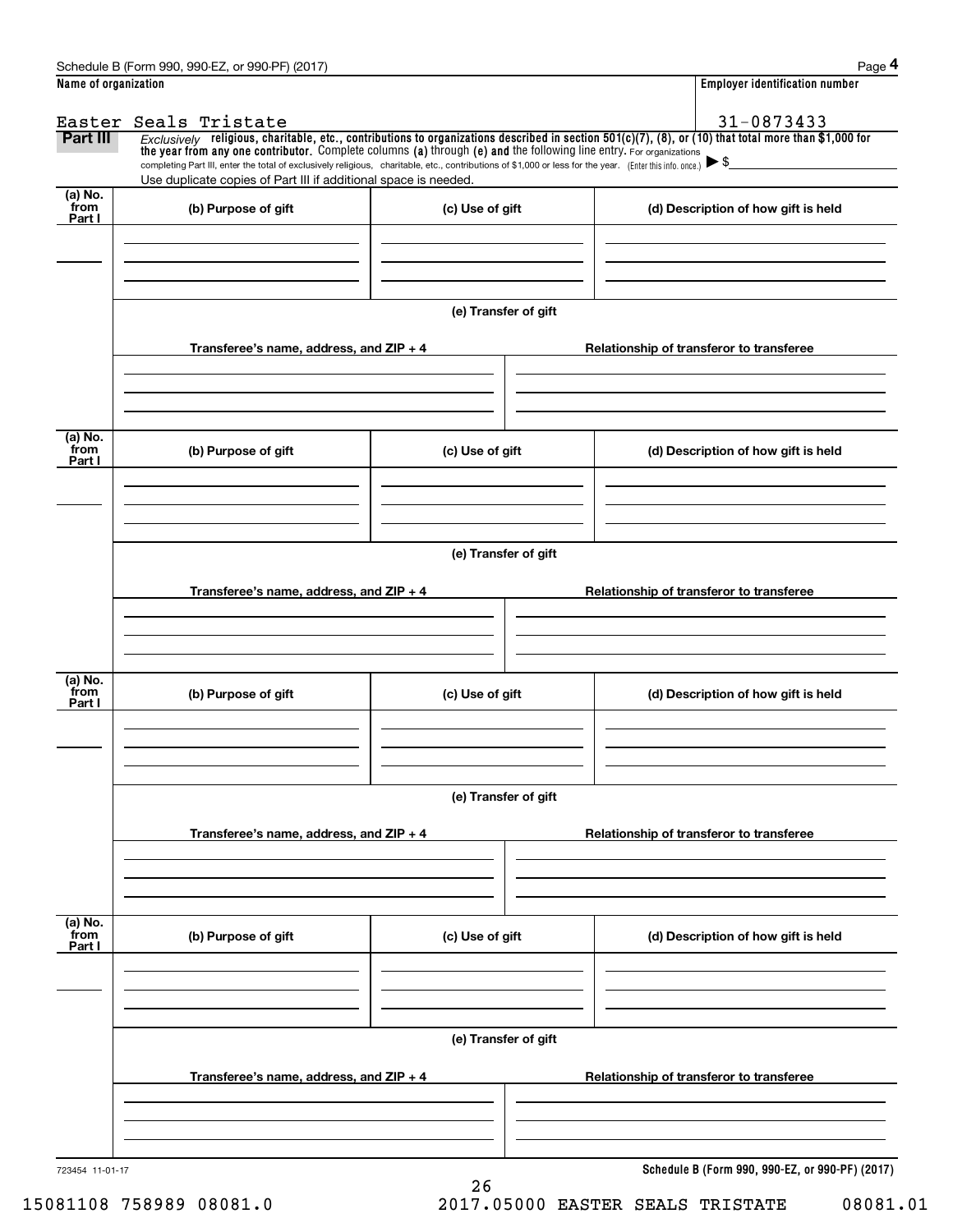|  | <b>SCHEDULE D</b> |  |  |
|--|-------------------|--|--|
|  |                   |  |  |

### **Supplemental Financial Statements**

(Form 990)<br>
Pepartment of the Treasury<br>
Department of the Treasury<br>
Department of the Treasury<br>
Department of the Treasury<br> **Co to www.irs.gov/Form990 for instructions and the latest information.**<br> **Co to www.irs.gov/Form9** 

Easter Seals Tristate 1992 120 120 131-0873433



Department of the Treasury Internal Revenue Service **Name of the organization Employer identification number**

| Part I  | Organizations Maintaining Donor Advised Funds or Other Similar Funds or Accounts. Complete if the                                                                                                                          |                                                |                                                    |
|---------|----------------------------------------------------------------------------------------------------------------------------------------------------------------------------------------------------------------------------|------------------------------------------------|----------------------------------------------------|
|         | organization answered "Yes" on Form 990, Part IV, line 6.                                                                                                                                                                  |                                                |                                                    |
|         |                                                                                                                                                                                                                            | (a) Donor advised funds                        | (b) Funds and other accounts                       |
| 1.      |                                                                                                                                                                                                                            |                                                |                                                    |
| 2       | Aggregate value of contributions to (during year)                                                                                                                                                                          |                                                |                                                    |
| з       |                                                                                                                                                                                                                            |                                                |                                                    |
| 4       |                                                                                                                                                                                                                            |                                                |                                                    |
| 5       | Did the organization inform all donors and donor advisors in writing that the assets held in donor advised funds                                                                                                           |                                                |                                                    |
|         |                                                                                                                                                                                                                            |                                                | Yes<br>No                                          |
| 6       | Did the organization inform all grantees, donors, and donor advisors in writing that grant funds can be used only                                                                                                          |                                                |                                                    |
|         | for charitable purposes and not for the benefit of the donor or donor advisor, or for any other purpose conferring                                                                                                         |                                                |                                                    |
|         |                                                                                                                                                                                                                            |                                                | Yes<br>No                                          |
| Part II | Conservation Easements. Complete if the organization answered "Yes" on Form 990, Part IV, line 7.                                                                                                                          |                                                |                                                    |
| 1       | Purpose(s) of conservation easements held by the organization (check all that apply).                                                                                                                                      |                                                |                                                    |
|         | Preservation of land for public use (e.g., recreation or education)                                                                                                                                                        |                                                | Preservation of a historically important land area |
|         | Protection of natural habitat                                                                                                                                                                                              | Preservation of a certified historic structure |                                                    |
|         | Preservation of open space                                                                                                                                                                                                 |                                                |                                                    |
| 2       | Complete lines 2a through 2d if the organization held a qualified conservation contribution in the form of a conservation easement on the last                                                                             |                                                |                                                    |
|         | day of the tax year.                                                                                                                                                                                                       |                                                | Held at the End of the Tax Year                    |
|         |                                                                                                                                                                                                                            |                                                | 2a                                                 |
| а       |                                                                                                                                                                                                                            |                                                | 2 <sub>b</sub>                                     |
|         | Total acreage restricted by conservation easements                                                                                                                                                                         |                                                |                                                    |
| с       | Number of conservation easements on a certified historic structure included in (a) manufacture included in (a)<br>Number of conservation easements included in (c) acquired after 7/25/06, and not on a historic structure |                                                | 2c                                                 |
| d       |                                                                                                                                                                                                                            |                                                |                                                    |
|         |                                                                                                                                                                                                                            |                                                | 2d                                                 |
| 3       | Number of conservation easements modified, transferred, released, extinguished, or terminated by the organization during the tax                                                                                           |                                                |                                                    |
|         | year                                                                                                                                                                                                                       |                                                |                                                    |
| 4       | Number of states where property subject to conservation easement is located >                                                                                                                                              |                                                |                                                    |
| 5       | Does the organization have a written policy regarding the periodic monitoring, inspection, handling of                                                                                                                     |                                                |                                                    |
|         | violations, and enforcement of the conservation easements it holds?                                                                                                                                                        |                                                | Yes<br>No                                          |
| 6       | Staff and volunteer hours devoted to monitoring, inspecting, handling of violations, and enforcing conservation easements during the year                                                                                  |                                                |                                                    |
|         |                                                                                                                                                                                                                            |                                                |                                                    |
| 7       | Amount of expenses incurred in monitoring, inspecting, handling of violations, and enforcing conservation easements during the year                                                                                        |                                                |                                                    |
|         | $\blacktriangleright$ \$                                                                                                                                                                                                   |                                                |                                                    |
| 8       | Does each conservation easement reported on line 2(d) above satisfy the requirements of section 170(h)(4)(B)(i)                                                                                                            |                                                |                                                    |
|         |                                                                                                                                                                                                                            |                                                | Yes<br>No                                          |
| 9       | In Part XIII, describe how the organization reports conservation easements in its revenue and expense statement, and balance sheet, and                                                                                    |                                                |                                                    |
|         | include, if applicable, the text of the footnote to the organization's financial statements that describes the organization's accounting for                                                                               |                                                |                                                    |
|         | conservation easements.<br>Organizations Maintaining Collections of Art, Historical Treasures, or Other Similar Assets.                                                                                                    |                                                |                                                    |
|         | Part III                                                                                                                                                                                                                   |                                                |                                                    |
|         | Complete if the organization answered "Yes" on Form 990, Part IV, line 8.                                                                                                                                                  |                                                |                                                    |
|         | 1a If the organization elected, as permitted under SFAS 116 (ASC 958), not to report in its revenue statement and balance sheet works of art,                                                                              |                                                |                                                    |
|         | historical treasures, or other similar assets held for public exhibition, education, or research in furtherance of public service, provide, in Part XIII,                                                                  |                                                |                                                    |
|         | the text of the footnote to its financial statements that describes these items.                                                                                                                                           |                                                |                                                    |
| b       | If the organization elected, as permitted under SFAS 116 (ASC 958), to report in its revenue statement and balance sheet works of art, historical                                                                          |                                                |                                                    |
|         | treasures, or other similar assets held for public exhibition, education, or research in furtherance of public service, provide the following amounts                                                                      |                                                |                                                    |
|         | relating to these items:                                                                                                                                                                                                   |                                                |                                                    |
|         |                                                                                                                                                                                                                            |                                                | $\frac{1}{2}$                                      |
|         | (ii) Assets included in Form 990, Part X                                                                                                                                                                                   |                                                |                                                    |
| 2       | If the organization received or held works of art, historical treasures, or other similar assets for financial gain, provide                                                                                               |                                                |                                                    |
|         | the following amounts required to be reported under SFAS 116 (ASC 958) relating to these items:                                                                                                                            |                                                |                                                    |
| а       |                                                                                                                                                                                                                            |                                                | \$                                                 |
|         |                                                                                                                                                                                                                            |                                                | -\$                                                |
|         | LHA For Paperwork Reduction Act Notice, see the Instructions for Form 990.                                                                                                                                                 |                                                | Schedule D (Form 990) 2017                         |
|         | 732051 10-09-17                                                                                                                                                                                                            |                                                |                                                    |
|         |                                                                                                                                                                                                                            | 27                                             |                                                    |

15081108 758989 08081.0 2017.05000 EASTER SEALS TRISTATE 08081.01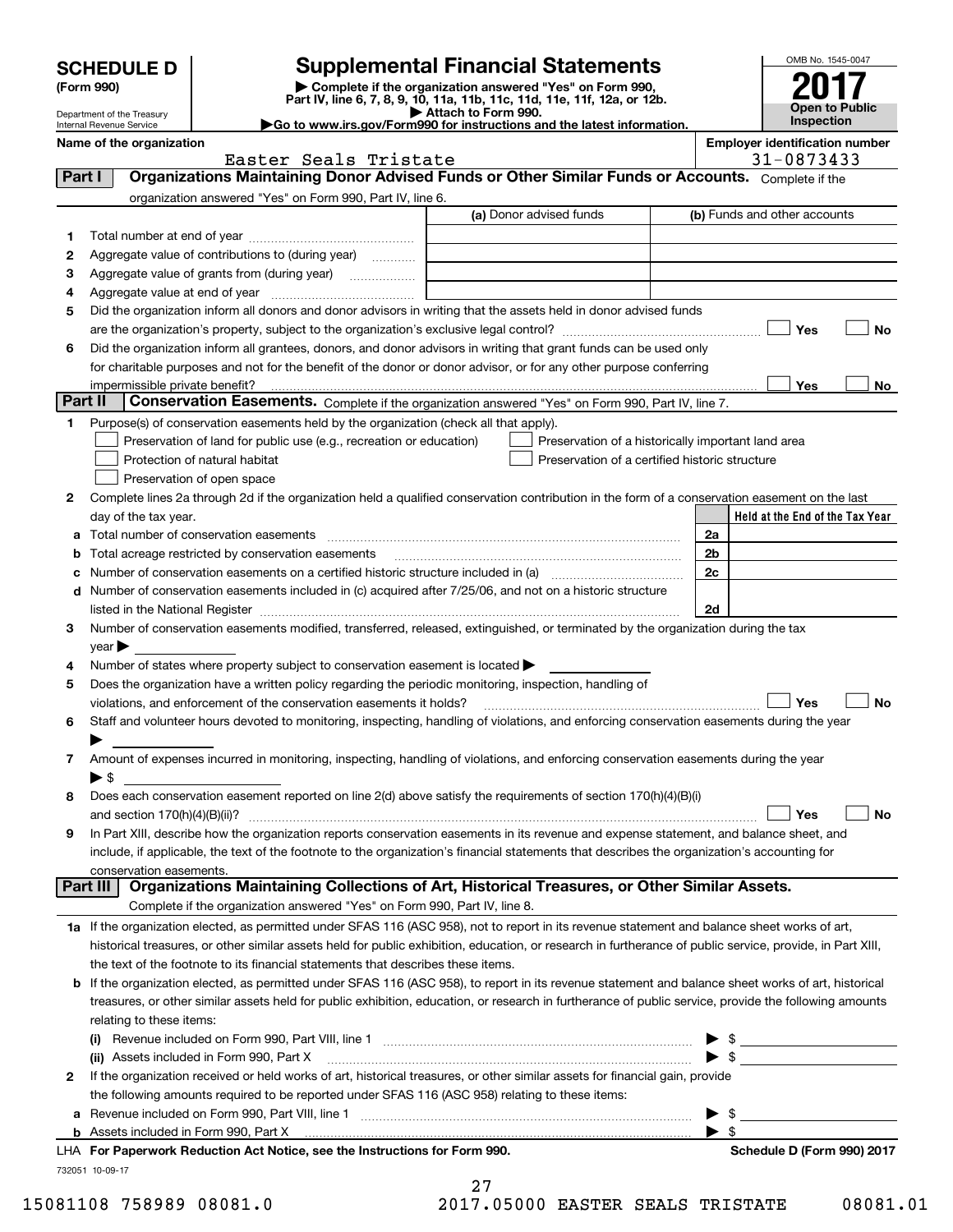|        | Schedule D (Form 990) 2017                                                                                                                                                                                                                          | Easter Seals Tristate |   |                |                           |  |                                      | 31-0873433 $_{Page}$ 2 |                     |          |     |
|--------|-----------------------------------------------------------------------------------------------------------------------------------------------------------------------------------------------------------------------------------------------------|-----------------------|---|----------------|---------------------------|--|--------------------------------------|------------------------|---------------------|----------|-----|
|        | Part III<br>Organizations Maintaining Collections of Art, Historical Treasures, or Other Similar Assets (continued)                                                                                                                                 |                       |   |                |                           |  |                                      |                        |                     |          |     |
| 3      | Using the organization's acquisition, accession, and other records, check any of the following that are a significant use of its collection items                                                                                                   |                       |   |                |                           |  |                                      |                        |                     |          |     |
|        | (check all that apply):                                                                                                                                                                                                                             |                       |   |                |                           |  |                                      |                        |                     |          |     |
| a      | Public exhibition                                                                                                                                                                                                                                   |                       |   |                | Loan or exchange programs |  |                                      |                        |                     |          |     |
| b      | Other and the contract of the contract of the contract of the contract of the contract of the contract of the contract of the contract of the contract of the contract of the contract of the contract of the contract of the<br>Scholarly research |                       |   |                |                           |  |                                      |                        |                     |          |     |
| с      | Preservation for future generations                                                                                                                                                                                                                 |                       |   |                |                           |  |                                      |                        |                     |          |     |
| 4      | Provide a description of the organization's collections and explain how they further the organization's exempt purpose in Part XIII.                                                                                                                |                       |   |                |                           |  |                                      |                        |                     |          |     |
| 5      | During the year, did the organization solicit or receive donations of art, historical treasures, or other similar assets                                                                                                                            |                       |   |                |                           |  |                                      |                        |                     |          |     |
|        | to be sold to raise funds rather than to be maintained as part of the organization's collection?                                                                                                                                                    |                       |   |                |                           |  |                                      |                        | Yes                 |          | No  |
|        | <b>Part IV</b><br>Escrow and Custodial Arrangements. Complete if the organization answered "Yes" on Form 990, Part IV, line 9, or                                                                                                                   |                       |   |                |                           |  |                                      |                        |                     |          |     |
|        | reported an amount on Form 990, Part X, line 21.                                                                                                                                                                                                    |                       |   |                |                           |  |                                      |                        |                     |          |     |
|        | 1a Is the organization an agent, trustee, custodian or other intermediary for contributions or other assets not included                                                                                                                            |                       |   |                |                           |  |                                      |                        |                     |          |     |
|        | on Form 990, Part X? [11] matter contracts and contracts and contracts are contracted and contracts are contracted and contract and contract of the set of the set of the set of the set of the set of the set of the set of t                      |                       |   |                |                           |  |                                      |                        | Yes                 |          | No  |
|        | b If "Yes," explain the arrangement in Part XIII and complete the following table:                                                                                                                                                                  |                       |   |                |                           |  |                                      |                        |                     |          |     |
|        |                                                                                                                                                                                                                                                     |                       |   |                |                           |  |                                      |                        | Amount              |          |     |
| c      | Beginning balance <b>contract to the contract of the contract of the contract of the contract of the contract of t</b>                                                                                                                              |                       |   |                |                           |  | 1c                                   |                        |                     |          |     |
|        | Additions during the year manufactured and an account of the state of the state of the state of the state of the state of the state of the state of the state of the state of the state of the state of the state of the state                      |                       |   |                |                           |  | 1d                                   |                        |                     |          |     |
|        | Distributions during the year manufactured and continuum and contained and contained and contained and contained and contained and contained and contained and contained and contained and contained and contained and contain                      |                       |   |                |                           |  | 1e                                   |                        |                     |          |     |
| Ť.     | Ending balance manufactured and contract the contract of the contract of the contract of the contract of the contract of the contract of the contract of the contract of the contract of the contract of the contract of the c                      |                       |   |                |                           |  | 1f                                   |                        |                     |          |     |
|        | 2a Did the organization include an amount on Form 990, Part X, line 21, for escrow or custodial account liability?                                                                                                                                  |                       |   |                |                           |  |                                      |                        | Yes                 |          | No  |
| Part V | <b>b</b> If "Yes," explain the arrangement in Part XIII. Check here if the explanation has been provided on Part XIII                                                                                                                               |                       |   |                |                           |  |                                      |                        |                     |          |     |
|        | Endowment Funds. Complete if the organization answered "Yes" on Form 990, Part IV, line 10.                                                                                                                                                         |                       |   |                |                           |  |                                      |                        |                     |          |     |
|        |                                                                                                                                                                                                                                                     | (a) Current year      |   | (b) Prior year | (c) Two years back        |  | $\vert$ (d) Three years back $\vert$ |                        | (e) Four years back |          |     |
| 1a     | Beginning of year balance                                                                                                                                                                                                                           |                       |   |                |                           |  |                                      |                        |                     |          |     |
|        |                                                                                                                                                                                                                                                     |                       |   |                |                           |  |                                      |                        |                     |          |     |
|        | Net investment earnings, gains, and losses                                                                                                                                                                                                          |                       |   |                |                           |  |                                      |                        |                     |          |     |
| a      |                                                                                                                                                                                                                                                     |                       |   |                |                           |  |                                      |                        |                     |          |     |
|        | e Other expenditures for facilities                                                                                                                                                                                                                 |                       |   |                |                           |  |                                      |                        |                     |          |     |
|        | and programs                                                                                                                                                                                                                                        |                       |   |                |                           |  |                                      |                        |                     |          |     |
|        |                                                                                                                                                                                                                                                     |                       |   |                |                           |  |                                      |                        |                     |          |     |
| g      | End of year balance<br>Provide the estimated percentage of the current year end balance (line 1g, column (a)) held as:                                                                                                                              |                       |   |                |                           |  |                                      |                        |                     |          |     |
| 2      | Board designated or quasi-endowment                                                                                                                                                                                                                 |                       | % |                |                           |  |                                      |                        |                     |          |     |
| а      | Permanent endowment >                                                                                                                                                                                                                               | %                     |   |                |                           |  |                                      |                        |                     |          |     |
|        | Temporarily restricted endowment $\blacktriangleright$                                                                                                                                                                                              | %                     |   |                |                           |  |                                      |                        |                     |          |     |
|        | The percentages on lines 2a, 2b, and 2c should equal 100%.                                                                                                                                                                                          |                       |   |                |                           |  |                                      |                        |                     |          |     |
|        | 3a Are there endowment funds not in the possession of the organization that are held and administered for the organization                                                                                                                          |                       |   |                |                           |  |                                      |                        |                     |          |     |
|        | by:                                                                                                                                                                                                                                                 |                       |   |                |                           |  |                                      |                        |                     | Yes      | No. |
|        | (i)                                                                                                                                                                                                                                                 |                       |   |                |                           |  |                                      |                        | 3a(i)               |          |     |
|        | 3a(ii)<br>(ii) related organizations                                                                                                                                                                                                                |                       |   |                |                           |  |                                      |                        |                     |          |     |
|        |                                                                                                                                                                                                                                                     |                       |   |                |                           |  |                                      |                        | 3b                  |          |     |
|        | Describe in Part XIII the intended uses of the organization's endowment funds.                                                                                                                                                                      |                       |   |                |                           |  |                                      |                        |                     |          |     |
|        | Land, Buildings, and Equipment.<br>Part VI                                                                                                                                                                                                          |                       |   |                |                           |  |                                      |                        |                     |          |     |
|        | Complete if the organization answered "Yes" on Form 990, Part IV, line 11a. See Form 990, Part X, line 10.                                                                                                                                          |                       |   |                |                           |  |                                      |                        |                     |          |     |
|        | Description of property                                                                                                                                                                                                                             | (a) Cost or other     |   |                | (b) Cost or other         |  | (c) Accumulated                      |                        | (d) Book value      |          |     |
|        |                                                                                                                                                                                                                                                     | basis (investment)    |   |                | basis (other)             |  | depreciation                         |                        |                     |          |     |
|        |                                                                                                                                                                                                                                                     |                       |   |                | 219,567.                  |  |                                      |                        |                     | 219,567. |     |
| b      |                                                                                                                                                                                                                                                     |                       |   |                | 4,256,986.                |  | 2,002,343.                           |                        | 2, 254, 643.        |          |     |
|        |                                                                                                                                                                                                                                                     |                       |   |                | 423,073.                  |  | 401,980.                             |                        |                     | 21,093.  |     |
|        |                                                                                                                                                                                                                                                     |                       |   |                | 2,410,076.                |  | 2,285,663.                           |                        |                     | 124,413. |     |
|        |                                                                                                                                                                                                                                                     |                       |   |                | 985,689.                  |  | 560,905.                             |                        |                     | 424,784. |     |
|        |                                                                                                                                                                                                                                                     |                       |   |                |                           |  |                                      |                        | 3,044,500.          |          |     |

**Schedule D (Form 990) 2017**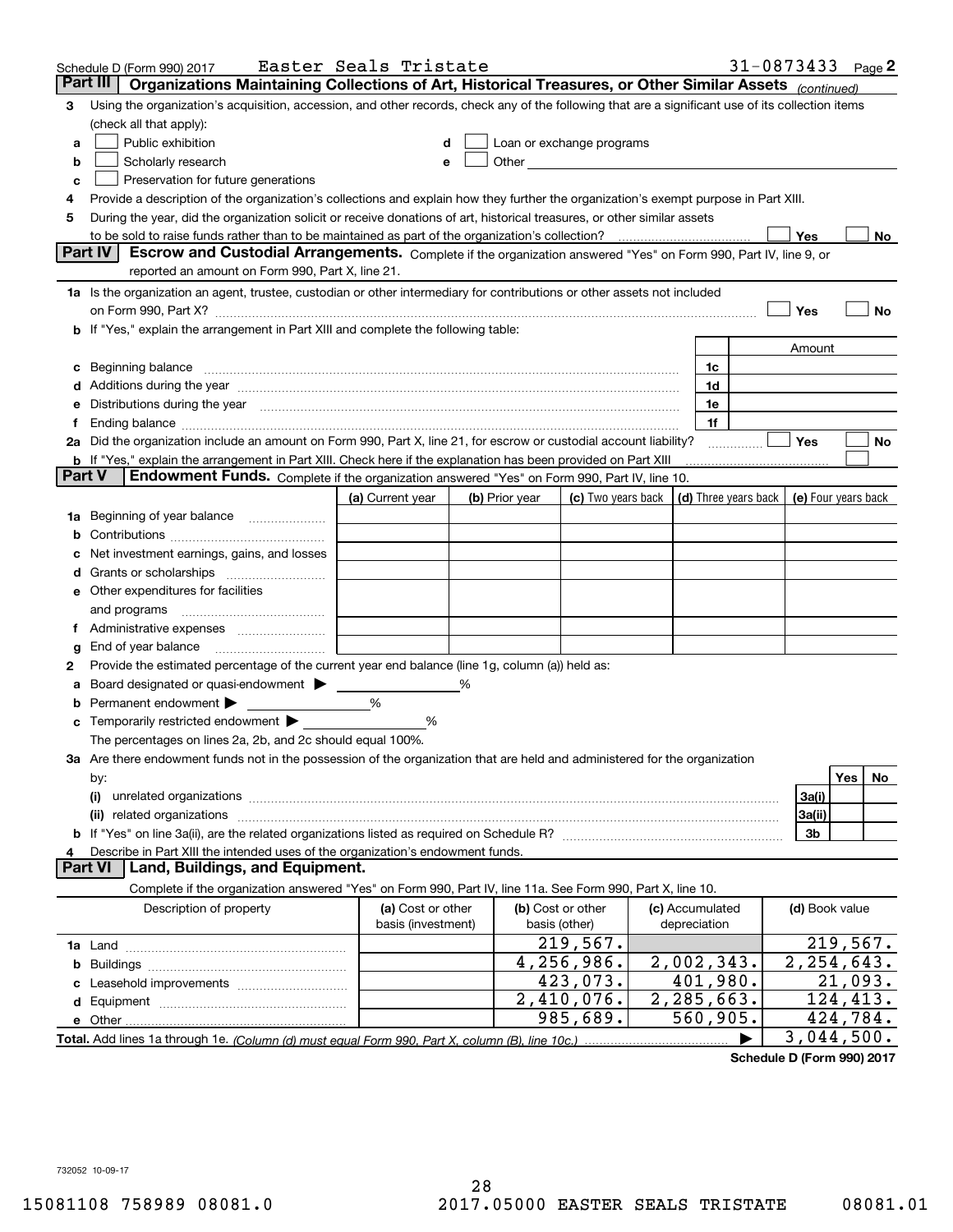|        |         | Schedule D (Form 990) 2017 |  | Easter | Seals ' | Tristate | 0873433<br>– U O | Page |
|--------|---------|----------------------------|--|--------|---------|----------|------------------|------|
| $\sim$ | _______ |                            |  |        | --      |          |                  |      |

### **Part VII Investments - Other Securities.**

Complete if the organization answered "Yes" on Form 990, Part IV, line 11b. See Form 990, Part X, line 12.

| (a) Description of security or category (including name of security) | (b) Book value | (c) Method of valuation: Cost or end-of-year market value |
|----------------------------------------------------------------------|----------------|-----------------------------------------------------------|
| (1) Financial derivatives                                            |                |                                                           |
| (2) Closely-held equity interests                                    |                |                                                           |
| $(3)$ Other                                                          |                |                                                           |
| (A)                                                                  |                |                                                           |
| (B)                                                                  |                |                                                           |
| (C)                                                                  |                |                                                           |
| (D)                                                                  |                |                                                           |
| (E)                                                                  |                |                                                           |
| (F)                                                                  |                |                                                           |
| (G)                                                                  |                |                                                           |
| (H)                                                                  |                |                                                           |
| Total. (Col. (b) must equal Form 990, Part X, col. (B) line $12.$    |                |                                                           |

### **Part VIII Investments - Program Related.**

Complete if the organization answered "Yes" on Form 990, Part IV, line 11c. See Form 990, Part X, line 13.

| (a) Description of investment                                                                 | (b) Book value | (c) Method of valuation: Cost or end-of-year market value |
|-----------------------------------------------------------------------------------------------|----------------|-----------------------------------------------------------|
| (1)                                                                                           |                |                                                           |
| (2)                                                                                           |                |                                                           |
| $\frac{1}{2}$                                                                                 |                |                                                           |
| (4)                                                                                           |                |                                                           |
| (5)                                                                                           |                |                                                           |
| (6)                                                                                           |                |                                                           |
| (7)                                                                                           |                |                                                           |
| (8)                                                                                           |                |                                                           |
| (9)                                                                                           |                |                                                           |
| <b>Total.</b> (Col. (b) must equal Form 990, Part X, col. (B) line 13.) $\blacktriangleright$ |                |                                                           |

### **Part IX Other Assets.**

Complete if the organization answered "Yes" on Form 990, Part IV, line 11d. See Form 990, Part X, line 15.

| (a) Description | (b) Book value |
|-----------------|----------------|
| (1)             |                |
| (2)             |                |
| $\frac{1}{2}$   |                |
| (4)             |                |
| $\frac{1}{2}$   |                |
| (6)             |                |
| (7)             |                |
| (8)             |                |
| (9)             |                |
|                 |                |

**Part X Other Liabilities.**

Complete if the organization answered "Yes" on Form 990, Part IV, line 11e or 11f. See Form 990, Part X, line 25.

| 1.  | (a) Description of liability                                              | (b) Book value |
|-----|---------------------------------------------------------------------------|----------------|
| (1) | Federal income taxes                                                      |                |
| (2) |                                                                           |                |
| (3) |                                                                           |                |
| (4) |                                                                           |                |
| (5) |                                                                           |                |
| (6) |                                                                           |                |
|     |                                                                           |                |
| (8) |                                                                           |                |
| (9) |                                                                           |                |
|     | <b>Total.</b> (Column (b) must equal Form 990. Part X, col. (B) line 25.) |                |

**Total.**  *(Column (b) must equal Form 990, Part X, col. (B) line 25.)* . . . . . . . . . . . . . . .

**2.**Liability for uncertain tax positions. In Part XIII, provide the text of the footnote to the organization's financial statements that reports the organization's liability for uncertain tax positions under FIN 48 (ASC 740). Check here if the text of the footnote has been provided in Part XIII  $~\boxed{\rm X}$ 

**Schedule D (Form 990) 2017**

732053 10-09-17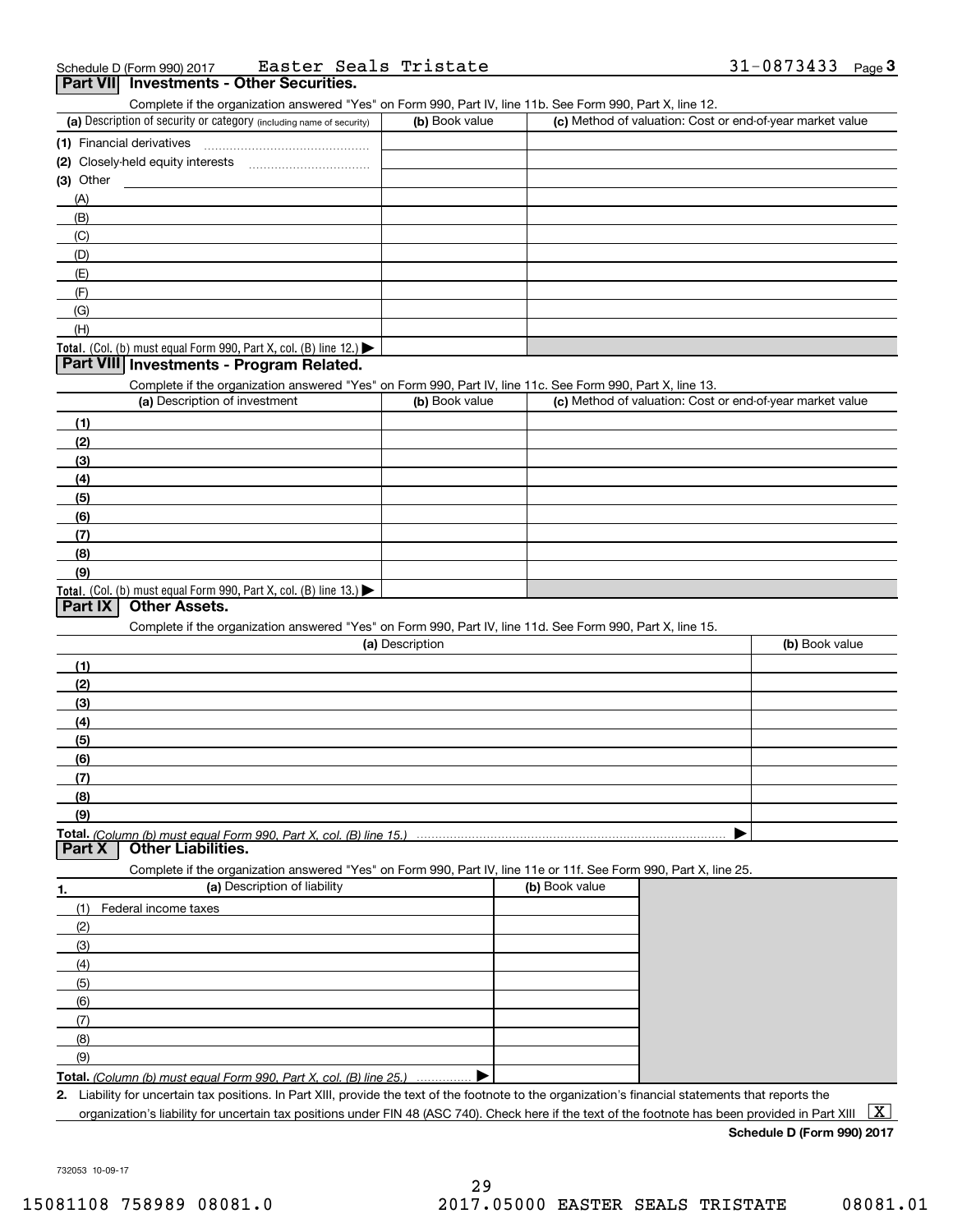|              | Easter Seals Tristate<br>Schedule D (Form 990) 2017                                                                                                                                                                                 |                |           |                | 31-0873433 Page 4            |
|--------------|-------------------------------------------------------------------------------------------------------------------------------------------------------------------------------------------------------------------------------------|----------------|-----------|----------------|------------------------------|
|              | Reconciliation of Revenue per Audited Financial Statements With Revenue per Return.<br><b>Part XI</b>                                                                                                                               |                |           |                |                              |
|              | Complete if the organization answered "Yes" on Form 990, Part IV, line 12a.                                                                                                                                                         |                |           |                |                              |
| 1            | Total revenue, gains, and other support per audited financial statements                                                                                                                                                            |                |           | $\blacksquare$ | 17,849,556.                  |
| $\mathbf{2}$ | Amounts included on line 1 but not on Form 990, Part VIII, line 12:                                                                                                                                                                 |                |           |                |                              |
| a            | Net unrealized gains (losses) on investments [11] matter contracts and the unrealized gains (losses) on investments                                                                                                                 | 2a             | 235, 317. |                |                              |
|              |                                                                                                                                                                                                                                     | 2 <sub>b</sub> | 21,500.   |                |                              |
|              |                                                                                                                                                                                                                                     | 2 <sub>c</sub> |           |                |                              |
| d            | Other (Describe in Part XIII.) <b>Construction Contract Construction</b> Chemistry Chemistry Chemistry Chemistry Chemistry                                                                                                          | 2d             | 154,163.  |                |                              |
| е            | Add lines 2a through 2d                                                                                                                                                                                                             |                |           | 2e             | $\frac{410,980}{17,438,576}$ |
| 3            |                                                                                                                                                                                                                                     |                |           | $\overline{3}$ |                              |
| 4            | Amounts included on Form 990. Part VIII. line 12, but not on line 1:                                                                                                                                                                |                |           |                |                              |
|              | Investment expenses not included on Form 990, Part VIII, line 7b [                                                                                                                                                                  | - 4a           |           |                |                              |
|              |                                                                                                                                                                                                                                     | 4 <sub>h</sub> |           |                |                              |
| c.           | Add lines 4a and 4b                                                                                                                                                                                                                 |                |           | 4с             |                              |
|              |                                                                                                                                                                                                                                     |                |           | 5              | 17,438,576.                  |
|              |                                                                                                                                                                                                                                     |                |           |                |                              |
|              | Part XII   Reconciliation of Expenses per Audited Financial Statements With Expenses per Return.                                                                                                                                    |                |           |                |                              |
|              | Complete if the organization answered "Yes" on Form 990, Part IV, line 12a.                                                                                                                                                         |                |           |                |                              |
| 1            |                                                                                                                                                                                                                                     |                |           | $\blacksquare$ | 17,310,668.                  |
| 2            | Amounts included on line 1 but not on Form 990, Part IX, line 25:                                                                                                                                                                   |                |           |                |                              |
| a            |                                                                                                                                                                                                                                     | 2a             | 21,500.   |                |                              |
| b            |                                                                                                                                                                                                                                     | 2 <sub>b</sub> |           |                |                              |
| c            |                                                                                                                                                                                                                                     | 2 <sub>c</sub> |           |                |                              |
| d            |                                                                                                                                                                                                                                     | 2d             | 154, 163. |                |                              |
|              | Add lines 2a through 2d <b>contained a contained a contained a contained a</b> contained a contact the state of the state of the state of the state of the state of the state of the state of the state of the state of the state o |                |           | 2e             |                              |
| 3            |                                                                                                                                                                                                                                     |                |           | $\overline{3}$ | $\frac{175,663}{17,135,005}$ |
| 4            | Amounts included on Form 990, Part IX, line 25, but not on line 1:                                                                                                                                                                  |                |           |                |                              |
| a            |                                                                                                                                                                                                                                     | 4a             |           |                |                              |
|              | <b>b</b> Other (Describe in Part XIII.)                                                                                                                                                                                             | 4 <sub>h</sub> |           |                |                              |
| C.           | Add lines 4a and 4b                                                                                                                                                                                                                 |                |           | 4с             |                              |
|              | Part XIII Supplemental Information.                                                                                                                                                                                                 |                |           | 5              | 17, 135, 005.                |

Provide the descriptions required for Part II, lines 3, 5, and 9; Part III, lines 1a and 4; Part IV, lines 1b and 2b; Part V, line 4; Part X, line 2; Part XI, lines 2d and 4b; and Part XII, lines 2d and 4b. Also complete this part to provide any additional information.

Part X, Line 2:

| ESTS is exempt from income taxes under Section 501 of the Internal Revenue |          |
|----------------------------------------------------------------------------|----------|
| Code and a similar provision of Ohio law. However, ESTS is subject to      |          |
| federal income tax on any unrelated business taxable income.               |          |
| ESTS's IRS Form 990 is subject to review and examination by federal and    |          |
| state authorities. ESTS believes it has appropriate support for any tax    |          |
| positions taken, and therefore, does not have any uncertain income tax     |          |
| positions that are material to the financial statements.                   |          |
|                                                                            |          |
| Part XI, Line 2d - Other Adjustments:                                      |          |
| Fundraising Expenses                                                       | 154,163. |
|                                                                            |          |

30

732054 10-09-17

**Schedule D (Form 990) 2017**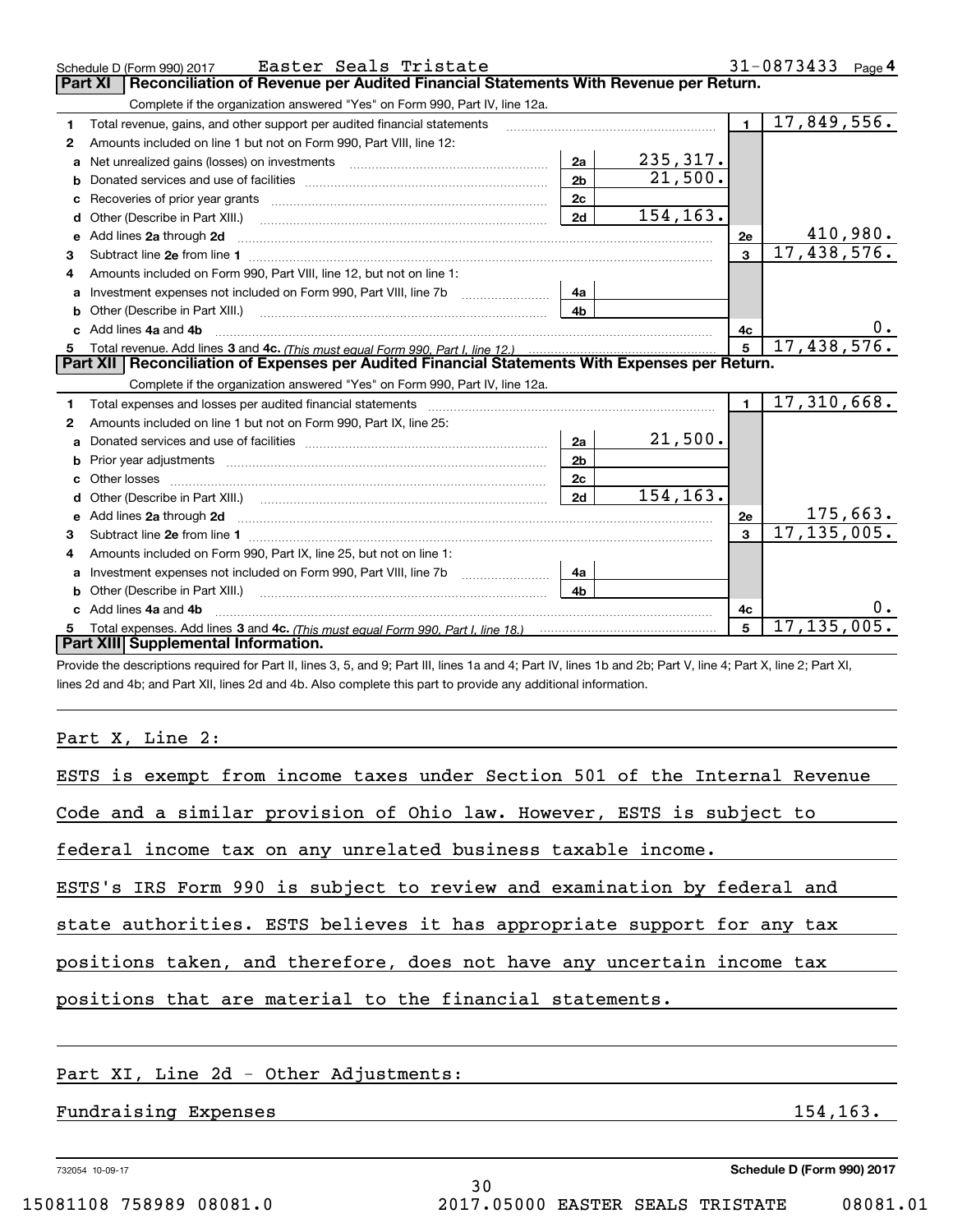| Part XIII Supplemental Information (continued) |                            |
|------------------------------------------------|----------------------------|
| Part XII, Line 2d - Other Adjustments:         |                            |
| Fundraising Expenses                           | 154, 163.                  |
|                                                |                            |
|                                                |                            |
|                                                |                            |
|                                                |                            |
|                                                |                            |
|                                                |                            |
|                                                |                            |
|                                                |                            |
|                                                |                            |
|                                                |                            |
|                                                |                            |
|                                                |                            |
|                                                |                            |
|                                                |                            |
|                                                |                            |
|                                                |                            |
|                                                |                            |
|                                                |                            |
|                                                |                            |
|                                                |                            |
|                                                |                            |
|                                                |                            |
|                                                |                            |
|                                                |                            |
|                                                |                            |
|                                                |                            |
|                                                |                            |
|                                                | Cahadule D (Faum 000) 0047 |

Schedule D (Form 990) 2017 **Easter Seals Tristate** 31-0873433 Page

Easter Seals Tristate

**Schedule D (Form 990) 2017**

**5**

732055 10-09-17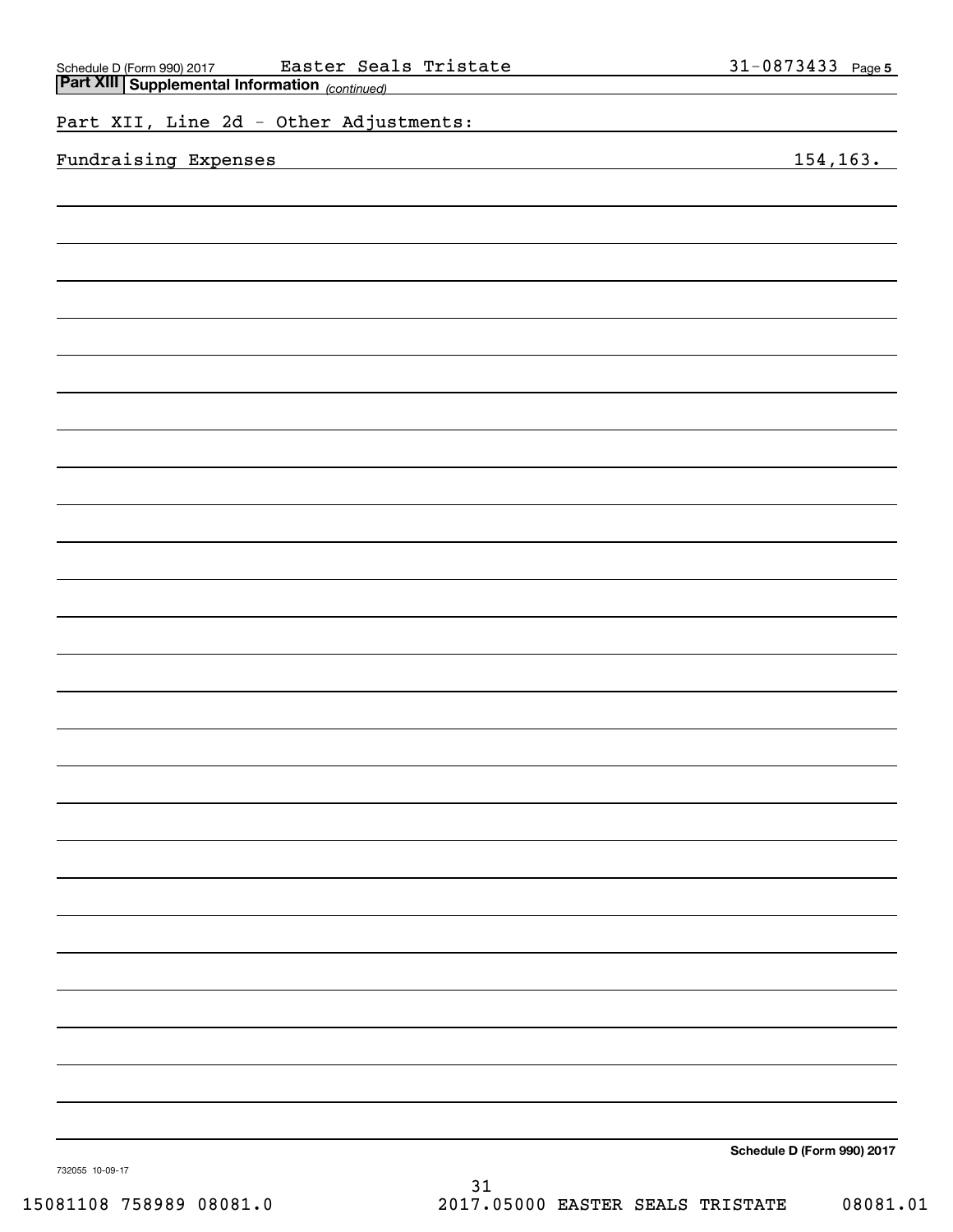| <b>SCHEDULE G</b>                                            |                                  | Supplemental Information Regarding Fundraising or Gaming Activities                                                                                |                                                                            |    |                                       |                                   | OMB No. 1545-0047                     |
|--------------------------------------------------------------|----------------------------------|----------------------------------------------------------------------------------------------------------------------------------------------------|----------------------------------------------------------------------------|----|---------------------------------------|-----------------------------------|---------------------------------------|
| (Form 990 or 990-EZ)                                         |                                  | Complete if the organization answered "Yes" on Form 990, Part IV, line 17, 18, or 19, or if the                                                    |                                                                            |    |                                       |                                   | 2017                                  |
| Department of the Treasury                                   |                                  | organization entered more than \$15,000 on Form 990-EZ, line 6a.                                                                                   |                                                                            |    |                                       |                                   | <b>Open to Public</b>                 |
| Internal Revenue Service                                     |                                  | Attach to Form 990 or Form 990-EZ.<br>Go to www.irs.gov/Form990 for the latest instructions.                                                       |                                                                            |    |                                       |                                   | Inspection                            |
| Name of the organization                                     |                                  | Easter Seals Tristate                                                                                                                              |                                                                            |    |                                       | 31-0873433                        | <b>Employer identification number</b> |
| Part I                                                       | required to complete this part.  | Fundraising Activities. Complete if the organization answered "Yes" on Form 990, Part IV, line 17. Form 990-EZ filers are not                      |                                                                            |    |                                       |                                   |                                       |
|                                                              |                                  | 1 Indicate whether the organization raised funds through any of the following activities. Check all that apply.                                    |                                                                            |    |                                       |                                   |                                       |
| Mail solicitations<br>a                                      |                                  | e                                                                                                                                                  |                                                                            |    | Solicitation of non-government grants |                                   |                                       |
| b                                                            | Internet and email solicitations | f                                                                                                                                                  |                                                                            |    | Solicitation of government grants     |                                   |                                       |
| Phone solicitations<br>c<br>d<br>In-person solicitations     |                                  | Special fundraising events<br>g                                                                                                                    |                                                                            |    |                                       |                                   |                                       |
|                                                              |                                  | 2 a Did the organization have a written or oral agreement with any individual (including officers, directors, trustees, or                         |                                                                            |    |                                       |                                   |                                       |
|                                                              |                                  | key employees listed in Form 990, Part VII) or entity in connection with professional fundraising services?                                        |                                                                            |    |                                       | Yes                               | No                                    |
| compensated at least \$5,000 by the organization.            |                                  | <b>b</b> If "Yes," list the 10 highest paid individuals or entities (fundraisers) pursuant to agreements under which the fundraiser is to be       |                                                                            |    |                                       |                                   |                                       |
|                                                              |                                  |                                                                                                                                                    |                                                                            |    |                                       | (v) Amount paid                   | (vi) Amount paid                      |
| (i) Name and address of individual<br>or entity (fundraiser) |                                  | (ii) Activity                                                                                                                                      | (iii) Did<br>fundraiser<br>have custody<br>or control of<br>contributions? |    | (iv) Gross receipts<br>from activity  | to (or retained by)<br>fundraiser | to (or retained by)<br>organization   |
|                                                              |                                  |                                                                                                                                                    | <b>Yes</b>                                                                 | No |                                       | listed in col. (i)                |                                       |
|                                                              |                                  |                                                                                                                                                    |                                                                            |    |                                       |                                   |                                       |
|                                                              |                                  |                                                                                                                                                    |                                                                            |    |                                       |                                   |                                       |
|                                                              |                                  |                                                                                                                                                    |                                                                            |    |                                       |                                   |                                       |
|                                                              |                                  |                                                                                                                                                    |                                                                            |    |                                       |                                   |                                       |
|                                                              |                                  |                                                                                                                                                    |                                                                            |    |                                       |                                   |                                       |
|                                                              |                                  |                                                                                                                                                    |                                                                            |    |                                       |                                   |                                       |
|                                                              |                                  |                                                                                                                                                    |                                                                            |    |                                       |                                   |                                       |
|                                                              |                                  |                                                                                                                                                    |                                                                            |    |                                       |                                   |                                       |
|                                                              |                                  |                                                                                                                                                    |                                                                            |    |                                       |                                   |                                       |
|                                                              |                                  |                                                                                                                                                    |                                                                            |    |                                       |                                   |                                       |
|                                                              |                                  |                                                                                                                                                    |                                                                            |    |                                       |                                   |                                       |
|                                                              |                                  |                                                                                                                                                    |                                                                            |    |                                       |                                   |                                       |
| Total                                                        |                                  | 3 List all states in which the organization is registered or licensed to solicit contributions or has been notified it is exempt from registration |                                                                            |    |                                       |                                   |                                       |
| or licensing.                                                |                                  |                                                                                                                                                    |                                                                            |    |                                       |                                   |                                       |
|                                                              |                                  |                                                                                                                                                    |                                                                            |    |                                       |                                   |                                       |
|                                                              |                                  |                                                                                                                                                    |                                                                            |    |                                       |                                   |                                       |
|                                                              |                                  |                                                                                                                                                    |                                                                            |    |                                       |                                   |                                       |
|                                                              |                                  |                                                                                                                                                    |                                                                            |    |                                       |                                   |                                       |
|                                                              |                                  |                                                                                                                                                    |                                                                            |    |                                       |                                   |                                       |
|                                                              |                                  |                                                                                                                                                    |                                                                            |    |                                       |                                   |                                       |
|                                                              |                                  |                                                                                                                                                    |                                                                            |    |                                       |                                   |                                       |
|                                                              |                                  |                                                                                                                                                    |                                                                            |    |                                       |                                   |                                       |
|                                                              |                                  | LHA For Paperwork Reduction Act Notice, see the Instructions for Form 990 or 990-EZ.                                                               |                                                                            |    |                                       |                                   | Schedule G (Form 990 or 990-EZ) 2017  |

732081 09-13-17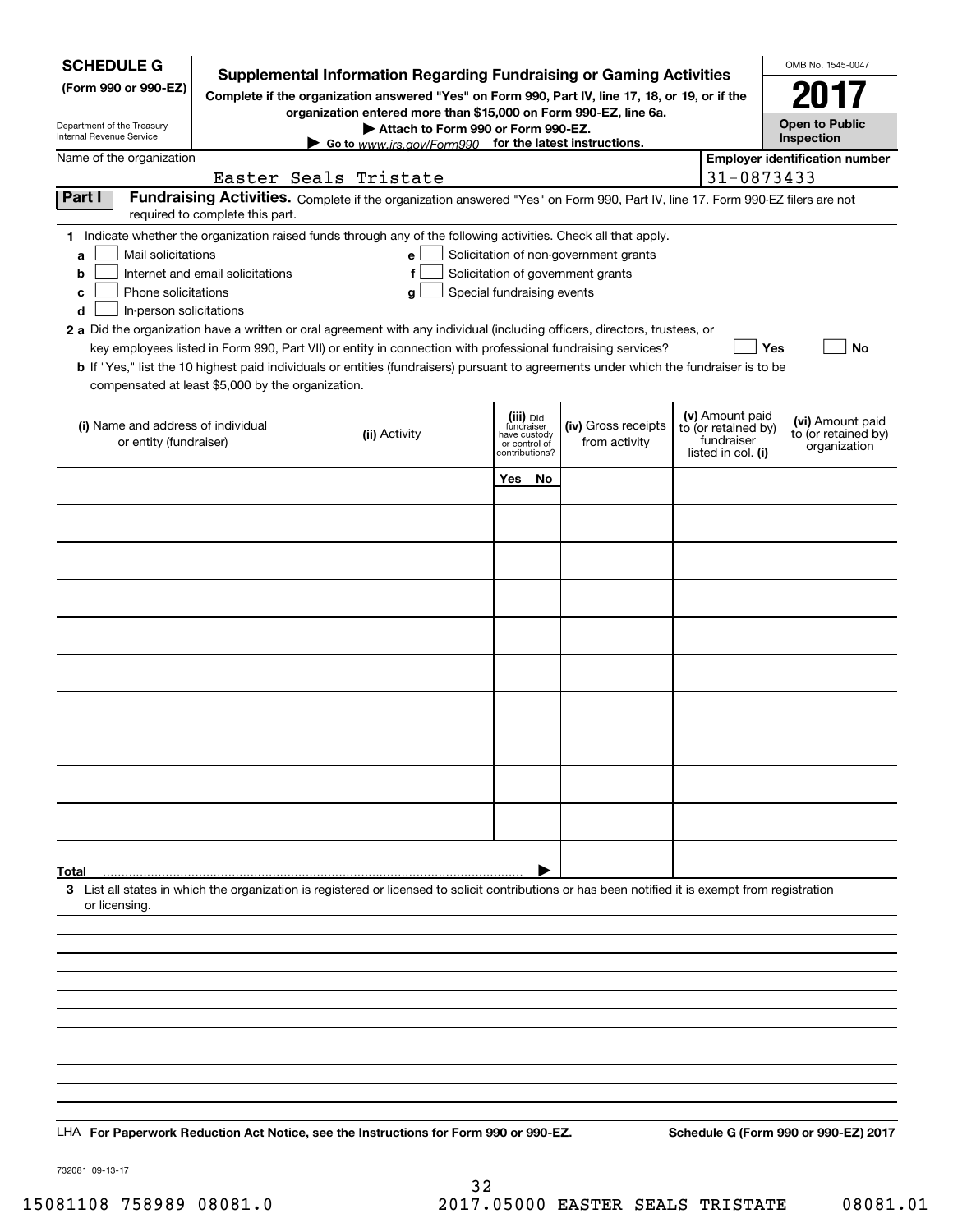#### **2** Schedule G (Form 990 or 990-EZ) 2017 Page Easter Seals Tristate 31-0873433

**Part II** | Fundraising Events. Complete if the organization answered "Yes" on Form 990, Part IV, line 18, or reported more than \$15,000

|                 |          | of fundraising event contributions and gross income on Form 990-EZ, lines 1 and 6b. List events with gross receipts greater than \$5,000. |                          |                                                  |                  |                                                     |
|-----------------|----------|-------------------------------------------------------------------------------------------------------------------------------------------|--------------------------|--------------------------------------------------|------------------|-----------------------------------------------------|
|                 |          |                                                                                                                                           | (a) Event $#1$           | $(b)$ Event #2                                   | (c) Other events | (d) Total events                                    |
|                 |          |                                                                                                                                           |                          | Brighter                                         |                  | (add col. (a) through                               |
|                 |          |                                                                                                                                           | <b>Our Serve</b>         | Futures                                          | $\mathbf{1}$     | col. (c)                                            |
|                 |          |                                                                                                                                           | (event type)             | (event type)                                     | (total number)   |                                                     |
| Revenue         | 1.       |                                                                                                                                           | 236,229.                 | 114,991.                                         | 81,539.          | 432,759.                                            |
|                 |          |                                                                                                                                           | 226,669.                 | 113,866.                                         | 63,650.          | 404,185.                                            |
|                 | 3        | Gross income (line 1 minus line 2)                                                                                                        | 9,560.                   | 1,125.                                           | 17,889.          | 28,574.                                             |
|                 |          | 4 Cash prizes                                                                                                                             |                          |                                                  |                  |                                                     |
|                 | 5        | Noncash prizes                                                                                                                            |                          |                                                  |                  |                                                     |
|                 |          |                                                                                                                                           | 28,000.                  | 3,200.                                           | 5,179.           | 36,379.                                             |
| Direct Expenses |          | 7 Food and beverages                                                                                                                      | 26,612.                  | 30,974.                                          | 8,291.           | 65,877.                                             |
|                 | 8        |                                                                                                                                           |                          |                                                  | 400.             |                                                     |
|                 | 9        |                                                                                                                                           | $\frac{3,364}{25,119}$ . | 7,387.                                           | 15,637.          | $\frac{3,764}{48,143}$ .                            |
|                 | 10       | Direct expense summary. Add lines 4 through 9 in column (d)                                                                               |                          |                                                  |                  | 154, 163.                                           |
|                 |          | 11 Net income summary. Subtract line 10 from line 3, column (d)                                                                           |                          |                                                  |                  | $-125,589.$                                         |
|                 | Part III | Gaming. Complete if the organization answered "Yes" on Form 990, Part IV, line 19, or reported more than                                  |                          |                                                  |                  |                                                     |
|                 |          |                                                                                                                                           |                          |                                                  |                  |                                                     |
|                 |          | \$15,000 on Form 990-EZ, line 6a.                                                                                                         |                          |                                                  |                  |                                                     |
|                 |          |                                                                                                                                           | (a) Bingo                | (b) Pull tabs/instant<br>bingo/progressive bingo | (c) Other gaming | (d) Total gaming (add<br>col. (a) through col. (c)) |
|                 |          |                                                                                                                                           |                          |                                                  |                  |                                                     |
| Revenue         | 1        |                                                                                                                                           |                          |                                                  |                  |                                                     |
|                 |          | 2 Cash prizes                                                                                                                             |                          |                                                  |                  |                                                     |
|                 |          | 3 Noncash prizes                                                                                                                          |                          |                                                  |                  |                                                     |
| Direct Expenses |          | 4 Rent/facility costs                                                                                                                     |                          |                                                  |                  |                                                     |
|                 | 5        | Other direct expenses                                                                                                                     |                          |                                                  |                  |                                                     |
|                 | 6        | Volunteer labor                                                                                                                           | $\%$<br>Yes<br>No        | Yes<br>%<br>No                                   | Yes<br>%<br>No   |                                                     |
|                 | 7        | Direct expense summary. Add lines 2 through 5 in column (d)                                                                               |                          |                                                  |                  |                                                     |
|                 |          |                                                                                                                                           |                          |                                                  |                  |                                                     |
|                 | 8        |                                                                                                                                           |                          |                                                  |                  |                                                     |
| 9               |          | Enter the state(s) in which the organization conducts gaming activities:                                                                  |                          |                                                  |                  |                                                     |
|                 |          |                                                                                                                                           |                          |                                                  |                  | Yes<br><b>No</b>                                    |
|                 |          | <b>b</b> If "No," explain:                                                                                                                |                          |                                                  |                  |                                                     |
|                 |          |                                                                                                                                           |                          |                                                  |                  |                                                     |

**10 a Yes No** Were any of the organization's gaming licenses revoked, suspended, or terminated during the tax year? ~~~~~~~~~ **b** If "Yes," explain:

732082 09-13-17

**Schedule G (Form 990 or 990-EZ) 2017**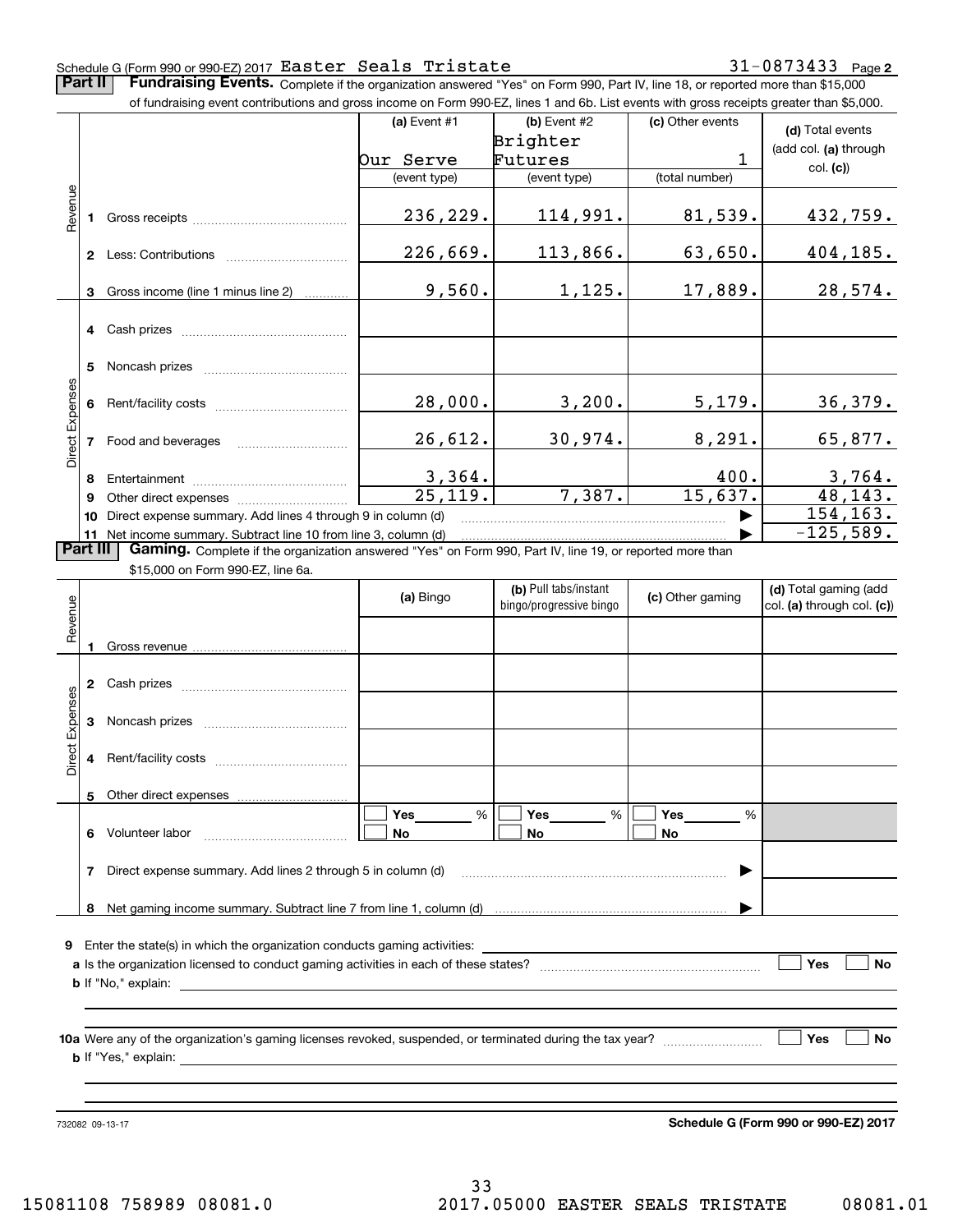|    | Schedule G (Form 990 or 990-EZ) 2017 Easter Seals Tristate                                                                                                                                                                                | 31-0873433                           |                 | Page 3    |
|----|-------------------------------------------------------------------------------------------------------------------------------------------------------------------------------------------------------------------------------------------|--------------------------------------|-----------------|-----------|
| 11 |                                                                                                                                                                                                                                           |                                      | Yes             | No        |
|    | 12 Is the organization a grantor, beneficiary or trustee of a trust, or a member of a partnership or other entity formed                                                                                                                  |                                      | Yes             | No        |
|    | 13 Indicate the percentage of gaming activity conducted in:                                                                                                                                                                               |                                      |                 |           |
|    |                                                                                                                                                                                                                                           |                                      | 1За             | %         |
|    | <b>b</b> An outside facility <b>contained an according to the contract of the contract of the contract of the contract of the contract of the contract of the contract of the contract of the contract of the contract of the contrac</b> |                                      | 13 <sub>b</sub> | %         |
|    | 14 Enter the name and address of the person who prepares the organization's gaming/special events books and records:                                                                                                                      |                                      |                 |           |
|    |                                                                                                                                                                                                                                           |                                      |                 |           |
|    |                                                                                                                                                                                                                                           |                                      |                 |           |
|    |                                                                                                                                                                                                                                           |                                      | Yes             | No        |
|    |                                                                                                                                                                                                                                           |                                      |                 |           |
|    | of gaming revenue retained by the third party $\triangleright$ \$                                                                                                                                                                         |                                      |                 |           |
|    | c If "Yes," enter name and address of the third party:                                                                                                                                                                                    |                                      |                 |           |
|    | $Name \rightarrow$                                                                                                                                                                                                                        |                                      |                 |           |
|    |                                                                                                                                                                                                                                           |                                      |                 |           |
|    | 16 Gaming manager information:                                                                                                                                                                                                            |                                      |                 |           |
|    | $Name \rightarrow$                                                                                                                                                                                                                        |                                      |                 |           |
|    | Gaming manager compensation > \$                                                                                                                                                                                                          |                                      |                 |           |
|    |                                                                                                                                                                                                                                           |                                      |                 |           |
|    |                                                                                                                                                                                                                                           |                                      |                 |           |
|    |                                                                                                                                                                                                                                           |                                      |                 |           |
|    |                                                                                                                                                                                                                                           |                                      |                 |           |
|    | Employee<br>Director/officer<br>Independent contractor                                                                                                                                                                                    |                                      |                 |           |
|    |                                                                                                                                                                                                                                           |                                      |                 |           |
|    | 17 Mandatory distributions:<br>a Is the organization required under state law to make charitable distributions from the gaming proceeds to                                                                                                |                                      |                 |           |
|    | retain the state gaming license?                                                                                                                                                                                                          |                                      | $\Box$ Yes      | $\Box$ No |
|    | <b>b</b> Enter the amount of distributions required under state law to be distributed to other exempt organizations or spent in the                                                                                                       |                                      |                 |           |
|    | organization's own exempt activities during the tax year $\triangleright$ \$                                                                                                                                                              |                                      |                 |           |
|    | Part IV<br>Supplemental Information. Provide the explanations required by Part I, line 2b, columns (iii) and (v); and Part III, lines 9, 9b, 10b, 15b,                                                                                    |                                      |                 |           |
|    | 15c, 16, and 17b, as applicable. Also provide any additional information. See instructions.                                                                                                                                               |                                      |                 |           |
|    |                                                                                                                                                                                                                                           |                                      |                 |           |
|    |                                                                                                                                                                                                                                           |                                      |                 |           |
|    |                                                                                                                                                                                                                                           |                                      |                 |           |
|    |                                                                                                                                                                                                                                           |                                      |                 |           |
|    |                                                                                                                                                                                                                                           |                                      |                 |           |
|    |                                                                                                                                                                                                                                           |                                      |                 |           |
|    |                                                                                                                                                                                                                                           |                                      |                 |           |
|    |                                                                                                                                                                                                                                           |                                      |                 |           |
|    |                                                                                                                                                                                                                                           |                                      |                 |           |
|    | 732083 09-13-17<br>34                                                                                                                                                                                                                     | Schedule G (Form 990 or 990-EZ) 2017 |                 |           |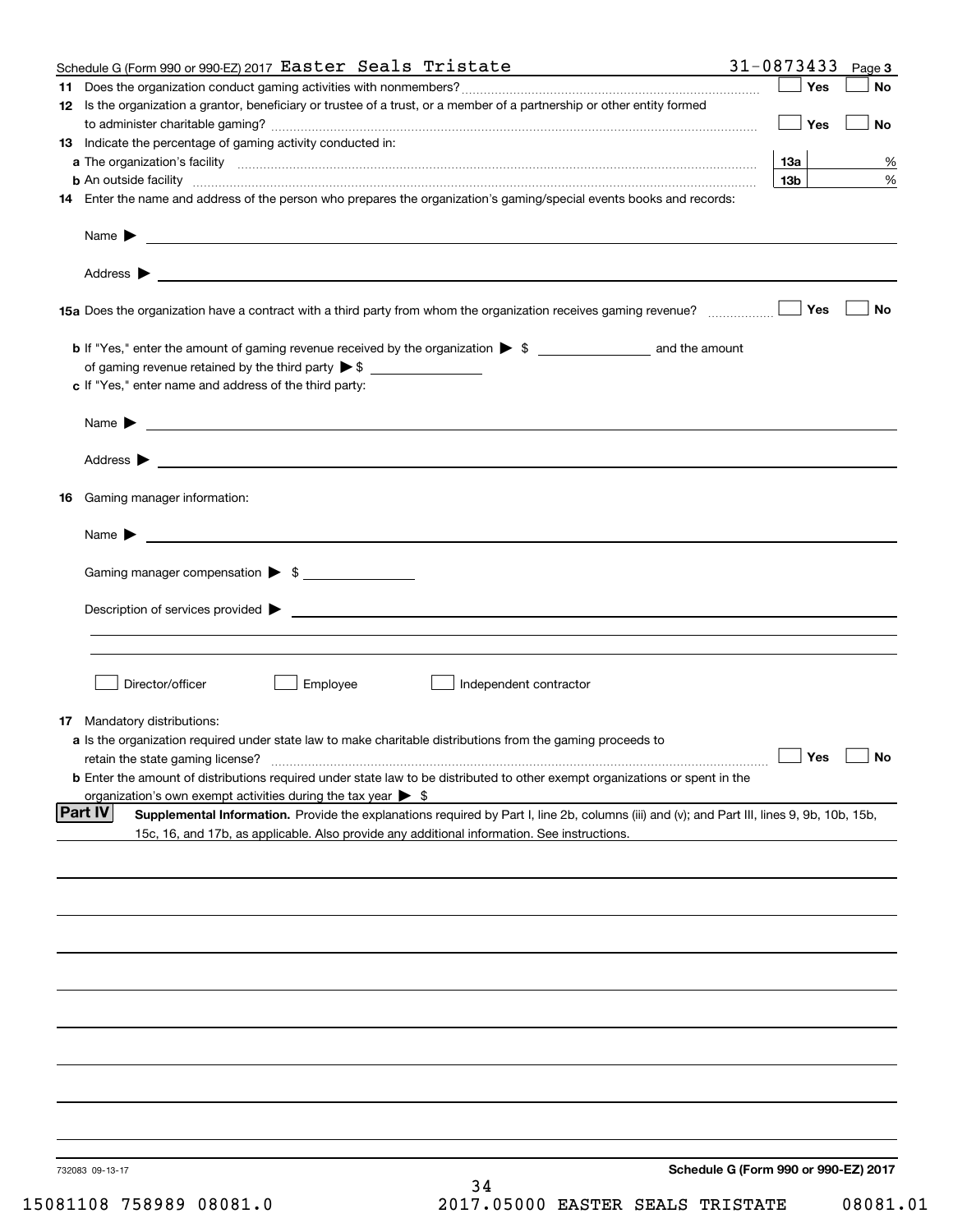| Schedule G (Form 990 or 990-EZ) |
|---------------------------------|
|                                 |

732084 04-01-17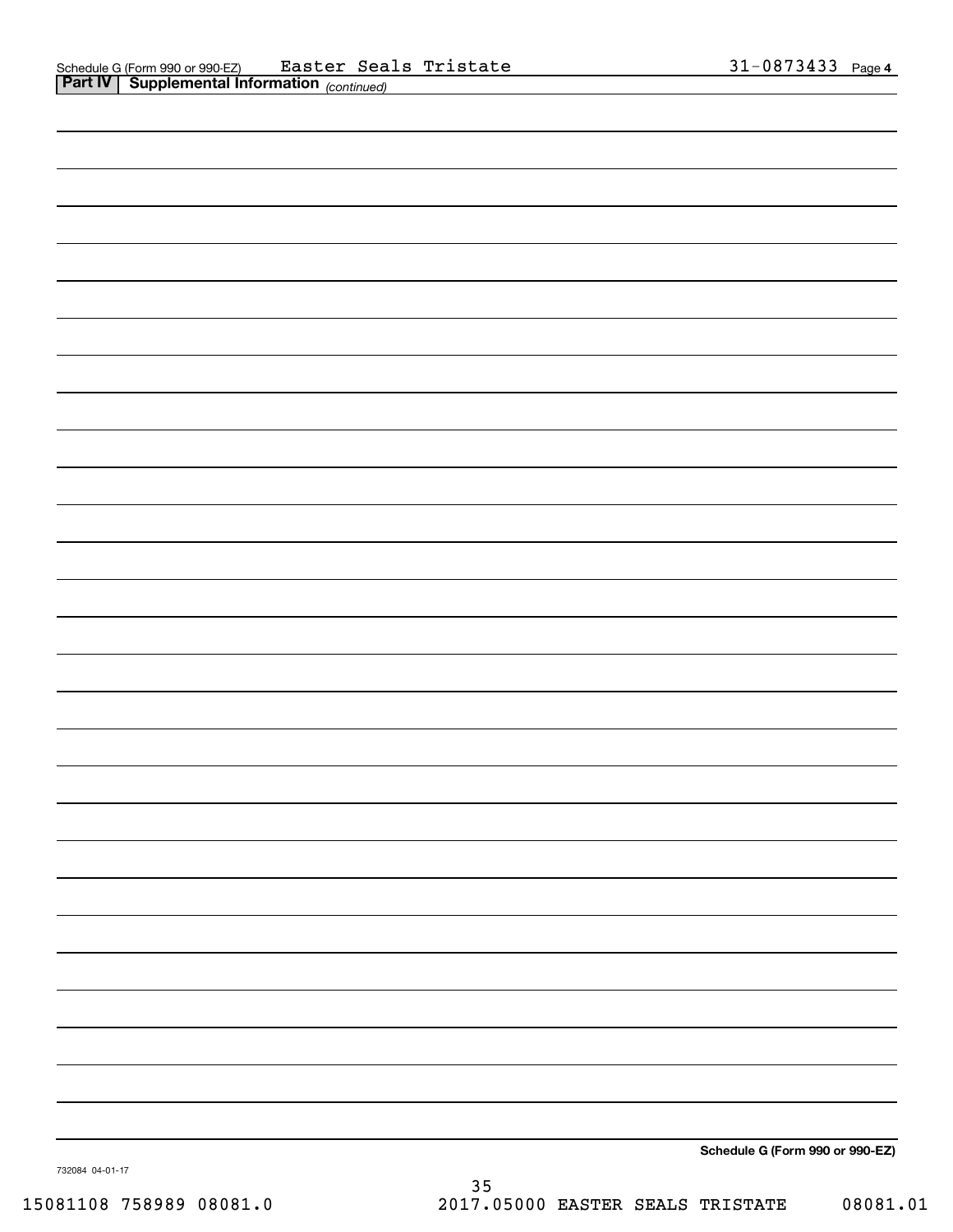|        | <b>Compensation Information</b><br><b>SCHEDULE J</b>                                                                                   | OMB No. 1545-0047                     |            |             |
|--------|----------------------------------------------------------------------------------------------------------------------------------------|---------------------------------------|------------|-------------|
|        | (Form 990)<br>For certain Officers, Directors, Trustees, Key Employees, and Highest                                                    |                                       |            |             |
|        | <b>Compensated Employees</b>                                                                                                           | 2017                                  |            |             |
|        | Complete if the organization answered "Yes" on Form 990, Part IV, line 23.<br>Attach to Form 990.                                      | <b>Open to Public</b>                 |            |             |
|        | Department of the Treasury<br>Go to www.irs.gov/Form990 for instructions and the latest information.<br>Internal Revenue Service       |                                       | Inspection |             |
|        | Name of the organization                                                                                                               | <b>Employer identification number</b> |            |             |
|        | Easter Seals Tristate                                                                                                                  | 31-0873433                            |            |             |
| Part I | <b>Questions Regarding Compensation</b>                                                                                                |                                       |            |             |
|        |                                                                                                                                        |                                       | Yes        | No          |
|        | Check the appropriate box(es) if the organization provided any of the following to or for a person listed on Form 990,                 |                                       |            |             |
|        | Part VII, Section A, line 1a. Complete Part III to provide any relevant information regarding these items.                             |                                       |            |             |
|        | First-class or charter travel<br>Housing allowance or residence for personal use                                                       |                                       |            |             |
|        | Travel for companions<br>Payments for business use of personal residence                                                               |                                       |            |             |
|        | Tax indemnification and gross-up payments<br>Health or social club dues or initiation fees                                             |                                       |            |             |
|        | Discretionary spending account<br>Personal services (such as, maid, chauffeur, chef)                                                   |                                       |            |             |
|        |                                                                                                                                        |                                       |            |             |
|        | <b>b</b> If any of the boxes on line 1a are checked, did the organization follow a written policy regarding payment or                 |                                       |            |             |
|        | reimbursement or provision of all of the expenses described above? If "No," complete Part III to explain                               | 1b                                    |            |             |
| 2      | Did the organization require substantiation prior to reimbursing or allowing expenses incurred by all directors,                       |                                       |            |             |
|        |                                                                                                                                        | $\mathbf{2}$                          |            |             |
|        |                                                                                                                                        |                                       |            |             |
| з      | Indicate which, if any, of the following the filing organization used to establish the compensation of the organization's              |                                       |            |             |
|        | CEO/Executive Director. Check all that apply. Do not check any boxes for methods used by a related organization to                     |                                       |            |             |
|        | establish compensation of the CEO/Executive Director, but explain in Part III.                                                         |                                       |            |             |
|        | Compensation committee<br>Written employment contract                                                                                  |                                       |            |             |
|        | $X$ Compensation survey or study<br>Independent compensation consultant                                                                |                                       |            |             |
|        | $\boxed{\textbf{X}}$ Approval by the board or compensation committee<br>Form 990 of other organizations                                |                                       |            |             |
|        |                                                                                                                                        |                                       |            |             |
| 4      | During the year, did any person listed on Form 990, Part VII, Section A, line 1a, with respect to the filing                           |                                       |            |             |
|        | organization or a related organization:                                                                                                |                                       |            |             |
| а      | Receive a severance payment or change-of-control payment?                                                                              | 4a                                    |            | х           |
| b      |                                                                                                                                        | 4b                                    |            | X           |
| c      | Participate in, or receive payment from, an equity-based compensation arrangement?                                                     | 4c                                    |            | X           |
|        | If "Yes" to any of lines 4a-c, list the persons and provide the applicable amounts for each item in Part III.                          |                                       |            |             |
|        |                                                                                                                                        |                                       |            |             |
|        | Only section 501(c)(3), 501(c)(4), and 501(c)(29) organizations must complete lines 5-9.                                               |                                       |            |             |
|        | For persons listed on Form 990, Part VII, Section A, line 1a, did the organization pay or accrue any compensation                      |                                       |            |             |
|        | contingent on the revenues of:                                                                                                         |                                       |            |             |
| a      |                                                                                                                                        | 5a                                    |            | x           |
|        |                                                                                                                                        | 5b                                    |            | X           |
|        | If "Yes" on line 5a or 5b, describe in Part III.                                                                                       |                                       |            |             |
| 6.     | For persons listed on Form 990, Part VII, Section A, line 1a, did the organization pay or accrue any compensation                      |                                       |            |             |
|        | contingent on the net earnings of:                                                                                                     |                                       |            |             |
| a      |                                                                                                                                        | 6a                                    |            | x           |
|        |                                                                                                                                        | 6b                                    |            | $\mathbf X$ |
|        | If "Yes" on line 6a or 6b, describe in Part III.                                                                                       |                                       |            |             |
|        | 7 For persons listed on Form 990, Part VII, Section A, line 1a, did the organization provide any nonfixed payments                     |                                       |            |             |
|        |                                                                                                                                        | 7                                     |            | х           |
| 8      | Were any amounts reported on Form 990, Part VII, paid or accrued pursuant to a contract that was subject to the                        |                                       |            |             |
|        | initial contract exception described in Regulations section 53.4958-4(a)(3)? If "Yes," describe in Part III                            | 8                                     |            | х           |
| 9      | If "Yes" on line 8, did the organization also follow the rebuttable presumption procedure described in                                 |                                       |            |             |
|        | Regulations section 53.4958-6(c)?<br>Departments Reduction Act Notice, see the Instructions for Ferm 000<br>Schodule I (Form 000) 2017 | 9                                     |            |             |

LHA For Paperwork Reduction Act Notice, see the Instructions for Form 990. Schedule J (Form 990) 2017

732111 10-17-17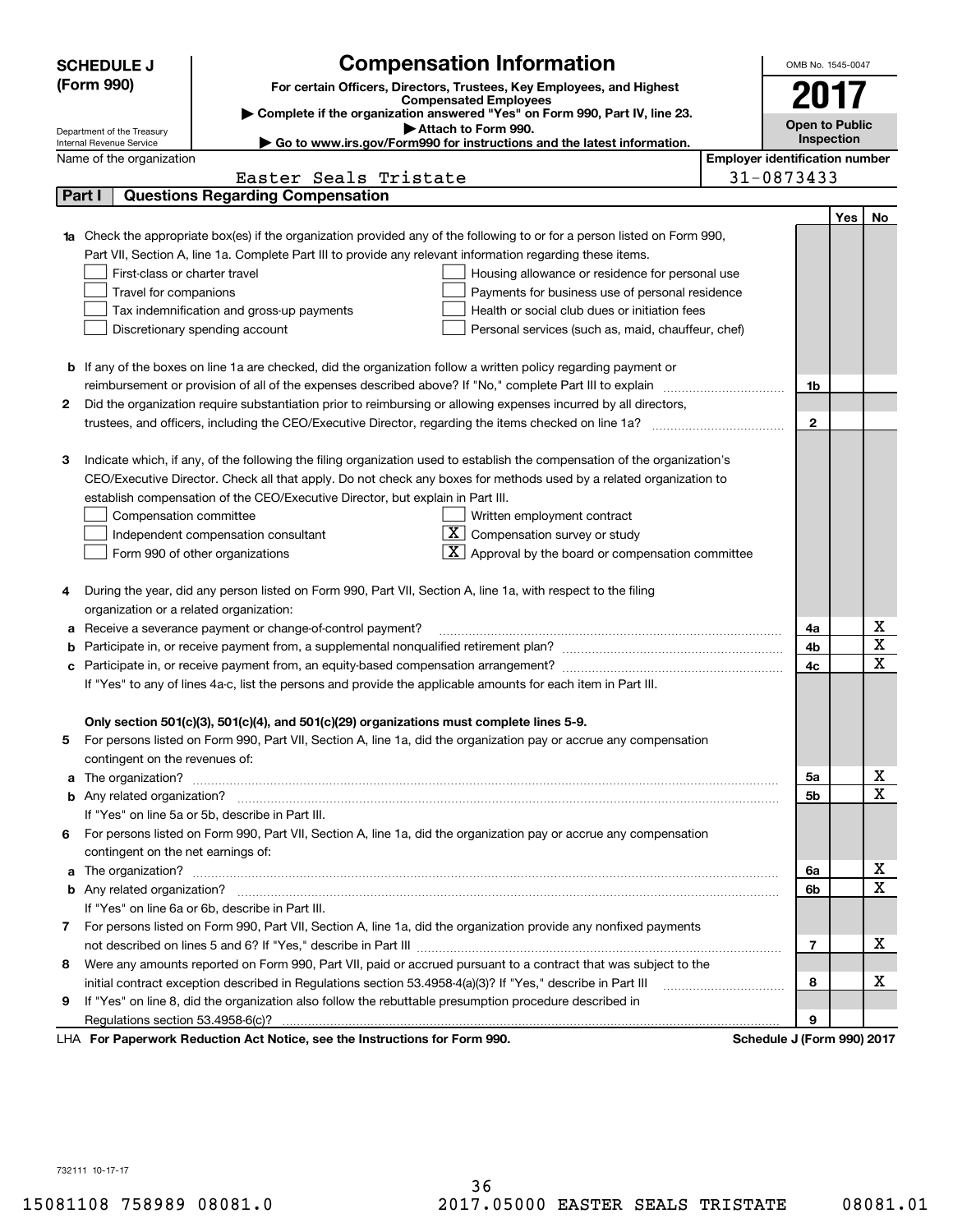### 31-0873433

**2**

## **Part II Officers, Directors, Trustees, Key Employees, and Highest Compensated Employees.**  Schedule J (Form 990) 2017 Page Use duplicate copies if additional space is needed.

For each individual whose compensation must be reported on Schedule J, report compensation from the organization on row (i) and from related organizations, described in the instructions, on row (ii). Do not list any individuals that aren't listed on Form 990, Part VII.

**Note:**  The sum of columns (B)(i)-(iii) for each listed individual must equal the total amount of Form 990, Part VII, Section A, line 1a, applicable column (D) and (E) amounts for that individual.

| (A) Name and Title |                    | (B) Breakdown of W-2 and/or 1099-MISC compensation |                                           |                                           | (C) Retirement and<br>other deferred | (D) Nontaxable<br>benefits | (E) Total of columns | (F) Compensation<br>in column (B)         |
|--------------------|--------------------|----------------------------------------------------|-------------------------------------------|-------------------------------------------|--------------------------------------|----------------------------|----------------------|-------------------------------------------|
|                    |                    | (i) Base<br>compensation                           | (ii) Bonus &<br>incentive<br>compensation | (iii) Other<br>reportable<br>compensation | compensation                         |                            | $(B)(i)-(D)$         | reported as deferred<br>on prior Form 990 |
| Pam Green<br>(1)   | (i)                | 163,595.                                           | $\overline{0}$ .                          | $\overline{\mathbf{0}}$ .                 | 1,857.                               | 10,550.                    | 176,002.             | 0.                                        |
| President & CEO    | <u>(ii)</u>        | $\overline{0}$ .                                   | $\overline{0}$ .                          | $\overline{0}$ .                          | $\overline{0}$ .                     | $\overline{0}$ .           | $\overline{0}$ .     | $\overline{0}$ .                          |
|                    | (i)                |                                                    |                                           |                                           |                                      |                            |                      |                                           |
|                    | <u>(ii)</u>        |                                                    |                                           |                                           |                                      |                            |                      |                                           |
|                    | (i)                |                                                    |                                           |                                           |                                      |                            |                      |                                           |
|                    | <u>(ii)</u>        |                                                    |                                           |                                           |                                      |                            |                      |                                           |
|                    | (i)                |                                                    |                                           |                                           |                                      |                            |                      |                                           |
|                    | (ii)               |                                                    |                                           |                                           |                                      |                            |                      |                                           |
|                    | (i)                |                                                    |                                           |                                           |                                      |                            |                      |                                           |
|                    | (ii)               |                                                    |                                           |                                           |                                      |                            |                      |                                           |
|                    | (i)                |                                                    |                                           |                                           |                                      |                            |                      |                                           |
|                    | (ii)               |                                                    |                                           |                                           |                                      |                            |                      |                                           |
|                    | (i)<br><u>(ii)</u> |                                                    |                                           |                                           |                                      |                            |                      |                                           |
|                    | (i)                |                                                    |                                           |                                           |                                      |                            |                      |                                           |
|                    | <u>(ii)</u>        |                                                    |                                           |                                           |                                      |                            |                      |                                           |
|                    | (i)                |                                                    |                                           |                                           |                                      |                            |                      |                                           |
|                    | <u>(ii)</u>        |                                                    |                                           |                                           |                                      |                            |                      |                                           |
|                    | (i)                |                                                    |                                           |                                           |                                      |                            |                      |                                           |
|                    | (ii)               |                                                    |                                           |                                           |                                      |                            |                      |                                           |
|                    | (i)                |                                                    |                                           |                                           |                                      |                            |                      |                                           |
|                    | (ii)               |                                                    |                                           |                                           |                                      |                            |                      |                                           |
|                    | (i)                |                                                    |                                           |                                           |                                      |                            |                      |                                           |
|                    | <u>(ii)</u>        |                                                    |                                           |                                           |                                      |                            |                      |                                           |
|                    | (i)                |                                                    |                                           |                                           |                                      |                            |                      |                                           |
|                    | (ii)               |                                                    |                                           |                                           |                                      |                            |                      |                                           |
|                    | $(\sf{i})$         |                                                    |                                           |                                           |                                      |                            |                      |                                           |
|                    | (ii)               |                                                    |                                           |                                           |                                      |                            |                      |                                           |
|                    | (i)                |                                                    |                                           |                                           |                                      |                            |                      |                                           |
|                    | <u>(ii)</u>        |                                                    |                                           |                                           |                                      |                            |                      |                                           |
|                    | (i)                |                                                    |                                           |                                           |                                      |                            |                      |                                           |
|                    | $\overline{}}$     |                                                    |                                           |                                           |                                      |                            |                      |                                           |

**Schedule J (Form 990) 2017**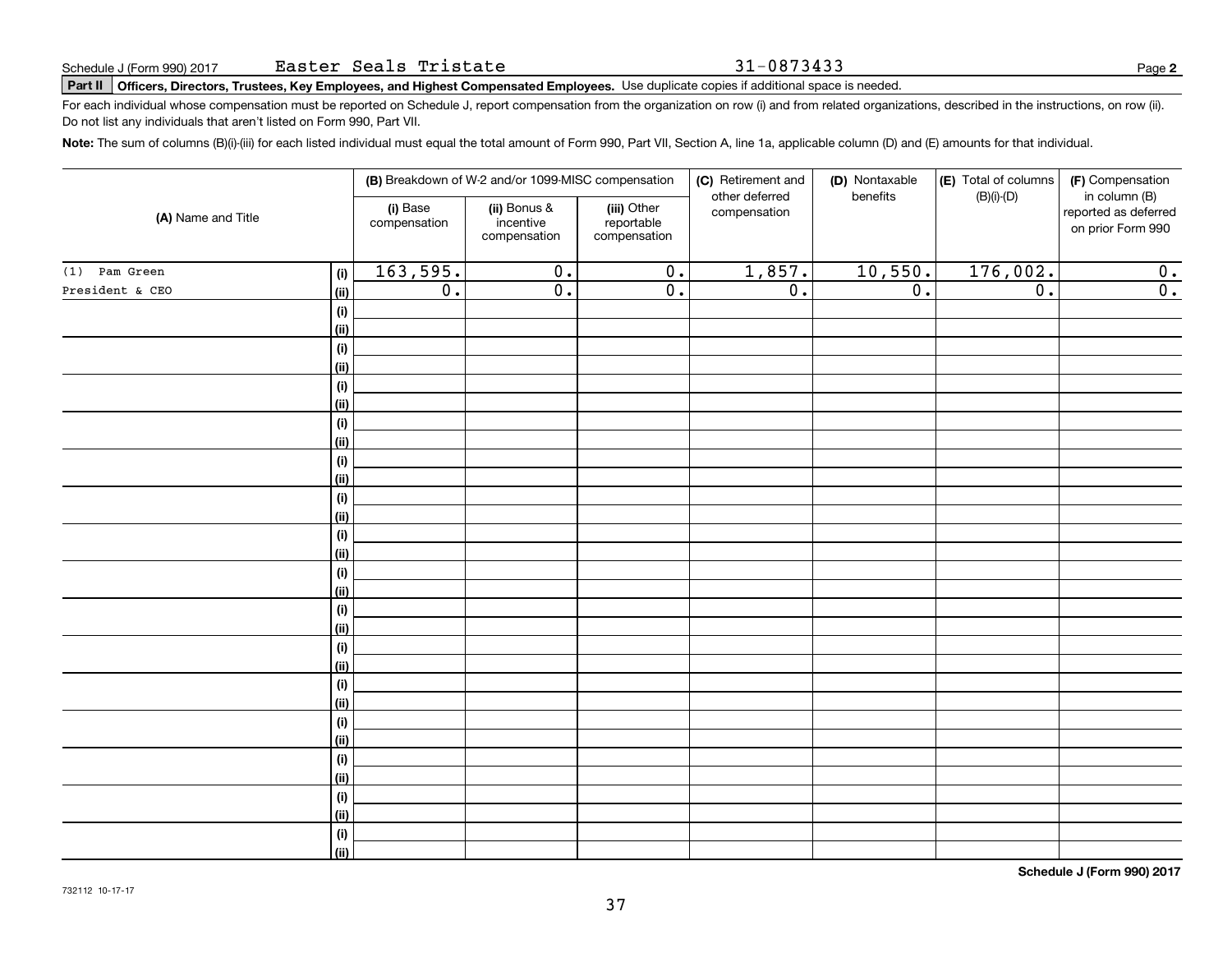### **Part III Supplemental Information**

Schedule J (Form 990) 2017 Easter Seals Tristate 31-0873433<br>
Part III Supplemental Information<br>
Provide the information, explanation, or descriptions required for Part I, lines 1a, 1b, 3, 4a, 4b, 4c, 5a, 5b, 6a, 6b, 7, and

**Schedule J (Form 990) 2017**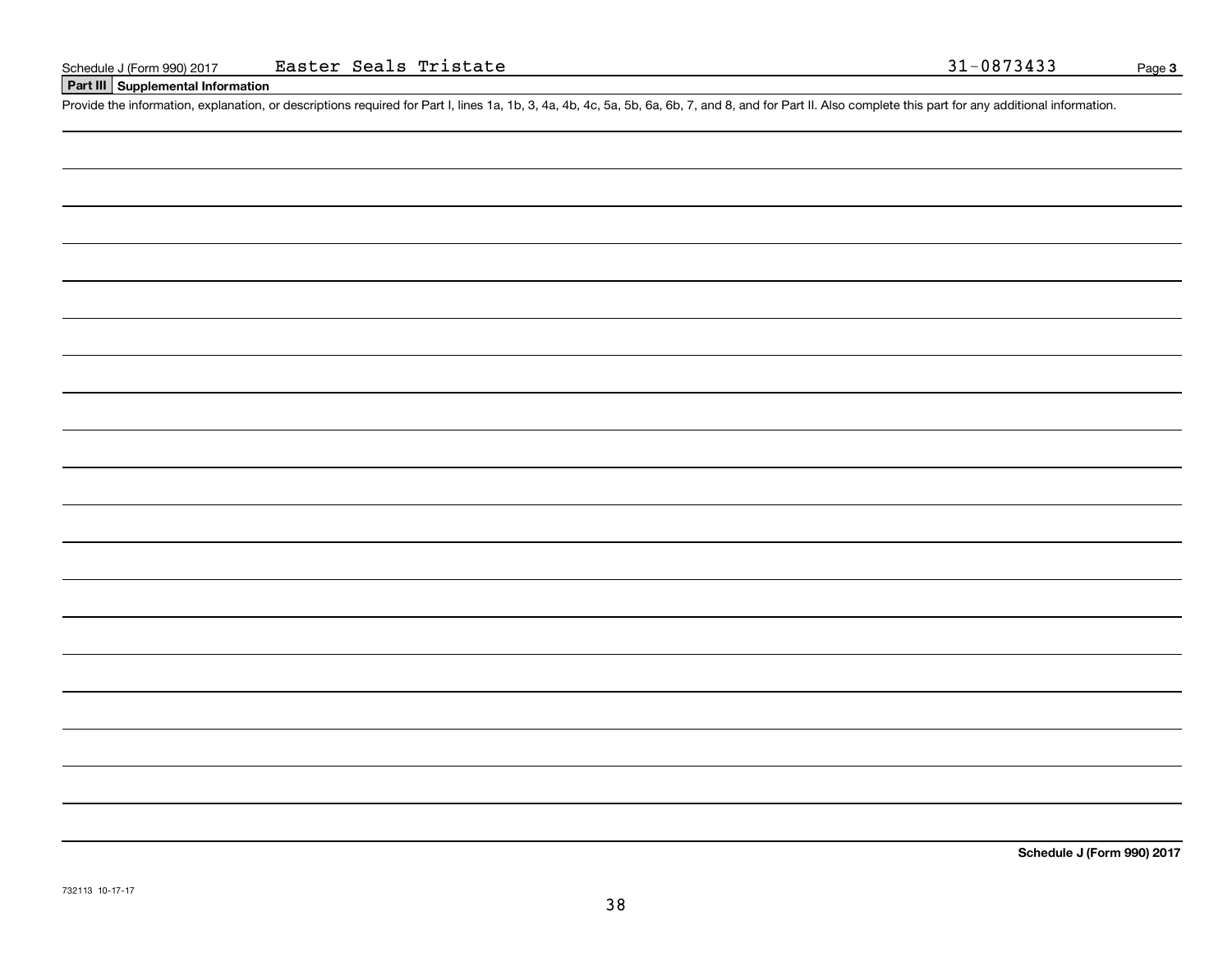**(Form 990 or 990-EZ)**

Department of the Treasury Internal Revenue Service Name of the organization

**Complete to provide information for responses to specific questions on Form 990 or 990-EZ or to provide any additional information. | Attach to Form 990 or 990-EZ. | Go to www.irs.gov/Form990 for the latest information. SCHEDULE O Supplemental Information to Form 990 or 990-EZ**



Easter Seals Tristate 1 131-0873433

Form 990, Part I, Line 1, Description of Organization Mission:

learn, work and play in our communities.

Form 990, Part III, Line 4d, Other Program Services:

Veteran Services- Easter Seals TriState's veteran services serves

local veterans in the areas of education, emergency and employment to

ensure that veterans successfully transition from military to civilian

life. Staffed by veterans, our veterans services employees understand

the challenges and needs of other veterans. Emergency assistance

through the Community OneSource hotline (1-513-878-2200) ensures that

veterans can call to access community services such as emergency food,

shelter, health services, financial assistance, and help accessing

military benefits. Employment services for veterans include resume and

job search assistance, interview skills, and learning how to translate

military experience into terms civilian hiring managers understand.

Disability Services (con't) - Easter Seals TriState assists older adults and persons with disabilities through the HomeChoice program to

move from institutional services and support systems to home and

community-based settings. Easter Seals TriState is part of a

community-wide effort to address health disparities for individuals

with disabilities. Exercise and nutrition classes, medical screenings,

and educational programs encourage a healthy lifestyle for a population

that has historically under-utilized community health services.

732211 09-07-17 LHA For Paperwork Reduction Act Notice, see the Instructions for Form 990 or 990-EZ. Schedule O (Form 990 or 990-EZ) (2017) Disability Services (con't) - Easter Seals TriState's Adult Day Service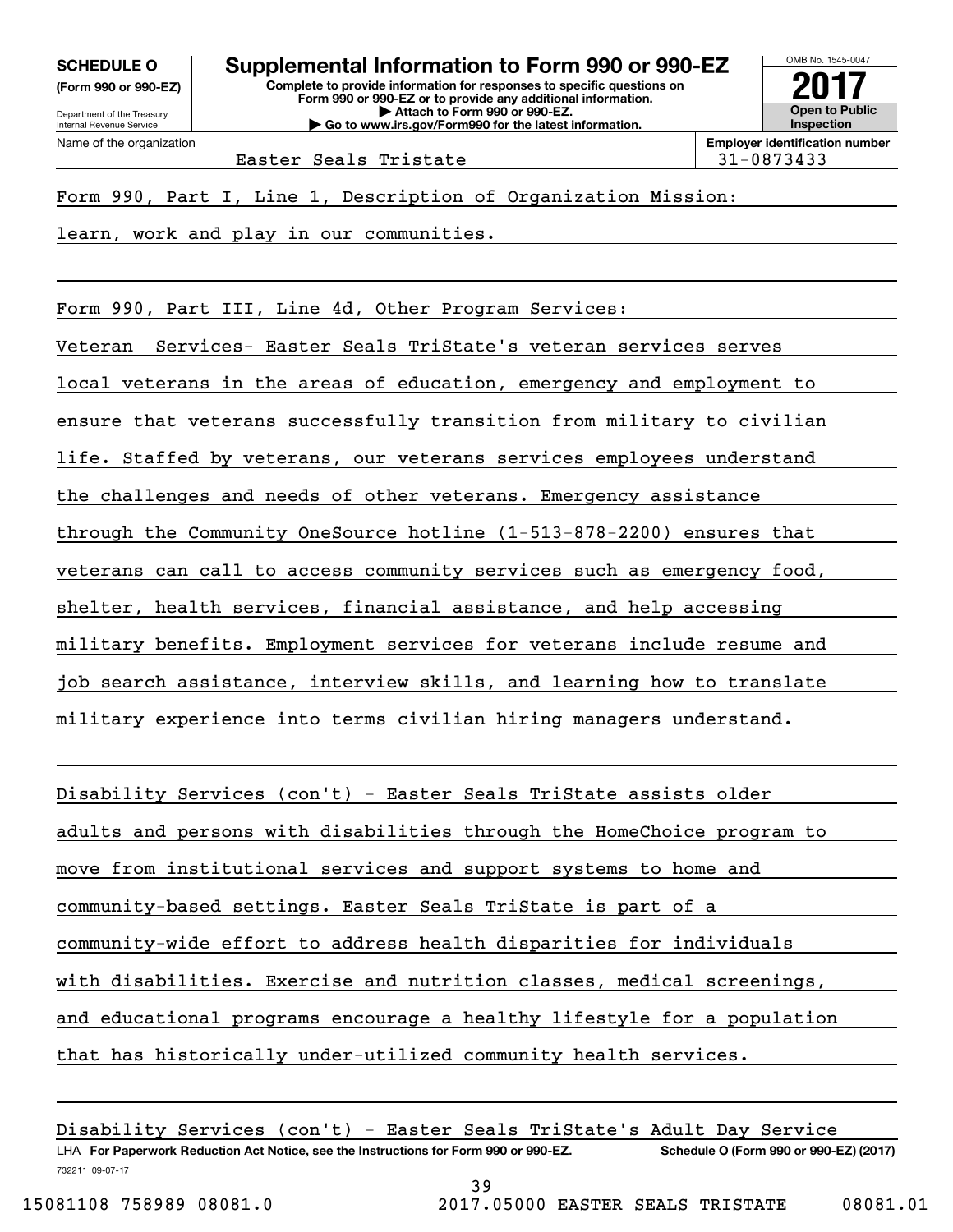| Schedule O (Form 990 or 990-EZ) (2017)                                      | Page 2                                              |
|-----------------------------------------------------------------------------|-----------------------------------------------------|
| Name of the organization<br>Easter Seals Tristate                           | <b>Employer identification number</b><br>31-0873433 |
| and Therapeutic Social Recreation programs assist senior and non-senior     |                                                     |
| adults with disabilities remain in the community and enjoy their            |                                                     |
| non-working day. Day services at one of our three locations include         |                                                     |
| physical exercise, social interaction, mental stimulation, and an           |                                                     |
| individual plan of care.                                                    |                                                     |
| Expenses $$447,707$ . including grants of $$0$ . Revenue $$0$ .             |                                                     |
|                                                                             |                                                     |
| Form 990, Part VI, Section B, line 11b:                                     |                                                     |
| The organization provides board members with a copy of the 990 prior to     |                                                     |
| filing.                                                                     |                                                     |
|                                                                             |                                                     |
| Form 990, Part VI, Section B, Line 12c:                                     |                                                     |
| Each year Easter Seals Tristate has all Board of Directors (Trustees) sign  |                                                     |
| a conflict of interest policy.                                              |                                                     |
|                                                                             |                                                     |
| Form 990, Part VI, Section B, Line 15:                                      |                                                     |
| An annual review is completed for all employees. Compensation for CEO,      |                                                     |
| Officers and Key Employees are approved by the Board of Directors           |                                                     |
| $(Trustees)$ .                                                              |                                                     |
|                                                                             |                                                     |
| Form 990, Part VI, Section C, Line 19:                                      |                                                     |
| Easter Seals Tristate makes its governing documents and conflict of         |                                                     |
| interest policy available upon requested . Our audited financial statements |                                                     |
| are made available on our website and upon request.                         |                                                     |
|                                                                             |                                                     |
| Form 990, Part XII Line 2c:                                                 |                                                     |
| The organization did not change its selection or oversight process          |                                                     |

40

during the tax year.

732212 09-07-17

**Schedule O (Form 990 or 990-EZ) (2017)**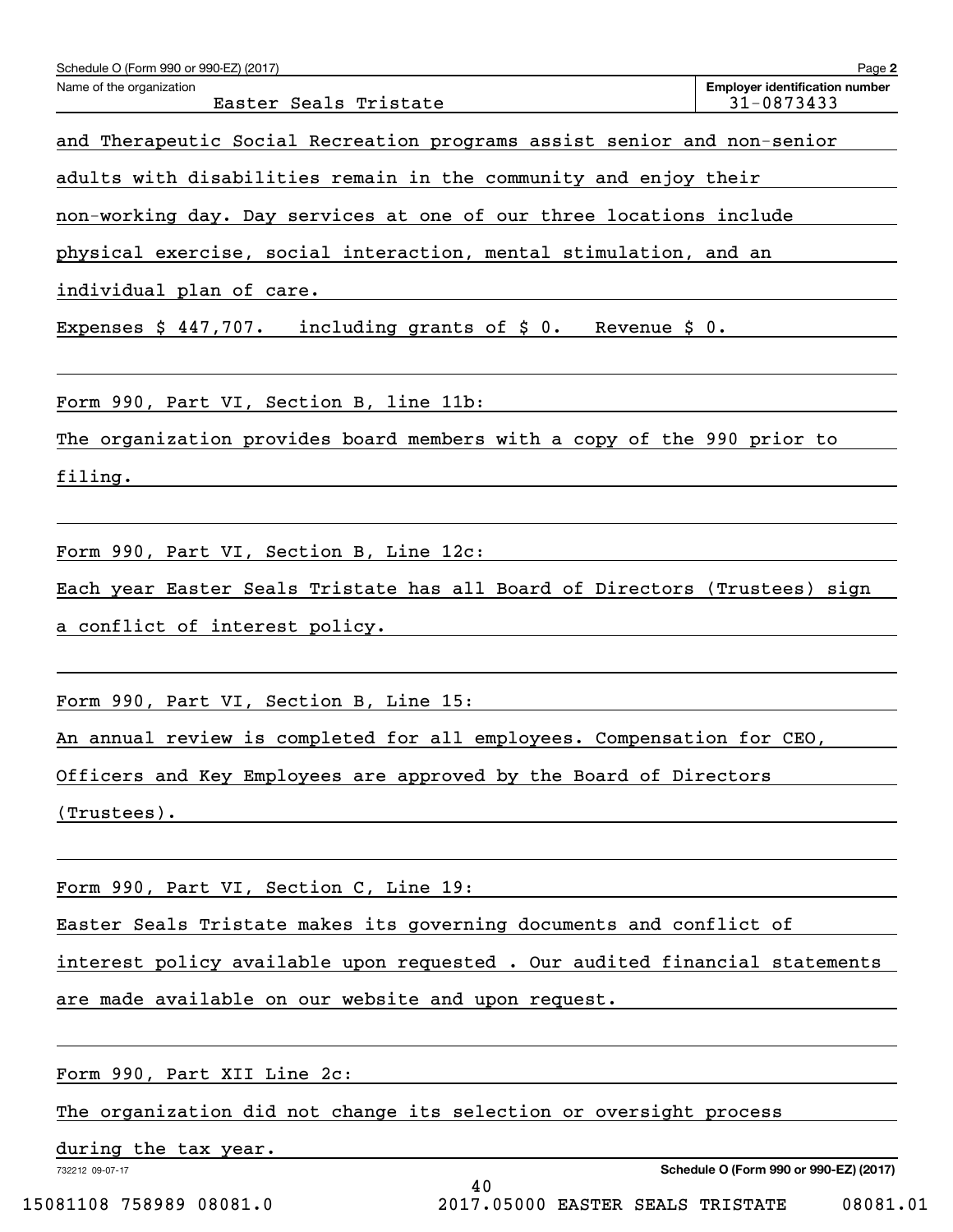| Name of the organization |                                                  |
|--------------------------|--------------------------------------------------|
| Easter Seals Tristate    | Employer identification number<br>$31 - 0873433$ |
|                          |                                                  |
|                          |                                                  |
|                          |                                                  |
|                          |                                                  |
|                          |                                                  |
|                          |                                                  |
|                          |                                                  |
|                          |                                                  |
|                          |                                                  |
|                          |                                                  |
|                          |                                                  |
|                          |                                                  |
|                          |                                                  |
|                          |                                                  |
|                          |                                                  |
|                          |                                                  |
|                          |                                                  |
|                          |                                                  |
|                          |                                                  |
|                          |                                                  |
|                          |                                                  |
|                          |                                                  |
|                          |                                                  |
|                          |                                                  |
|                          |                                                  |
|                          |                                                  |
|                          |                                                  |
|                          |                                                  |
|                          |                                                  |
|                          |                                                  |
|                          |                                                  |
|                          |                                                  |
|                          |                                                  |
|                          |                                                  |
|                          |                                                  |
|                          |                                                  |
|                          |                                                  |
|                          |                                                  |
|                          |                                                  |
|                          |                                                  |
|                          |                                                  |
|                          |                                                  |
|                          |                                                  |
|                          | Schedule O (Form 990 or 990-EZ) (2017)           |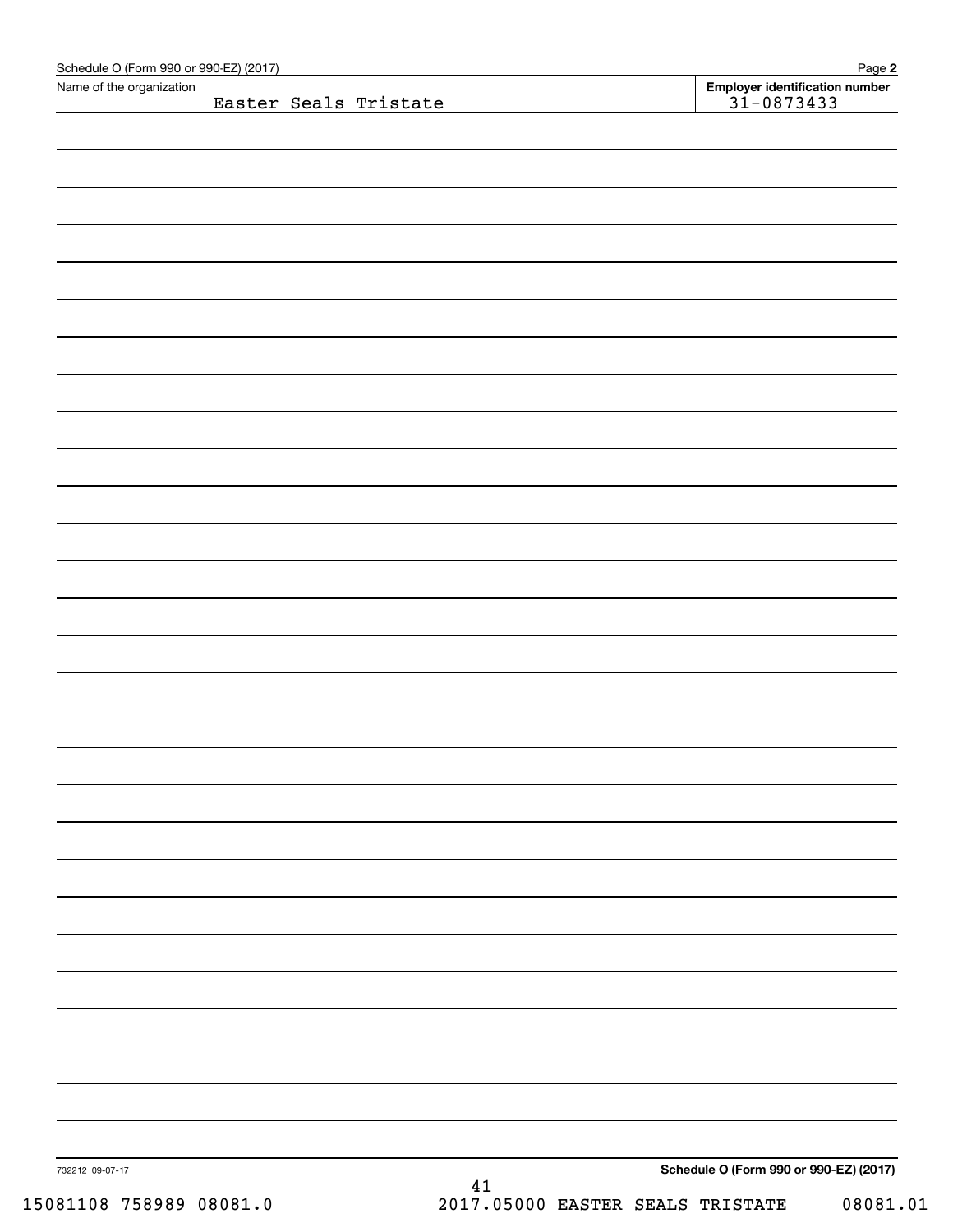732161 09-11-17 LHA

# **Related Organizations and Unrelated Partnerships**

**Complete if the organization answered "Yes" on Form 990, Part IV, line 33, 34, 35b, 36, or 37.** |

**Attach to Form 990.**  |

**Open to Public | Go to www.irs.gov/Form990 for instructions and the latest information. Inspection Employer identification number**

Name of the organization

### Easter Seals Tristate

**Part I Identification of Disregarded Entities.**  Complete if the organization answered "Yes" on Form 990, Part IV, line 33.

| (a)                                                             | (b)                     | (c)                                          | (d)          | (e)                        | (f)                          |
|-----------------------------------------------------------------|-------------------------|----------------------------------------------|--------------|----------------------------|------------------------------|
| Name, address, and EIN (if applicable)<br>of disregarded entity | Primary activity        | Legal domicile (state or<br>foreign country) | Total income | End-of-year assets         | Direct controlling<br>entity |
| Building Value, LLC - 56-2454082                                |                         |                                              |              |                            |                              |
| 2901 Gilbert Ave                                                |                         |                                              |              |                            | Easter Seals TriState,       |
| Cincinnati, OH 45206                                            | Retail & Deconstruction | Ohio                                         | 1,231,615.   | $301, 177.$ Inc.           |                              |
| InsideOut Studio, LLC - 31-0536671                              | Program Services        |                                              |              |                            |                              |
| 2901 Gilbert Ave                                                | lindividuals with       |                                              |              |                            | Easter Seals TriState.       |
| Cincinnati OH 45206                                             | disablities             | Ohio                                         | 177,467.     | $80,736.$ [Inc.            |                              |
| Easter Seals TriState Foundation LLC -                          |                         |                                              |              |                            |                              |
| 31-0873433, 2901 Gilbert Ave, Cincinnati, OH                    |                         |                                              |              |                            | Easter Seals TriState.       |
| 45206                                                           | Investment income       | Ohio                                         | 385, 523.    | $2,632,617.$ $\text{Inc.}$ |                              |
| Easter Seals TriState PLP, LLC - 47-2932074                     |                         |                                              |              |                            |                              |
| 2901 Gilbert Ave                                                | Contract Employment     |                                              |              |                            | Easter Seals TriState        |
| Cincinnati, OH 45206                                            | Services                | <b>Ohio</b>                                  | 106,328.     | $7,460.$ $Inc.$            |                              |

**Identification of Related Tax-Exempt Organizations.** Complete if the organization answered "Yes" on Form 990, Part IV, line 34, because it had one or more related tax-exempt **Part II** organizations during the tax year.

| (a)<br>Name, address, and EIN<br>of related organization | (b)<br>Primary activity | (c)<br>Legal domicile (state or<br>foreign country) | (d)<br><b>Exempt Code</b><br>section | (e)<br>Public charity<br>status (if section | (f)<br>Direct controlling<br>entity | $(g)$<br>Section 512(b)(13) | controlled<br>entity? |
|----------------------------------------------------------|-------------------------|-----------------------------------------------------|--------------------------------------|---------------------------------------------|-------------------------------------|-----------------------------|-----------------------|
|                                                          |                         |                                                     |                                      | 501(c)(3)                                   |                                     | Yes                         | No                    |
|                                                          |                         |                                                     |                                      |                                             |                                     |                             |                       |
|                                                          |                         |                                                     |                                      |                                             |                                     |                             |                       |
|                                                          |                         |                                                     |                                      |                                             |                                     |                             |                       |
|                                                          |                         |                                                     |                                      |                                             |                                     |                             |                       |
|                                                          |                         |                                                     |                                      |                                             |                                     |                             |                       |
|                                                          |                         |                                                     |                                      |                                             |                                     |                             |                       |
|                                                          |                         |                                                     |                                      |                                             |                                     |                             |                       |
|                                                          |                         |                                                     |                                      |                                             |                                     |                             |                       |
|                                                          |                         |                                                     |                                      |                                             |                                     |                             |                       |
|                                                          |                         |                                                     |                                      |                                             |                                     |                             |                       |
|                                                          |                         |                                                     |                                      |                                             |                                     |                             |                       |

**For Paperwork Reduction Act Notice, see the Instructions for Form 990. Schedule R (Form 990) 2017**

**SCHEDULE R**

**(Form 990)**

Department of the Treasury Internal Revenue Service

**2017**

31-0873433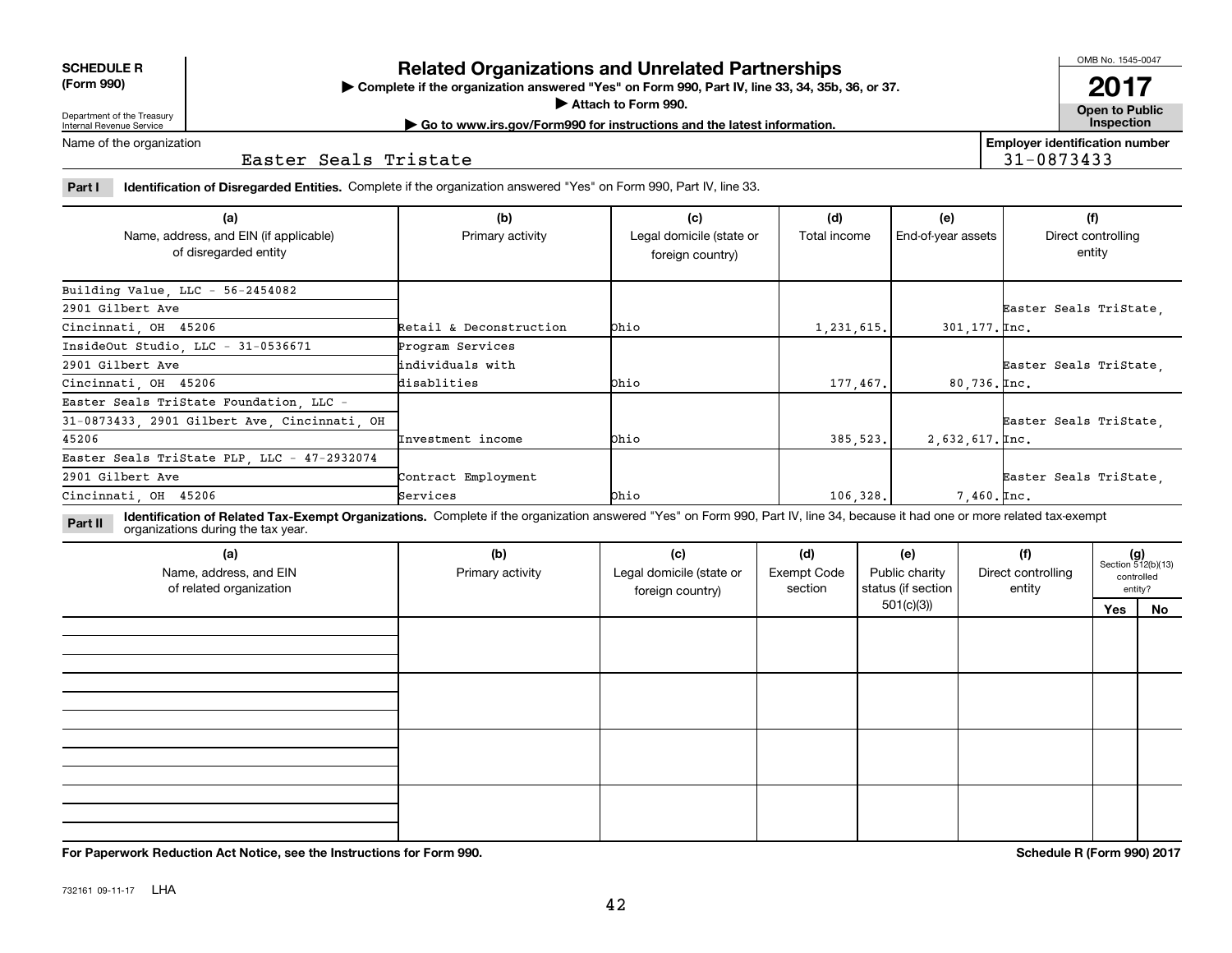### **Part I Continuation of Identification of Disregarded Entities**

| Name, address, and EIN<br>Primary activity<br>Legal domicile (state or<br>End-of-year assets<br>Direct controlling<br>Total income<br>of disregarded entity<br>entity<br>foreign country)<br>Easter Seals TriState Spring Grove, LLC -<br>31-0873433, 2901 Gilbert Ave, Cincinnati, OH<br>Easter Seals TriState,<br>45206<br>Facilities operation<br>$0.$ Inc.<br>Ohio<br>0.<br>Easter Seals TriState, Gilbert, LLC -<br>31-0873433, 2901 Gilbert Ave, Cincinnati, OH<br>Easter Seals TriState,<br>45206<br>Facilities operation<br>bhio<br>0.<br>$0.$ Inc.<br>Easter Seals TriState, LLC - 31-0873433 |
|--------------------------------------------------------------------------------------------------------------------------------------------------------------------------------------------------------------------------------------------------------------------------------------------------------------------------------------------------------------------------------------------------------------------------------------------------------------------------------------------------------------------------------------------------------------------------------------------------------|
|                                                                                                                                                                                                                                                                                                                                                                                                                                                                                                                                                                                                        |
|                                                                                                                                                                                                                                                                                                                                                                                                                                                                                                                                                                                                        |
|                                                                                                                                                                                                                                                                                                                                                                                                                                                                                                                                                                                                        |
|                                                                                                                                                                                                                                                                                                                                                                                                                                                                                                                                                                                                        |
|                                                                                                                                                                                                                                                                                                                                                                                                                                                                                                                                                                                                        |
|                                                                                                                                                                                                                                                                                                                                                                                                                                                                                                                                                                                                        |
|                                                                                                                                                                                                                                                                                                                                                                                                                                                                                                                                                                                                        |
|                                                                                                                                                                                                                                                                                                                                                                                                                                                                                                                                                                                                        |
|                                                                                                                                                                                                                                                                                                                                                                                                                                                                                                                                                                                                        |
|                                                                                                                                                                                                                                                                                                                                                                                                                                                                                                                                                                                                        |
| 2901 Gilbert Ave<br>Easter Seals TriState,                                                                                                                                                                                                                                                                                                                                                                                                                                                                                                                                                             |
| Facilities operation<br>Cincinnati, OH 45206<br><b>Chio</b><br>16, 244, 548.<br>$6, 189, 105.$ Inc.                                                                                                                                                                                                                                                                                                                                                                                                                                                                                                    |
| ESYB LLC                                                                                                                                                                                                                                                                                                                                                                                                                                                                                                                                                                                               |
| 2901 Gilbert Ave<br>Rehabilitate and sell<br>Easter Seals TriState,                                                                                                                                                                                                                                                                                                                                                                                                                                                                                                                                    |
| Cincinnati, OH 45206<br>0.<br><b>Chio</b><br>$39,790.$ $\text{Inc.}$<br>property                                                                                                                                                                                                                                                                                                                                                                                                                                                                                                                       |
|                                                                                                                                                                                                                                                                                                                                                                                                                                                                                                                                                                                                        |
|                                                                                                                                                                                                                                                                                                                                                                                                                                                                                                                                                                                                        |
|                                                                                                                                                                                                                                                                                                                                                                                                                                                                                                                                                                                                        |
|                                                                                                                                                                                                                                                                                                                                                                                                                                                                                                                                                                                                        |
|                                                                                                                                                                                                                                                                                                                                                                                                                                                                                                                                                                                                        |
|                                                                                                                                                                                                                                                                                                                                                                                                                                                                                                                                                                                                        |
|                                                                                                                                                                                                                                                                                                                                                                                                                                                                                                                                                                                                        |
|                                                                                                                                                                                                                                                                                                                                                                                                                                                                                                                                                                                                        |
|                                                                                                                                                                                                                                                                                                                                                                                                                                                                                                                                                                                                        |
|                                                                                                                                                                                                                                                                                                                                                                                                                                                                                                                                                                                                        |
|                                                                                                                                                                                                                                                                                                                                                                                                                                                                                                                                                                                                        |
|                                                                                                                                                                                                                                                                                                                                                                                                                                                                                                                                                                                                        |
|                                                                                                                                                                                                                                                                                                                                                                                                                                                                                                                                                                                                        |
|                                                                                                                                                                                                                                                                                                                                                                                                                                                                                                                                                                                                        |
|                                                                                                                                                                                                                                                                                                                                                                                                                                                                                                                                                                                                        |
|                                                                                                                                                                                                                                                                                                                                                                                                                                                                                                                                                                                                        |
|                                                                                                                                                                                                                                                                                                                                                                                                                                                                                                                                                                                                        |
|                                                                                                                                                                                                                                                                                                                                                                                                                                                                                                                                                                                                        |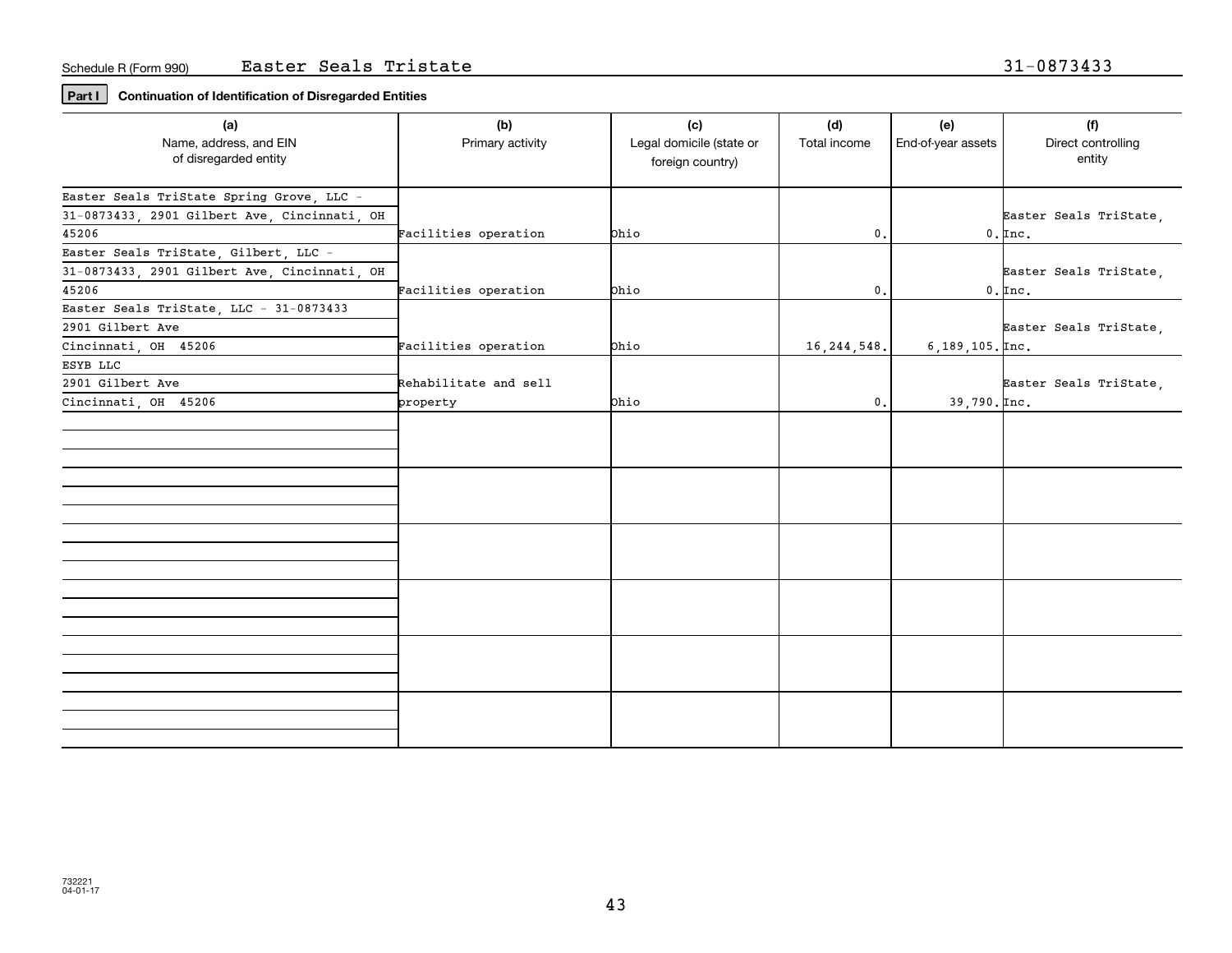### Schedule R (Form 990) 2017 **Easter Seals Tristate** 31-0873433 <sub>Page</sub>

**Identification of Related Organizations Taxable as a Partnership.** Complete if the organization answered "Yes" on Form 990, Part IV, line 34, because it had one or more related **Part III** organizations treated as a partnership during the tax year.

| (b)              | (c)      | (d)                                       | (e)                | (f)            | (g)                                                                            |                       |    | (i)                                                   | (j) | (k)                                                                                                                  |  |
|------------------|----------|-------------------------------------------|--------------------|----------------|--------------------------------------------------------------------------------|-----------------------|----|-------------------------------------------------------|-----|----------------------------------------------------------------------------------------------------------------------|--|
| Primary activity |          | Direct controlling                        | Predominant income | Share of total | Share of                                                                       |                       |    | Code V-UBI                                            |     |                                                                                                                      |  |
|                  |          |                                           |                    |                |                                                                                |                       |    |                                                       |     |                                                                                                                      |  |
|                  | country) |                                           |                    |                |                                                                                |                       | No |                                                       |     |                                                                                                                      |  |
|                  |          |                                           |                    |                |                                                                                |                       |    |                                                       |     |                                                                                                                      |  |
|                  |          |                                           |                    |                |                                                                                |                       |    |                                                       |     |                                                                                                                      |  |
|                  |          |                                           |                    |                |                                                                                |                       |    |                                                       |     |                                                                                                                      |  |
|                  |          |                                           |                    |                |                                                                                |                       |    |                                                       |     |                                                                                                                      |  |
|                  |          |                                           |                    |                |                                                                                |                       |    |                                                       |     |                                                                                                                      |  |
|                  |          |                                           |                    |                |                                                                                |                       |    |                                                       |     |                                                                                                                      |  |
|                  |          |                                           |                    |                |                                                                                |                       |    |                                                       |     |                                                                                                                      |  |
|                  |          |                                           |                    |                |                                                                                |                       |    |                                                       |     |                                                                                                                      |  |
|                  |          |                                           |                    |                |                                                                                |                       |    |                                                       |     |                                                                                                                      |  |
|                  |          |                                           |                    |                |                                                                                |                       |    |                                                       |     |                                                                                                                      |  |
|                  |          |                                           |                    |                |                                                                                |                       |    |                                                       |     |                                                                                                                      |  |
|                  |          |                                           |                    |                |                                                                                |                       |    |                                                       |     |                                                                                                                      |  |
|                  |          |                                           |                    |                |                                                                                |                       |    |                                                       |     |                                                                                                                      |  |
|                  |          |                                           |                    |                |                                                                                |                       |    |                                                       |     |                                                                                                                      |  |
|                  |          |                                           |                    |                |                                                                                |                       |    |                                                       |     |                                                                                                                      |  |
|                  |          |                                           |                    |                |                                                                                |                       |    |                                                       |     |                                                                                                                      |  |
|                  |          | Legal<br>domicile<br>(state or<br>foreign | entity             |                | (related, unrelated,<br>excluded from tax under<br>sections 512-514)<br>income | end-of-year<br>assets |    | (h)<br>Disproportionate<br>allocations?<br>$Yes \mid$ |     | General or Percentage<br>managing ownership<br>partner?<br>amount in box<br>20 of Schedule<br>K-1 (Form 1065) Yes No |  |

**Identification of Related Organizations Taxable as a Corporation or Trust.** Complete if the organization answered "Yes" on Form 990, Part IV, line 34, because it had one or more related **Part IV** organizations treated as a corporation or trust during the tax year.

| (a)<br>Name, address, and EIN<br>of related organization | (b)<br>Primary activity | (c)<br>Legal domicile<br>(state or<br>foreign | (d)<br>Direct controlling<br>entity | (e)<br>Type of entity<br>(C corp, S corp,<br>or trust) | (f)<br>Share of total<br>income | (g)<br>Share of<br>end-of-year<br>assets | (h)<br>Percentage<br>ownership | $\begin{array}{c} \textbf{(i)}\\ \text{Section}\\ 512 \text{(b)} \text{(13)}\\ \text{controlled}\\ \text{entity?} \end{array}$ |
|----------------------------------------------------------|-------------------------|-----------------------------------------------|-------------------------------------|--------------------------------------------------------|---------------------------------|------------------------------------------|--------------------------------|--------------------------------------------------------------------------------------------------------------------------------|
|                                                          |                         | country)                                      |                                     |                                                        |                                 |                                          |                                | Yes No                                                                                                                         |
|                                                          |                         |                                               |                                     |                                                        |                                 |                                          |                                |                                                                                                                                |
|                                                          |                         |                                               |                                     |                                                        |                                 |                                          |                                |                                                                                                                                |
|                                                          |                         |                                               |                                     |                                                        |                                 |                                          |                                |                                                                                                                                |
|                                                          |                         |                                               |                                     |                                                        |                                 |                                          |                                |                                                                                                                                |
|                                                          |                         |                                               |                                     |                                                        |                                 |                                          |                                |                                                                                                                                |
|                                                          |                         |                                               |                                     |                                                        |                                 |                                          |                                |                                                                                                                                |
|                                                          |                         |                                               |                                     |                                                        |                                 |                                          |                                |                                                                                                                                |
|                                                          |                         |                                               |                                     |                                                        |                                 |                                          |                                |                                                                                                                                |
|                                                          |                         |                                               |                                     |                                                        |                                 |                                          |                                |                                                                                                                                |
|                                                          |                         |                                               |                                     |                                                        |                                 |                                          |                                |                                                                                                                                |
|                                                          |                         |                                               |                                     |                                                        |                                 |                                          |                                |                                                                                                                                |
|                                                          |                         |                                               |                                     |                                                        |                                 |                                          |                                |                                                                                                                                |
|                                                          |                         |                                               |                                     |                                                        |                                 |                                          |                                |                                                                                                                                |
|                                                          |                         |                                               |                                     |                                                        |                                 |                                          |                                |                                                                                                                                |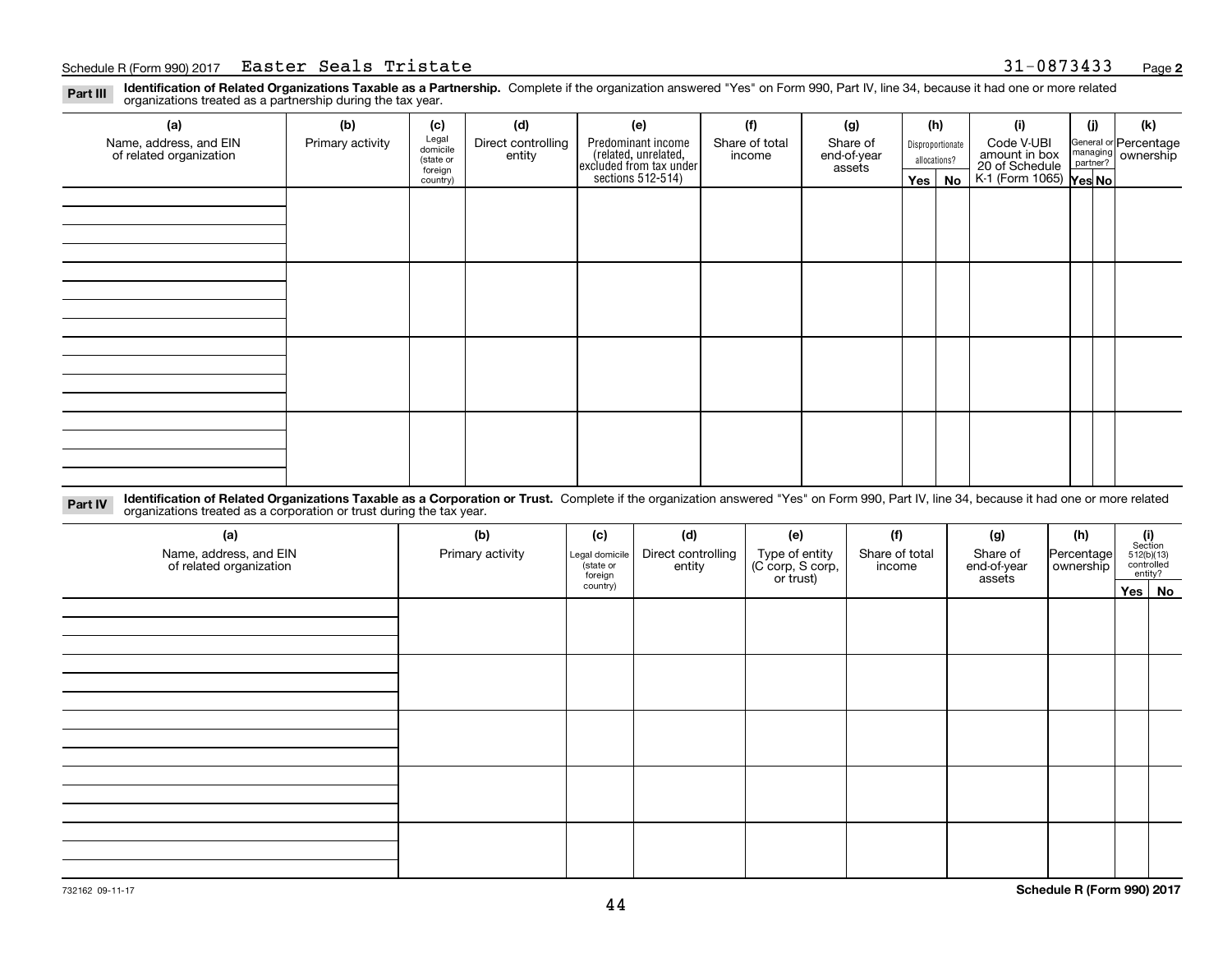### Schedule R (Form 990) 2017 **Easter Seals Tristate** 31-0873433 <sub>Page</sub>

**Part V** T**ransactions With Related Organizations.** Complete if the organization answered "Yes" on Form 990, Part IV, line 34, 35b, or 36.

| Note: Complete line 1 if any entity is listed in Parts II, III, or IV of this schedule. |                                                                                                                                                                                                                                      |                |  |  |  |  |  |
|-----------------------------------------------------------------------------------------|--------------------------------------------------------------------------------------------------------------------------------------------------------------------------------------------------------------------------------------|----------------|--|--|--|--|--|
|                                                                                         | During the tax year, did the organization engage in any of the following transactions with one or more related organizations listed in Parts II-IV?                                                                                  |                |  |  |  |  |  |
|                                                                                         |                                                                                                                                                                                                                                      | 1a             |  |  |  |  |  |
|                                                                                         | b Gift, grant, or capital contribution to related organization(s) manufactured contains and contribution to related organization(s)                                                                                                  | 1 <sub>b</sub> |  |  |  |  |  |
|                                                                                         | c Gift, grant, or capital contribution from related organization(s) manufaction contribution from related organization(s) manufaction contribution from related organization(s) manufaction contribution from related organiza       | 1c             |  |  |  |  |  |
|                                                                                         |                                                                                                                                                                                                                                      | 1d             |  |  |  |  |  |
|                                                                                         |                                                                                                                                                                                                                                      | 1e             |  |  |  |  |  |
|                                                                                         |                                                                                                                                                                                                                                      |                |  |  |  |  |  |
|                                                                                         | f Dividends from related organization(s) manufactured contains and contained a series of the contact of the contact of the contact of the contact of the contact of the contact of the contact of the contact of the contact o       | 1f             |  |  |  |  |  |
|                                                                                         | g Sale of assets to related organization(s) www.assettion.com/www.assettion.com/www.assettion.com/www.assettion.com/www.assettion.com/www.assettion.com/www.assettion.com/www.assettion.com/www.assettion.com/www.assettion.co       | 1 <sub>q</sub> |  |  |  |  |  |
|                                                                                         | h Purchase of assets from related organization(s) www.assettion.com/www.assettion.com/www.assettion.com/www.assettion.com/www.assettion.com/www.assettion.com/www.assettion.com/www.assettion.com/www.assettion.com/www.assett       | 1h             |  |  |  |  |  |
|                                                                                         |                                                                                                                                                                                                                                      | 1i             |  |  |  |  |  |
|                                                                                         | 1i.<br>Lease of facilities, equipment, or other assets to related organization(s) manufaction content to the content of the content of the content of the content of the content of the content of the content of the content of the |                |  |  |  |  |  |
|                                                                                         |                                                                                                                                                                                                                                      |                |  |  |  |  |  |
|                                                                                         | k Lease of facilities, equipment, or other assets from related organization(s) manufaction content and content to the content of facilities, equipment, or other assets from related organization(s) manufaction content and c       | 1k             |  |  |  |  |  |
|                                                                                         | Performance of services or membership or fundraising solicitations for related organization(s) manufaction.community content and services or membership or fundraising solicitations for related organization(s) manufaction.c       | 11             |  |  |  |  |  |
|                                                                                         |                                                                                                                                                                                                                                      | 1m             |  |  |  |  |  |
|                                                                                         |                                                                                                                                                                                                                                      | 1n             |  |  |  |  |  |
|                                                                                         | o Sharing of paid employees with related organization(s) <b>contracts</b> and account to the contract of the contract or starting of paid employees with related organization(s)                                                     | 10             |  |  |  |  |  |
|                                                                                         |                                                                                                                                                                                                                                      |                |  |  |  |  |  |
|                                                                                         | p Reimbursement paid to related organization(s) for expenses [111] and the material content of the set of the set of the set of the set of the set of the set of the set of the set of the set of the set of the set of the se       | 1p             |  |  |  |  |  |
|                                                                                         |                                                                                                                                                                                                                                      | 1q             |  |  |  |  |  |
|                                                                                         |                                                                                                                                                                                                                                      |                |  |  |  |  |  |
|                                                                                         |                                                                                                                                                                                                                                      | 1r             |  |  |  |  |  |
|                                                                                         |                                                                                                                                                                                                                                      | 1s             |  |  |  |  |  |

**2**If the answer to any of the above is "Yes," see the instructions for information on who must complete this line, including covered relationships and transaction thresholds. **(a)(b) (c) (d)**

|     | Name of related organization | יש)<br>Transaction<br>type (a-s) | Amount involved | Method of determining amount involved |
|-----|------------------------------|----------------------------------|-----------------|---------------------------------------|
| (1) |                              |                                  |                 |                                       |
| (2) |                              |                                  |                 |                                       |
| (3) |                              |                                  |                 |                                       |
| (4) |                              |                                  |                 |                                       |
| (5) |                              |                                  |                 |                                       |
| (6) |                              |                                  |                 |                                       |

 $\overline{\phantom{a}}$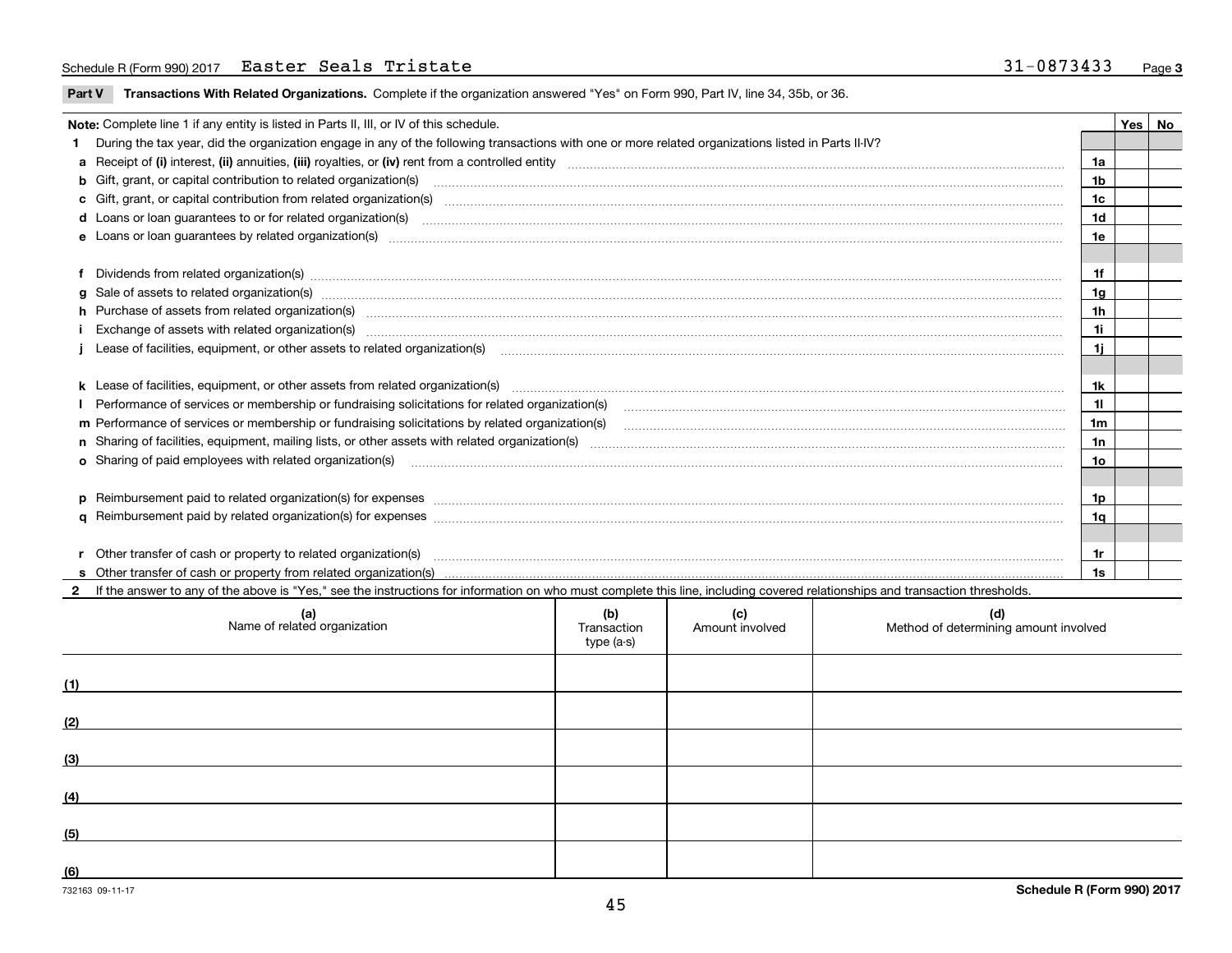#### Schedule R (Form 990) 2017 **Easter Seals Tristate** 31-0873433 <sub>Page</sub>

**Part VI Unrelated Organizations Taxable as a Partnership. Complete if the organization answered "Yes" on Form 990, Part IV, line 37.** 

Provide the following information for each entity taxed as a partnership through which the organization conducted more than five percent of its activities (measured by total assets or gross revenue) that was not a related organization. See instructions regarding exclusion for certain investment partnerships.

| ັ                      | ັ<br>ັ           |                   |                                                                                            |                                                                                               |          |             |                                  |  |                                                                                                  |        |     |
|------------------------|------------------|-------------------|--------------------------------------------------------------------------------------------|-----------------------------------------------------------------------------------------------|----------|-------------|----------------------------------|--|--------------------------------------------------------------------------------------------------|--------|-----|
| (a)                    | (b)              | (c)               | (d)                                                                                        | $(e)$<br>Are all                                                                              | (f)      | (g)         | (h)                              |  | (i)                                                                                              | (i)    | (k) |
| Name, address, and EIN | Primary activity | Legal domicile    |                                                                                            |                                                                                               | Share of | Share of    |                                  |  |                                                                                                  |        |     |
| of entity              |                  | (state or foreign | Predominant income<br>(related, unrelated,<br>excluded from tax under<br>sections 512-514) | $\begin{array}{c}\n\text{partners} & \text{sec.} \\ 501(c)(3) & \text{orgs.?} \\ \end{array}$ | total    | end-of-year | Disproportionate<br>allocations? |  | Code V-UBI<br>amount in box 20 managing<br>of Schedule K-1<br>(Form 1065)<br>$\overline{Yes}$ No |        |     |
|                        |                  | country)          |                                                                                            |                                                                                               | income   | assets      |                                  |  |                                                                                                  |        |     |
|                        |                  |                   |                                                                                            | Yes No                                                                                        |          |             | Yes No                           |  |                                                                                                  | Yes No |     |
|                        |                  |                   |                                                                                            |                                                                                               |          |             |                                  |  |                                                                                                  |        |     |
|                        |                  |                   |                                                                                            |                                                                                               |          |             |                                  |  |                                                                                                  |        |     |
|                        |                  |                   |                                                                                            |                                                                                               |          |             |                                  |  |                                                                                                  |        |     |
|                        |                  |                   |                                                                                            |                                                                                               |          |             |                                  |  |                                                                                                  |        |     |
|                        |                  |                   |                                                                                            |                                                                                               |          |             |                                  |  |                                                                                                  |        |     |
|                        |                  |                   |                                                                                            |                                                                                               |          |             |                                  |  |                                                                                                  |        |     |
|                        |                  |                   |                                                                                            |                                                                                               |          |             |                                  |  |                                                                                                  |        |     |
|                        |                  |                   |                                                                                            |                                                                                               |          |             |                                  |  |                                                                                                  |        |     |
|                        |                  |                   |                                                                                            |                                                                                               |          |             |                                  |  |                                                                                                  |        |     |
|                        |                  |                   |                                                                                            |                                                                                               |          |             |                                  |  |                                                                                                  |        |     |
|                        |                  |                   |                                                                                            |                                                                                               |          |             |                                  |  |                                                                                                  |        |     |
|                        |                  |                   |                                                                                            |                                                                                               |          |             |                                  |  |                                                                                                  |        |     |
|                        |                  |                   |                                                                                            |                                                                                               |          |             |                                  |  |                                                                                                  |        |     |
|                        |                  |                   |                                                                                            |                                                                                               |          |             |                                  |  |                                                                                                  |        |     |
|                        |                  |                   |                                                                                            |                                                                                               |          |             |                                  |  |                                                                                                  |        |     |
|                        |                  |                   |                                                                                            |                                                                                               |          |             |                                  |  |                                                                                                  |        |     |
|                        |                  |                   |                                                                                            |                                                                                               |          |             |                                  |  |                                                                                                  |        |     |
|                        |                  |                   |                                                                                            |                                                                                               |          |             |                                  |  |                                                                                                  |        |     |
|                        |                  |                   |                                                                                            |                                                                                               |          |             |                                  |  |                                                                                                  |        |     |
|                        |                  |                   |                                                                                            |                                                                                               |          |             |                                  |  |                                                                                                  |        |     |
|                        |                  |                   |                                                                                            |                                                                                               |          |             |                                  |  |                                                                                                  |        |     |
|                        |                  |                   |                                                                                            |                                                                                               |          |             |                                  |  |                                                                                                  |        |     |
|                        |                  |                   |                                                                                            |                                                                                               |          |             |                                  |  |                                                                                                  |        |     |
|                        |                  |                   |                                                                                            |                                                                                               |          |             |                                  |  |                                                                                                  |        |     |
|                        |                  |                   |                                                                                            |                                                                                               |          |             |                                  |  |                                                                                                  |        |     |
|                        |                  |                   |                                                                                            |                                                                                               |          |             |                                  |  |                                                                                                  |        |     |
|                        |                  |                   |                                                                                            |                                                                                               |          |             |                                  |  |                                                                                                  |        |     |
|                        |                  |                   |                                                                                            |                                                                                               |          |             |                                  |  |                                                                                                  |        |     |
|                        |                  |                   |                                                                                            |                                                                                               |          |             |                                  |  |                                                                                                  |        |     |
|                        |                  |                   |                                                                                            |                                                                                               |          |             |                                  |  |                                                                                                  |        |     |
|                        |                  |                   |                                                                                            |                                                                                               |          |             |                                  |  |                                                                                                  |        |     |
|                        |                  |                   |                                                                                            |                                                                                               |          |             |                                  |  |                                                                                                  |        |     |
|                        |                  |                   |                                                                                            |                                                                                               |          |             |                                  |  |                                                                                                  |        |     |
|                        |                  |                   |                                                                                            |                                                                                               |          |             |                                  |  |                                                                                                  |        |     |
|                        |                  |                   |                                                                                            |                                                                                               |          |             |                                  |  |                                                                                                  |        |     |
|                        |                  |                   |                                                                                            |                                                                                               |          |             |                                  |  |                                                                                                  |        |     |
|                        |                  |                   |                                                                                            |                                                                                               |          |             |                                  |  |                                                                                                  |        |     |
|                        |                  |                   |                                                                                            |                                                                                               |          |             |                                  |  |                                                                                                  |        |     |
|                        |                  |                   |                                                                                            |                                                                                               |          |             |                                  |  |                                                                                                  |        |     |
|                        |                  |                   |                                                                                            |                                                                                               |          |             |                                  |  |                                                                                                  |        |     |
|                        |                  |                   |                                                                                            |                                                                                               |          |             |                                  |  |                                                                                                  |        |     |
|                        |                  |                   |                                                                                            |                                                                                               |          |             |                                  |  |                                                                                                  |        |     |

**Schedule R (Form 990) 2017**